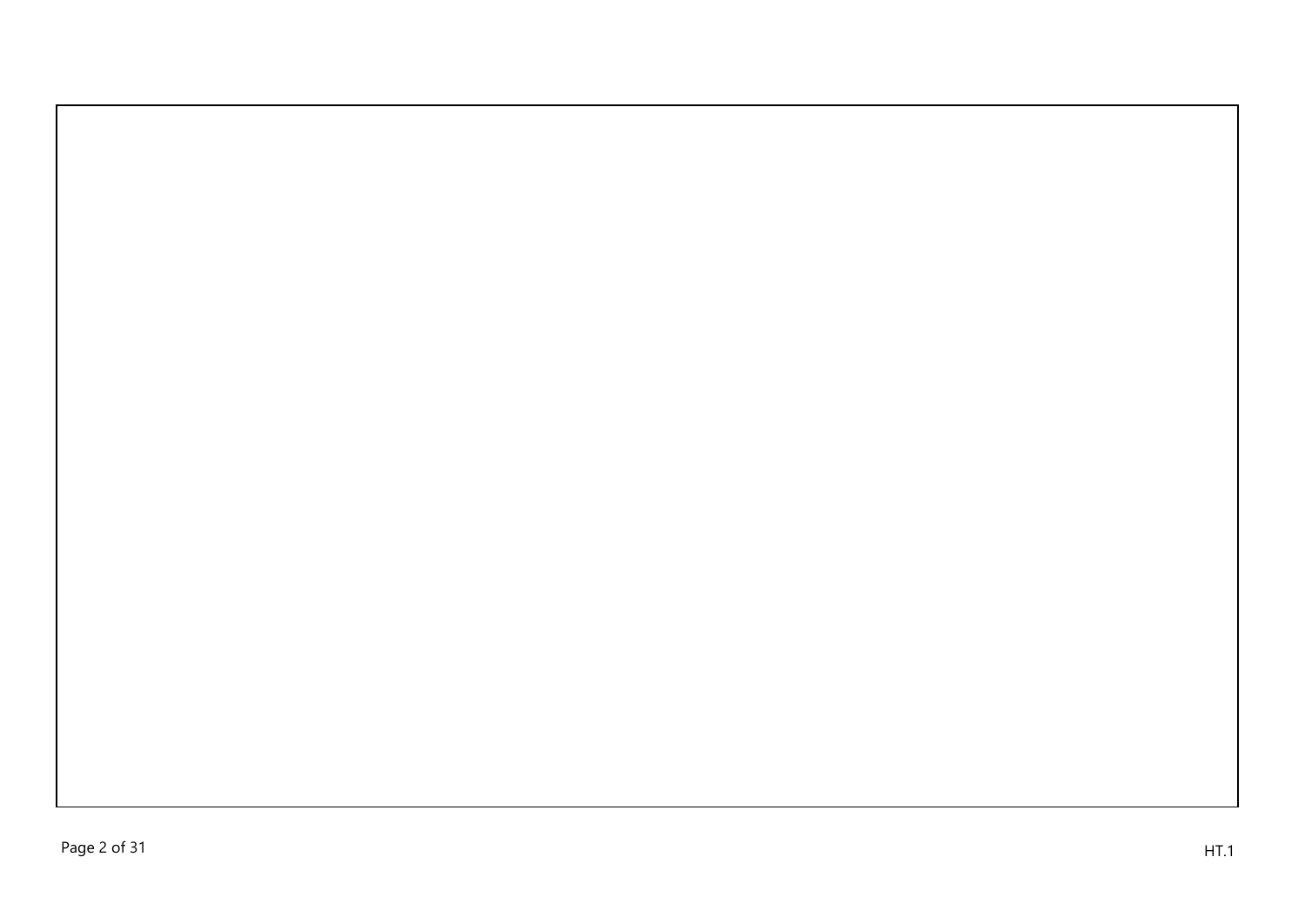| #              | Island       | House Name         | Name               | Sex       | National ID | ېره پر شه                                                     | بىر ھ                                          |
|----------------|--------------|--------------------|--------------------|-----------|-------------|---------------------------------------------------------------|------------------------------------------------|
| K. Dhiffushi   |              |                    |                    |           |             |                                                               |                                                |
|                | K. Dhiffushi | Acancer            | Ibrahim Hamdee     | M         | A062598     | ۇ ئابىر ئەير                                                  | رە ئرىر ئىمىر                                  |
| $\overline{c}$ | K. Dhiffushi | Acancer            | Mohamed Shiruhan   | M         | A113109     | ۇ ئابىر ئەير                                                  | ورەرو ھەرەپە<br><i>دىرى</i> روتر ھەر <i>ەش</i> |
| 3              | K. Dhiffushi | Anbugasdhoshuge    | Mariyam Sharafiyya | F         | A142223     | ر سرچ ر صور و ۽<br>هرس جو سنگورين                             | رەرە شەرۋە ج                                   |
| 4              | K. Dhiffushi | Aseynaa            | Aishath Shiyaza    | F         | A141598     | ىرىيىتر                                                       | و مرکز شورځ<br>مرکز شورځ                       |
| 5              | K. Dhiffushi | Aseynaa            | Aminath Nahidha    | F         | A141984     | ىر يىچە پىر                                                   | ومحر سكر متكر فتر                              |
| 6              | K. Dhiffushi | Aseynaa            | Adam Naseem        | M         | A154398     | ىرىيىتر                                                       | وره سرَ-و                                      |
| $\overline{7}$ | K. Dhiffushi | Aseynaa            | Mariyam Saidha     | F         | A289651     | ىر يىچە پىر                                                   | و ده ده شهر ش                                  |
| $\bf 8$        | K. Dhiffushi | Aseynaa            | Fathmath Sanoodha  | F         | A289656     | ىرىيىتىر                                                      | و دو سودو                                      |
| 9              | K. Dhiffushi | Aseynaa            | Ahmed Ashween Adam | ${\sf M}$ | A289658     | ىر يىچە پىر                                                   | ره رو بر وه پر دره<br>مردون مشور شرد           |
| 10             | K. Dhiffushi | Audit Villa        | Hassan Jazulaan    | M         | A289055     | م و غورځه<br>م                                                | ىر كەش بى ئەترىش                               |
| 11             | K. Dhiffushi | Carnation          | Aminath Moomina    | F         | A047105     | پە ي <sub>ىش</sub> مەر ھ                                      | أأروبتهم والموبش                               |
| 12             | K. Dhiffushi | Carnation          | Abdul Fathah       | M         | A142315     | ە ي <sub>ى</sub> ئەر ھ                                        | ر ه و ه ر ه د ه<br>پره تر پورې                 |
| 13             | K. Dhiffushi | Coral Reef         | Fathimath Ziduna   | F         | A142048     | بىر ئەكرىر ئى<br>سىر ئىرى <i>م</i> ىر                         | ۇي <sub>م</sub> ودۇ پ <sub>ىر</sub> ترىتر      |
| 14             | K. Dhiffushi | Coral Reef         | Hassan Yazeedh     | ${\sf M}$ | A142049     | لىنمە مەرىر بۇ                                                | ىز سەنتىن ئىزىي قىر                            |
| 15             | K. Dhiffushi | Coral Reef         | Aishath Rizuna     | F         | A302298     | لىنمە مەرىر بۇ                                                | د مریض میں میں<br>مریض میں میں میں             |
| 16             | K. Dhiffushi | Coral Reef         | Fathimath Hana     | F         | A362826     | لابروبرو                                                      | وٌجوحو رَيْرَ                                  |
| 17             | K. Dhiffushi | Dhaarussalaam      | Waleed Khalid      | M         | A094167     | ء وه ريده<br>تربر پر سکوگر                                    | ءَ پِهْ - رَّ پِهْ                             |
| 18             | K. Dhiffushi | Dhaarussalaam      | Ulfa Naizoona      | F         | A154561     | ه وه رر ده<br>تربر پر سنوگ                                    | أرود سَدة يَرَ                                 |
| 19             | K. Dhiffushi | Dhevelikinaraa     | Ahmed Jaaveed      | M         | A096940     | ە ئەھ بىر بىر ئىگە<br>مەمرىر بىر ئىگە                         | أزورو وتحياته                                  |
| 20             | K. Dhiffushi | Dhiggaagasdhoshuge | Adam Shareef       | M         | A142040     | ہ بھ بر ۔ ہے یو و ی<br>تورپر <sub>ک</sub> ے کسوتو <i>ہو ی</i> | أرتمرة المشتمرية                               |
| 21             | K. Dhiffushi | Dhiggaagasdhoshuge | Aishath Rauf       | F         | A142101     | ہ پھر رہے و ء<br>توہری <sub>کی</sub> سوتو <i>ہو</i>           | ر دو و<br>بور تو<br>ۇ مەشكەتى<br>مەم           |
| 22             | K. Dhiffushi | Dhiggaagasdhoshuge | Mariyam Idrees     | F         | A142280     | ہ بھ بر ہے و ء<br>توہر <sub>ک</sub> ے مسونو <i>ر</i> ی        | ر ه ر ه<br>تر بر بر<br>ە بەقرىيەت<br>س         |
| 23             | K. Dhiffushi | Dhiggaagasdhoshuge | Ibrahim Rauf       | M         | A152202     | ہ پھر رہے و ء<br>توہری <sub>کی</sub> سوتو <i>ہ</i> وری        | دە ئەرە بەدە                                   |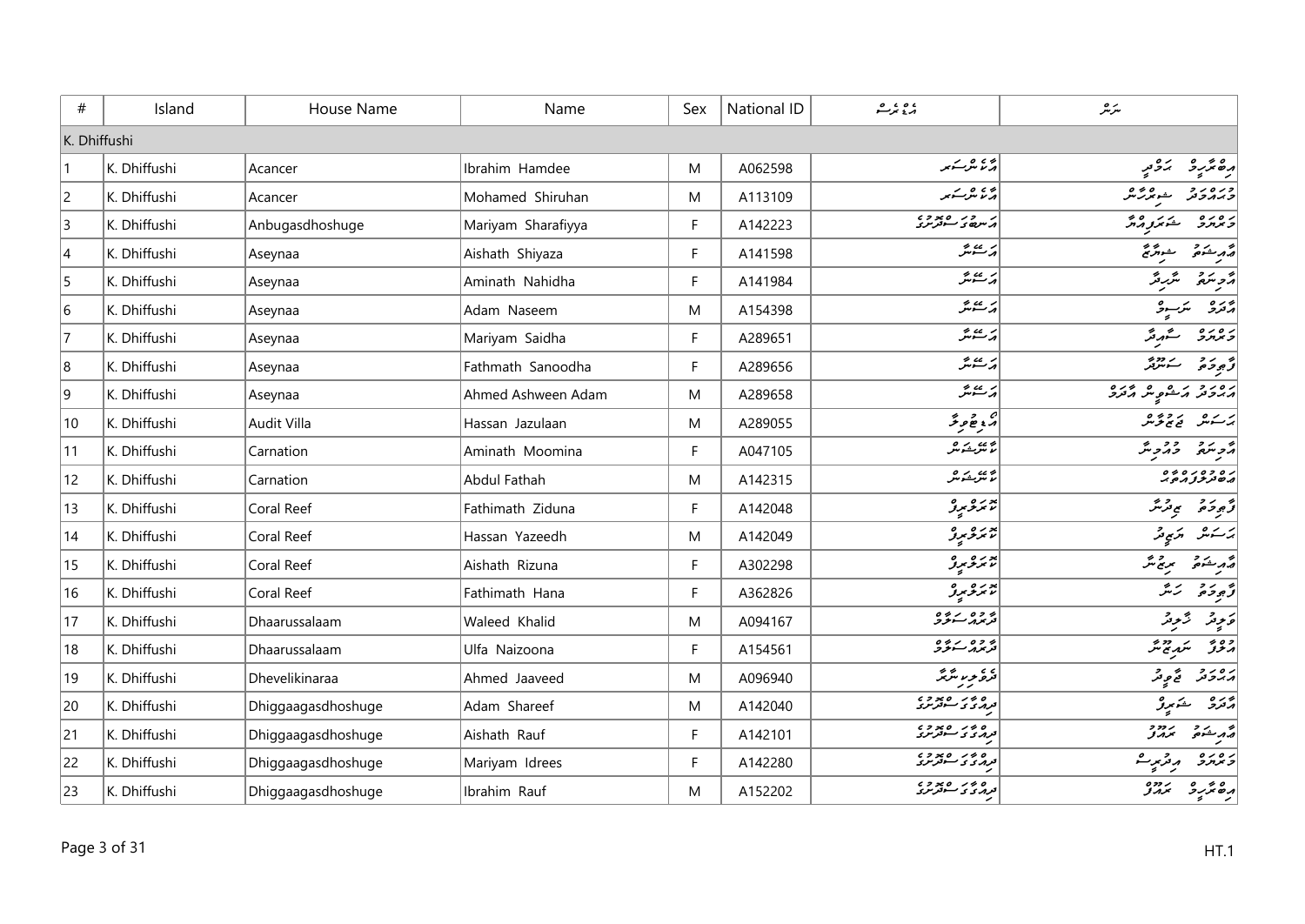| 24 | K. Dhiffushi | Dhiggaagasdhoshuge | Aminath Sharafa         | F  | A160591 | ه ۶ بر ۲۵ بر ۶ بر<br>تورد د که سوتورو د               | أأروبتهم المنتزر                                                                                                                                                                                                                    |
|----|--------------|--------------------|-------------------------|----|---------|-------------------------------------------------------|-------------------------------------------------------------------------------------------------------------------------------------------------------------------------------------------------------------------------------------|
| 25 | K. Dhiffushi | Dhiggaagasdhoshuge | Hussain Athoof          | M  | A289295 | ہ بھارت ہے والی<br>توہری <sub>کی</sub> سوتو <i>ری</i> | ا چر شهر مدور در در در جانور میباشد.<br>مردم در استفاده برای میباشد و برای کردن و برای کردن برای کردن برای کردن برای کردن برای کردن برای کردن برای کرد<br>این کردن برای کردن بر مردم و برای کردن برای کردن برای کردن برای کردن برای |
| 26 | K. Dhiffushi | Dhiggaagasdhoshuge | Lahufa Adam Shareef     | F. | A289301 | ہ بھر ہے وی<br>توہری <sub>ک</sub> ے سورس              | وه دره شهره                                                                                                                                                                                                                         |
| 27 | K. Dhiffushi | Dhoadhi            | Fathimath Adhila        | F  | A024507 | ە<br>تىرىر                                            | وَجوحَمَ الأفرقَ                                                                                                                                                                                                                    |
| 28 | K. Dhiffushi | Dhoadhi            | Mohamed Rasheed         | M  | A024508 | اچ<br>محمد                                            | ورەرو كەنبەتر                                                                                                                                                                                                                       |
| 29 | K. Dhiffushi | Dhoadhi            | Afsal Rasheed           | M  | A301954 | تحرمر                                                 | پره پره - برسونر                                                                                                                                                                                                                    |
| 30 | K. Dhiffushi | Dhunnikage         | Mohamed lujaz           | M  | A302365 | قریقریبریزی<br>   قریقریبریزی                         | כנסנק הביב                                                                                                                                                                                                                          |
| 31 | K. Dhiffushi | Evening Villa      | Shahban Ibrahim Luthfee | M  | A289124 | ە ئ <sup>ۇ</sup> سەيھىي ئوقە                          | شرحة معروف وو                                                                                                                                                                                                                       |
| 32 | K. Dhiffushi | Evening Villa      | Samha Ibrahim Luthfee   | F  | A289129 | ە قەسرىكى <sub>م</sub> گە ق <sub>ە</sub> ڭر           |                                                                                                                                                                                                                                     |
| 33 | K. Dhiffushi | Ever Blue          | Aishath Nasheedha       | F. | A142144 | ג ב בבב<br>גם <i>ג</i> ם <del>ב</del>                 | أقهر مشكاة المستر متر مشوقكر                                                                                                                                                                                                        |
| 34 | K. Dhiffushi | Ever Blue          | Aminath Yumna           | F. | A301936 | ی ر و ووو<br>پره مرحام                                | أأرمز المرديد                                                                                                                                                                                                                       |
| 35 | K. Dhiffushi | Faransaa           | Ahmed Afurasheenu       | M  | A302567 | ۇ ئەرشە                                               | رەرە رومىيەر<br>مەدەبىر مەرمىيىس                                                                                                                                                                                                    |
| 36 | K. Dhiffushi | Faransaa           | Mohamed Ijulaal         | M  | A302568 | ۇ ئەرشەشە                                             | ورەرو مەنزو                                                                                                                                                                                                                         |
| 37 | K. Dhiffushi | Fehige             | Aishath Athifa          | F  | A106573 | ې<br>توريخ                                            | مەرشىق مەبور                                                                                                                                                                                                                        |
| 38 | K. Dhiffushi | Fehivina           | Ahmed Ashfaq            | M  | A142191 | ۇر <sub>جو</sub> ىتر                                  | رەرد كەشۇر                                                                                                                                                                                                                          |
| 39 | K. Dhiffushi | Fushifaru          | Mohamed Amjad           | M  | A039830 | ۇىرۇ ئە                                               | כנסנכ נסנכ<br>כגובט גבשט                                                                                                                                                                                                            |
| 40 | K. Dhiffushi | Fushifaru          | Ismail Musharraf        | M  | A142013 | ۇىردىم                                                | ر شۇر ئەر ئەشەر بور                                                                                                                                                                                                                 |
| 41 | K. Dhiffushi | Gahaa              | Zahir Naseer            | M  | A122823 | ىزچ                                                   | چ په تر سر سر په مر                                                                                                                                                                                                                 |
| 42 | K. Dhiffushi | Gahaa              | Azeeza Abdul Rahman     | F  | A124611 | ىزمى                                                  | ره وه ره ده.<br>مصوم برروس<br>رسمي تج                                                                                                                                                                                               |
| 43 | K. Dhiffushi | Gahaa              | Aishath Neeza           | F  | A142108 | ىرچ                                                   | په <sub>مر</sub> شوه<br>د کر<br>سرچ                                                                                                                                                                                                 |
| 44 | K. Dhiffushi | Gahaa              | Ibrahim Rihusan         | M  | A301941 | ىرچ                                                   | ەرھەترىر <sup>ە</sup><br>ىر بۇ سەھر                                                                                                                                                                                                 |
| 45 | K. Dhiffushi | Gahaa              | Hassan Irshan           | M  | A301943 | ىرچ                                                   | برسكاش مالحر شكاش                                                                                                                                                                                                                   |
| 46 | K. Dhiffushi | Galgaasge          | Adam Rafeeu             | M  | A025581 | ر ه بر ه ،<br>د نورگر                                 | أزوه تزوير                                                                                                                                                                                                                          |
| 47 | K. Dhiffushi | Galgaasge          | Abdul Rafiu             | M  | A040823 | ر ه بر ه ،<br>د نورگر                                 | ر ه ده و د<br>ماه هم د برو م                                                                                                                                                                                                        |
| 48 | K. Dhiffushi | Galgaasge          | Aminath Muneera         | F. | A050509 | ر ه و م ه ،<br>د نور سور                              | ا محمد مرد<br>المحمد من<br>سم په مخ<br>د کليم                                                                                                                                                                                       |
| 49 | K. Dhiffushi | Galgaasge          | Abdulla Rabiu           | M  | A075575 | ر ه و ه ه و<br>د نورگ                                 | رە قراللە مەھ                                                                                                                                                                                                                       |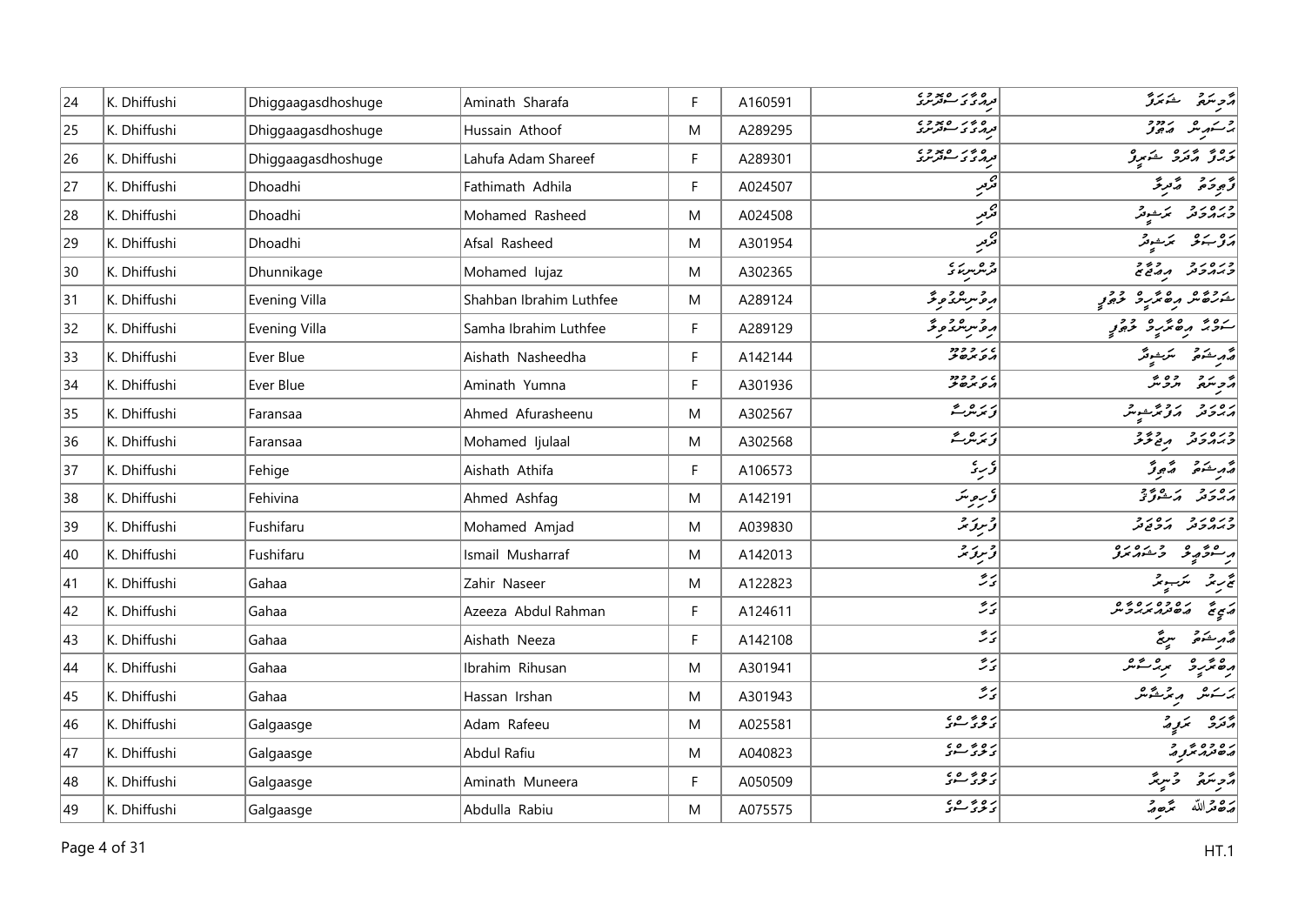| 50 | K. Dhiffushi | Galgaasge        | Aishath Mohamed   | F  | A114438 | ره و ره و<br>  د نرگ                | و رە ر د<br>تر پروتر<br>ر<br>پر کر شکوی                                                             |
|----|--------------|------------------|-------------------|----|---------|-------------------------------------|-----------------------------------------------------------------------------------------------------|
| 51 | K. Dhiffushi | Galgaasge        | Sheereena         | F. | A262758 | ر ه بر ه ،<br>د نرگ                 | ا <u>حومريگر</u><br><u>محڪ</u>                                                                      |
| 52 | K. Dhiffushi | Guleynooranmaage | Ali Hafiz         | M  | A120198 | وړ، دور ه پر ،<br>د نوسرپوسرچر د    | ړې پروپړ                                                                                            |
| 53 | K. Dhiffushi | Guleynooranmaage | Mariyam Sumayya   | F. | A289674 | وړ، دور ه پر ،<br>د نوسرپوسرچر د    | ر ه ر ه<br><del>و</del> بربرو<br>سترده و                                                            |
| 54 | K. Dhiffushi | Gulzaaruge       | Fathmath Zakiyya  | F  | A025393 | و ه پر و ء<br>  د نومځ مرد          | ىم پەر<br>و څو څخه د                                                                                |
| 55 | K. Dhiffushi | Gulzaaruge       | Ahmed Naseem      | M  | A050220 | و ه پر و ء<br>د نومځ مرد            | پروژو<br>ىئرىسەۋ                                                                                    |
| 56 | K. Dhiffushi | Gulzaaruge       | Ibrahim Naseem    | M  | A067184 | و ه پر و ء<br>د نومځ مرد            | رە ئۈرۈ<br>ىئرسەۋ                                                                                   |
| 57 | K. Dhiffushi | Gulzaaruge       | Fathuhiyya Saleem | F  | A069133 | و ه پر و ء<br>ۍ څريخ بنرۍ           | ן כן סיב<br>ג'סינינית<br>ستهود                                                                      |
| 58 | K. Dhiffushi | Gulzaaruge       | Hassan Iqbal      | M  | A078185 | و ه پر و ،<br>د نومځ مرد            | پرسترس مقصو                                                                                         |
| 59 | K. Dhiffushi | Gulzaaruge       | Ismail Naseem     | M  | A103137 | و ه پر و ء<br>د نومځ مرد            | را قۇرۇ سىز                                                                                         |
| 60 | K. Dhiffushi | Gulzaaruge       | Hussain Thasmeen  | M  | A141077 | و ه پر و ،<br>د نومځ مرد            | برسكر مراع كالمحاريش                                                                                |
| 61 | K. Dhiffushi | Gulzaaruge       | Aminath Ziyadha   | F  | A289654 | و ه پر و ء<br>ۍ څريخ بنړۍ           | مەھ بىر ئىسى ئەر                                                                                    |
| 62 | K. Dhiffushi | Haali            | Mariyam Laisa     | F  | A141986 | رٌموِ                               | ر ه ر ه<br>تر بر بر<br>ىخەرىسىگە                                                                    |
| 63 | K. Dhiffushi | Haali            | Ahmed Nadhir      | M  | A289085 | الحجيج                              | رەرو ئېرىر                                                                                          |
| 64 | K. Dhiffushi | Happy Night      | Mohamed Ziyad     | M  | A039385 | ر بو سر مرد ه<br>م                  | כנסנכ<br>כ <i>ג</i> ולכנ <sub>י א</sub> ולנ                                                         |
| 65 | K. Dhiffushi | Happy Night      | Fathimath Areefa  | F. | A142007 | <sup>ى</sup> ب <sub>و</sub> سَرىر ھ | و محمود الله المعرور المحمد و المحمد و المحمد المحمد و الله الله عليه الله الله الله عليه الله الله |
| 66 | K. Dhiffushi | Happy Night      | Ahmed Shiyaz      | M  | A142008 | ر و په پېره                         | رەر د<br>גرىرى ئىسرى                                                                                |
| 67 | K. Dhiffushi | Hazaarumaage     | Azeeza Solih      | F. | A075672 | ر پر و د »<br>رسخ مرو د             | لەيىتى<br>ستزور                                                                                     |
| 68 | K. Dhiffushi | Heenaamaage      | Ibrahim Luthfy    | M  | A054216 | ر پورې<br>بر سرچ <sub>ک</sub>       | وەتزرۇ<br>ترجمي                                                                                     |
| 69 | K. Dhiffushi | Heenaamaage      | Ahmed Luthfee     | M  | A059891 | ر پڙھ ئ                             | رەرد دەر                                                                                            |
| 70 | K. Dhiffushi | Heenaamaage      | Mohamed Shanan    | M  | A100828 | ر پژوي<br>په مرد د                  | ورەرو شەرە                                                                                          |
| 71 | K. Dhiffushi | Hithilaage       | Hussain Munaz     | M  | A289756 | رەتى<br>رىرىپى                      | يركتهر شراد والمربع                                                                                 |
| 72 | K. Dhiffushi | Hiyaavahi        | Salma Ahmed       | F  | A124841 | رېژوَر                              | رەپ رەرد                                                                                            |
| 73 | K. Dhiffushi | Hiyaavahi        | Ahmed Junaid      | M  | A302286 | رېژوَر                              | أرەرو وردو                                                                                          |
| 74 | K. Dhiffushi | Hiyaavahi        | Suma Haamid       | F  | A302289 | رېژو <i>ر</i>                       |                                                                                                     |
| 75 | K. Dhiffushi | Hiyaleege        | Mohamed Naseer    | M  | A142146 | رېز پور <sup>ي</sup>                | ورەرو ئەببەر                                                                                        |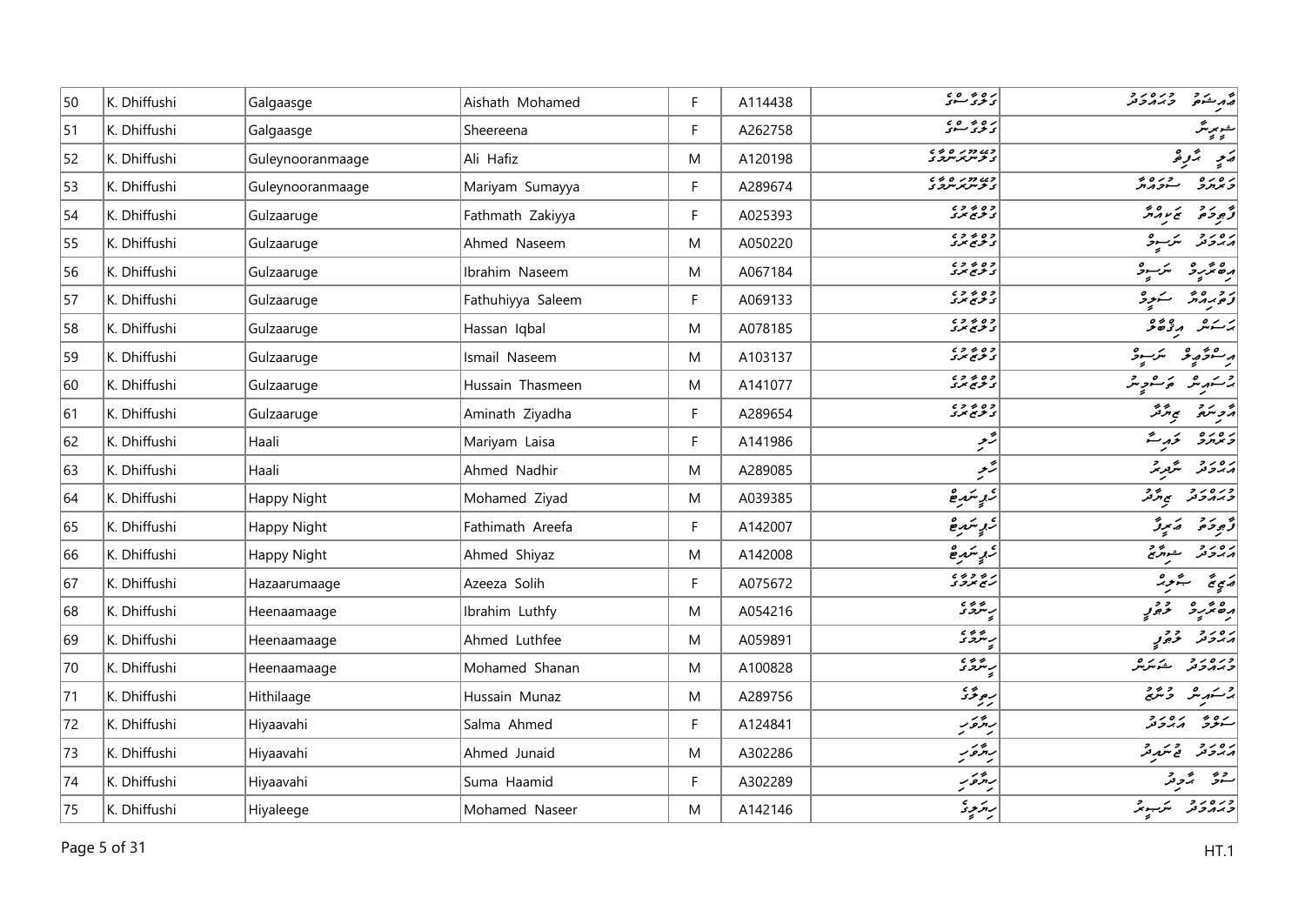| 76           | K. Dhiffushi | Hulhanguge          | Hassan Rasheed           | M           | A140833 | و ر سر و ،<br>ری سر پر ی                                 | يُرْسَدُ مَنْ مَرْسُوتْر                |
|--------------|--------------|---------------------|--------------------------|-------------|---------|----------------------------------------------------------|-----------------------------------------|
| 77           | K. Dhiffushi | Irumatheege         | Siraj Adnan              | M           | A302596 | ېر پرې<br>برېر دې                                        | سوبۇق ھەقرىترىتر                        |
| 78           | K. Dhiffushi | Janburoalumaage     | Mariyam Shizna           | $\mathsf F$ | A141978 | ر ده ده د<br>نج سره ترود د                               | ر ه ر ه<br>د بربرد<br>ے وقے مگر         |
| 79           | K. Dhiffushi | Jaufaanuruhdhoshuge | Aishath Lafza            | F           | A142145 | ر و به و و ه پر و ،<br><u>ب</u> ے پر تو سربوری           | وكرمشق وده                              |
| 80           | K. Dhiffushi | Jaufaanuruhdhoshuge | Hussain Shameem          | M           | A142246 | ر و د و و ه پرو ۽<br>تح پرتو سربوريور                    | چرىكى ھەرد                              |
| 81           | K. Dhiffushi | Kaneerumaage        | Fathimath Nasma          | $\mathsf F$ | A126279 | ىز سرچرى<br>مەس <sub>ى</sub> پرىرى                       | و و د سر ده و                           |
| 82           | K. Dhiffushi | Kibimaage           | Mohamed Ilham            | M           | A302215 | دەپى<br>رىر                                              | ورەرو روپرو                             |
| 83           | K. Dhiffushi | Kibimaage           | Adam Isham               | M           | A302217 | נים<br>נק                                                | وره پرشگو                               |
| 84           | K. Dhiffushi | Kurikeelage         | Aishath Fareesha         | F           | A142188 | د<br>با <sub>مربو</sub> مرد                              | كالرخاص وكرحة                           |
| 85           | K. Dhiffushi | Kurikeelage         | Hussain Rishad           | M           | A302588 | ا تړیدنه کوي.<br>مسرو                                    | رحم مسكر مر المحمد المحمد               |
| 86           | K. Dhiffushi | Kurikeelage         | Mariyam Niyaasa          | F           | A302590 | د<br>ماسر پوځونه                                         | دەرە سرگە                               |
| 87           | K. Dhiffushi | Kurikeelage         | Fathimath Yashmee Ashfaq | F           | A371462 | جې پېړۍ کې<br>  سرچينې ک                                 | و و ده مرکو پر دور                      |
| 88           | K. Dhiffushi | Lovely Gard         | Aishath Dhifla Majid     | F           | A302171 | ر و په و<br>نوه نور د                                    | أُمَّ مِسْتَمَّ وَرُوْحٌ وَّ مِنْ       |
| 89           | K. Dhiffushi | Maahaa              | Afasa Abbas              | $\mathsf F$ | A102764 | $\overset{\ast}{\mathcal{Z}}\overset{\ast}{\mathcal{Z}}$ | $2522 - 252$                            |
| $ 90\rangle$ | K. Dhiffushi | Maahaa              | Aishath Safa             | F           | A302545 | وًرً                                                     | أشر شدة كالمستوس                        |
| 91           | K. Dhiffushi | Maajehige           | Mariyam Zuhura           | F           | A139018 | ی ی ر ی<br>ترقع مرد                                      | ويوبره<br>ح تر تئر<br>س                 |
| 92           | K. Dhiffushi | Maajehige           | Hawwa Leena              | F           | A142254 | ه په ري<br>د کنج مرد                                     | ره و<br>حریثر                           |
| 93           | K. Dhiffushi | Malas               | Mohamed Irufam           | M           | A142321 | ىزىمى                                                    | כנסנכ הדבב<br>בגהבת הדבב                |
| 94           | K. Dhiffushi | Manzaru Villa       | Fathimath Lamiya         | F           | A142079 | ئەشرى ترەپە ئى                                           | توجوحهم<br>ىخە دىگە                     |
| 95           | K. Dhiffushi | Manzil              | Hassan Mufeed            | M           | A078089 | ۇمىنىۋ                                                   | پرسکس او دید                            |
| 96           | K. Dhiffushi | Manzil              | Zahida Naseer            | $\mathsf F$ | A078182 | ۇمىنىۋ                                                   | ىم بەش سۇپ بەر<br>م                     |
| 97           | K. Dhiffushi | Manzil              | Ali Zalif                | M           | A081747 | ئەمپر بۇ                                                 | ړې ځې د ک                               |
| 98           | K. Dhiffushi | Manzil              | Ahmed Zaaidh             | M           | A289661 | ئەمپرى <sub>ۋ</sub>                                      | برەرىر<br>قرٌم تر                       |
| 99           | K. Dhiffushi | Miraazu             | Hawwa Nahuza             | F           | A302495 | حربمزج                                                   | رە بەردە                                |
| 100          | K. Dhiffushi | Mirusmaage          | Ahmed As-ad              | M           | A141964 | د برگ دی.<br>د برگ دی                                    | ەرەر د<br>بر <u>۱</u> ۵ پر <del>د</del> |
| 101          | K. Dhiffushi | Moon Light          | Ibrahim Rifzan           | M           | A302363 | التشريح وهج                                              | مەھگرى ئىروم ھ                          |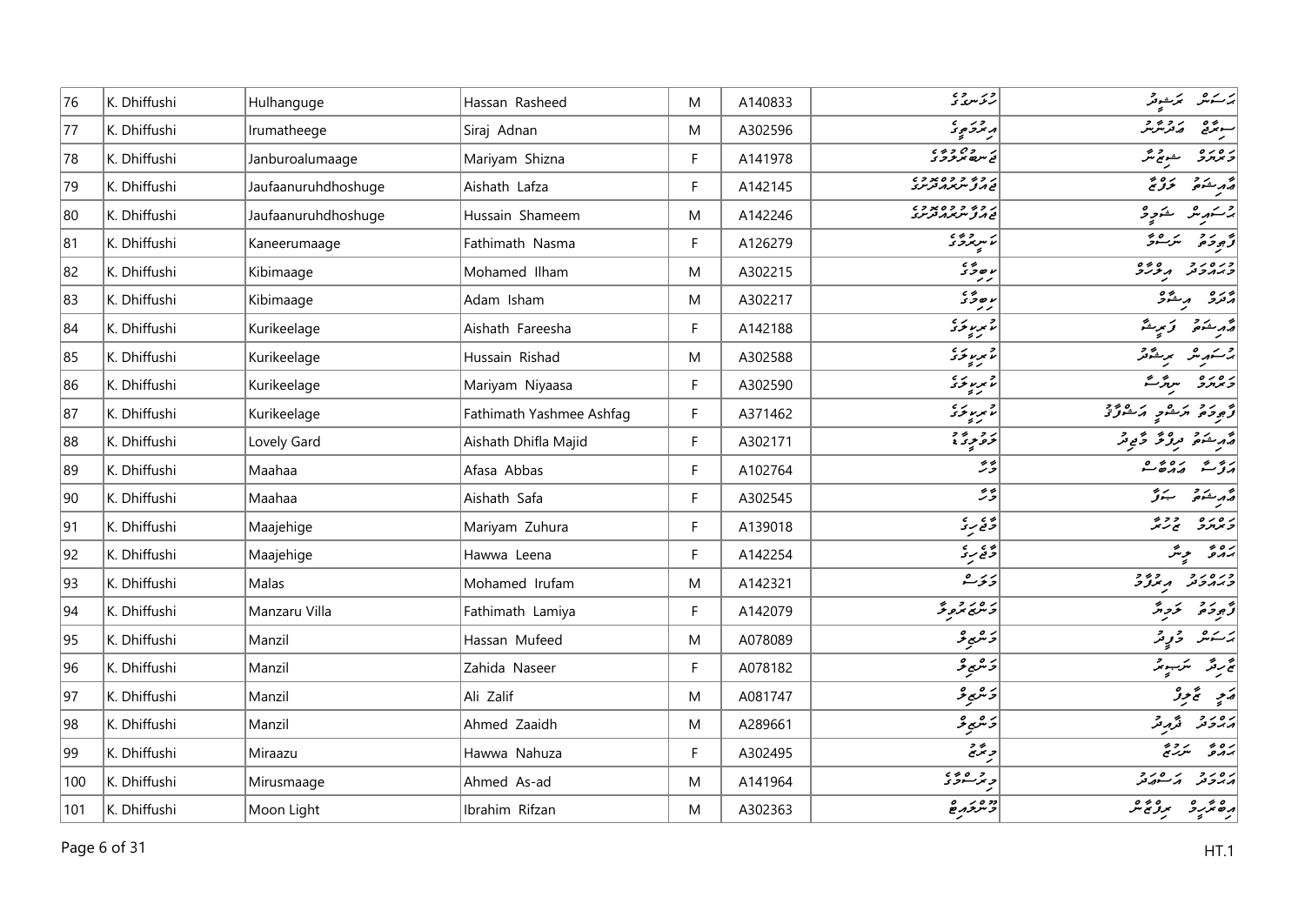| 102 | K. Dhiffushi | Neel Orchid     | Hawwa Shiba          | $\mathsf F$ | A302570 | ببرده بره                            | شدة<br>برەپچ                                              |
|-----|--------------|-----------------|----------------------|-------------|---------|--------------------------------------|-----------------------------------------------------------|
| 103 | K. Dhiffushi | <b>Nexus</b>    | Aminath Zeeniya      | F.          | A071960 | ء ۾ سه مه<br>ميرينا                  | أرمر برد<br>ىپىسىدىگە                                     |
| 104 | K. Dhiffushi | <b>Nexus</b>    | Aishath Shuziya      | F           | A131566 | يثربد مشرك                           | شەمبەرگە<br>ۇ مەشقى<br>مەر                                |
| 105 | K. Dhiffushi | Niyandhurumaaqe | Aishath Asraavee     | F.          | A372650 | سر پر بر و د پر<br>سرپر سرپر پر و پر | پ <sup>ر</sup> مرشو<br>مرم                                |
| 106 | K. Dhiffushi | Noomaage        | Mohamed Zoohan       | M           | A142065 | وو پر پر<br>سرچ ی                    | دد به د<br>محار س<br>و ره ر و<br><i>و بر</i> د تر         |
| 107 | K. Dhiffushi | Noorange        | Khadeejath Nadiya    | F           | A081473 | دد بر ه ،<br>مربر مربر               | کرمونے ہو<br> <br>  سرچھ ہو<br>سۇدرىر                     |
| 108 | K. Dhiffushi | Noorange        | Nafiz Waheed         | M           | A101013 | دد بر ه پر<br>سرپرسری                | سٌمَدِجٌ وَرِيْرٌ                                         |
| 109 | K. Dhiffushi | Noorange        | Mohamed Waheed       | M           | A106886 | دد بر ه ،<br>سرپرسر                  | و ر ه ر د<br>تر بر بر تر<br>ءَ ٻهر                        |
| 110 | K. Dhiffushi | Noorange        | Hassan Nimal         | M           | A258420 | دد بر ه پر<br>سرپرسری                | سردگر<br>برسەيىتە                                         |
| 111 | K. Dhiffushi | Noorange        | Fathmath Waheedha    | $\mathsf F$ | A289058 | دد بر ه ،<br>سرپرسر                  | ۇ ب <sub>و</sub> ر د<br>ى برىتر                           |
| 112 | K. Dhiffushi | Noorange        | Mariyam Nazima       | F.          | A289061 | دد بر ه پر<br>سرپرسری                | ر ه ر ه<br>سَّرْهُ رَ                                     |
| 113 | K. Dhiffushi | Noorange        | Najudha Waheed       | F           | A289095 | دد بر ۵ بر<br>سرپرسری                | ى برىتر<br>ر و بر<br>سرچ تر                               |
| 114 | K. Dhiffushi | Noorange        | Ibrahim Dhavus Majid | M           | A289098 | دد بر ه ،<br>مربر مربر               | مەھرىرو مرەر ئەتقى مە                                     |
| 115 | K. Dhiffushi | Noovil          | Majdee Ibrahim       | M           | A047329 | يتروعه                               | برە ئرىرد<br>ر و<br>تر فع فرٍ                             |
| 116 | K. Dhiffushi | Noovil          | Saaniya Abdulla      | F           | A264071 | يتر <sub>حر</sub> تحر                | ەھىراللە<br>ئەسەر                                         |
| 117 | K. Dhiffushi | Noovilaage      | Mariyam Shilniya     | F           | A104581 | دو پرې<br>سره څرنه                   | ر ه بر ه<br><del>د</del> بربرگ<br>ے ترسر گر               |
| 118 | K. Dhiffushi | Ocean Villa     | Fathimath Shahufa    | F           | A302497 | م<br>مەشەھرى <i>مى</i> ئى            | شەرقر<br>وحجوحهم                                          |
| 119 | K. Dhiffushi | Onufeenige      | Shaheem Ahmed        | M           | A077877 | لتريز ويبرء                          | ے پر و<br>م<br>بر ٥ پر و<br>م <i>ر</i> بر <del>و</del> تر |
| 120 | K. Dhiffushi | Orchidmaage     | Mohamed Zahid        | M           | A097742 | $rac{1}{555550}$                     | ورەرو ئەرو                                                |
| 121 | K. Dhiffushi | Orchidmaage     | Aishath Saniyya      | F           | A142269 |                                      | سەسەر<br>و مر<br>مرکز مشوحو                               |
| 122 | K. Dhiffushi | Rannaruge       | Fathimath Sujana     | F.          | A142115 | ر ہ ر د ،<br>بربربربر <sub>ی</sub>   | ر حيد عبر<br>ا تو <sub>م</sub> حر حر<br>ا                 |
| 123 | K. Dhiffushi | Rannaruge       | Mariyam Shifana      | F.          | A142168 | ر ہ ر د ،<br>بربربربر <u>ی</u>       | ر ه ر ه<br><del>و</del> بوبرو<br>ىنىدۇ ئىر                |
| 124 | K. Dhiffushi | Raulath         | Fathmath Naseera     | F           | A119569 | بر ج کے ح<br>محرور کے حق             | ىئرسىدىتى<br>وحجوحهم                                      |
| 125 | K. Dhiffushi | Red Star        | Fathmath Nuzuha      | F           | A289186 | ی ه <u>ه ه</u> نم                    | سرچ گر<br>ا تو جو جر جر<br>ا                              |
| 126 | K. Dhiffushi | <b>Red Star</b> | Ahmed Nasiz          | M           | A289188 | ى ەھەير                              | پروژو<br>ىگە يەسىرى                                       |
| 127 | K. Dhiffushi | Reendhooge      | Shamla Ahmed         | F.          | A070716 | ا پر سرچو <del>ج</del>               | شەۋقى بەرەر ۋ                                             |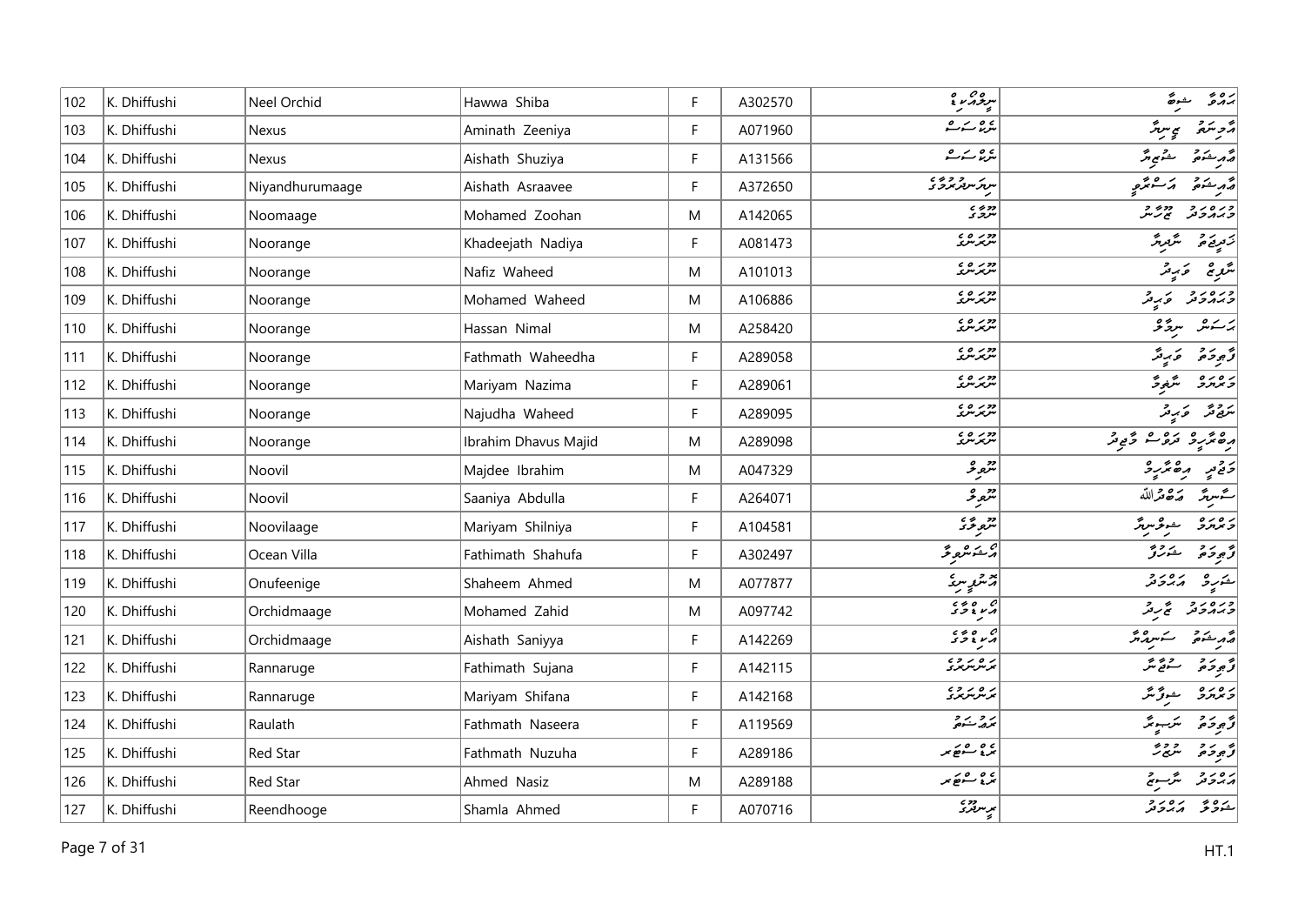| 128 | K. Dhiffushi | Reendhooge         | Abdul Mannan          | M           | A131973 | اسپرسرچری<br>نیم سرچری       | ر ه و ه ر ه ه و د<br>پره تربربربتر              |
|-----|--------------|--------------------|-----------------------|-------------|---------|------------------------------|-------------------------------------------------|
| 129 | K. Dhiffushi | Reendhooge         | Mariyam Laila         | $\mathsf F$ | A142059 | ا پر سربر د                  | ويوبره<br>ىخەرىخە                               |
| 130 | K. Dhiffushi | Reendhooge         | Aishath Shazla        | F           | A152343 | سر سرچوري<br>  سر سرچري      | شەڭ قە<br>ر<br>د گهر شکوی                       |
| 131 | K. Dhiffushi | Rose Vil           | Aishath Zahiyya       | F           | A141607 | جرعوعه                       | ى رەپىر<br>و مر د شوه<br>د کر                   |
| 132 | K. Dhiffushi | Seveenaa           | Ahmed Nizam           | M           | A034003 | ء<br>سنو <sub>ء</sub> ِ مٿر  | ر ٥ ر و<br>پر پر <del>و</del> تر<br>سرچو        |
| 133 | K. Dhiffushi | Seveenaa           | Shaheema Rushdy       | F           | A058406 | ء<br>سنو <sub>ء</sub> ِ مٿر  | شەرىخ<br>حرش <sup>9</sup> ور                    |
| 134 | K. Dhiffushi | Sikkage            | Hawwa Fasana          | F           | A054217 | ەر بەر<br>سىر تەرىخ          | رەپ زىشر                                        |
| 135 | K. Dhiffushi | Sikkage            | Ahmed Sinaz           | M           | A142305 | $519 -$                      | بر 2 ر 1<br>درگر تر<br>سىرىتىرىنج               |
| 136 | K. Dhiffushi | Sikkage            | Aminath Zidhuna       | $\mathsf F$ | A302247 | ے درمبری<br>سرور سری         | أأرجر المتمريح وترتكر                           |
| 137 | K. Dhiffushi | Silinco            | Fathimath Shaama      | F           | A142172 | ا سوچینگا<br><u>من</u>       | و مرد<br>ترجوح<br>ره پخ                         |
| 138 | K. Dhiffushi | Soasanmaage        | Moosa Ali             | M           | A163102 | <u>ص ئەندى ئ</u>             | $\frac{1}{2}$ $\frac{2}{2}$                     |
| 139 | K. Dhiffushi | <b>Sweet Meed</b>  | Hassan Shafeeu        | M           | A089670 | مو <sub>ھ</sub> و ۽          | بركتهم المكورة                                  |
| 140 | K. Dhiffushi | Sweet Meed         | Hussain Shafeeu       | M           | A141870 |                              | رُ سَمَرِ شَرَ رِ مِنْ رَ مِنْ رَ مِنْ          |
| 141 | K. Dhiffushi | Thanburumaage      | Ibrahim Hussain       | M           | A025177 | ر<br>می سرچ تر د و           | رەيزىر برخور                                    |
| 142 | K. Dhiffushi | Unicorn            | Ali Aiman             | M           | A289011 | د مره مر<br>مرس              |                                                 |
| 143 | K. Dhiffushi | Unicorn            | Ibrahim Maish         | M           | A289014 | وحسرهم                       | وە ئۈرۈ<br>رً مر شر                             |
| 144 | K. Dhiffushi | Valumaa            | Rafiath Rizma         | F           | A302006 | ء وء                         | تروره<br>سریح و                                 |
| 145 | K. Dhiffushi | Valumaa            | Zahuvaan Abdul Kareem | M           | A407236 | ر و د<br>و وگ                | ر و ده و ده و و د ره<br>مح رو ش ماه مر و ما مرد |
| 146 | K. Dhiffushi | Viludholhi         | Abdul Muhaimin        | M           | A301987 | وقرقرىر                      | ره وه ور<br>גەندۈر <i>ش</i> هر تەر              |
| 147 | K. Dhiffushi | Vinamaa            | Ahmed Asim            | M           | A156633 | عريتر                        | رەرد ئەبدۇ                                      |
| 148 | K. Dhiffushi | Vinamaa            | Aishath Visama        | F           | A301956 | عريتر                        | ومرشكم وسكو                                     |
| 149 | K. Dhiffushi | Water Villa        | Adam Izumeen          | M           | A142118 | ە<br>جۇغ ئىر <i>بو</i> مۇ    | وره معجم                                        |
| 150 | K. Dhiffushi | Water Villa        | Shaana Shaafiu        | F           | A302508 | ء کھ سرعر محر                | ا<br>مش <i>رگ</i> ر<br>ستگور                    |
| 151 | K. Dhiffushi | Water Villa        | Mariyam Zaiba         | F           | A302509 | <br> ع <b>رج سر</b> حر محر   | ر ه ر ه<br>تر بر بر<br>ىردى                     |
| 152 | K. Dhiffushi | <b>Waving Saw</b>  | Ali Rasheed           | M           | A026175 | موسیق مسلمہ<br>  موسیق مسلمہ | أركمني المركب وتر                               |
| 153 | K. Dhiffushi | <b>White Coral</b> | Aishath Shiyana       | $\mathsf F$ | A142019 |                              | أقهر شور شورهم                                  |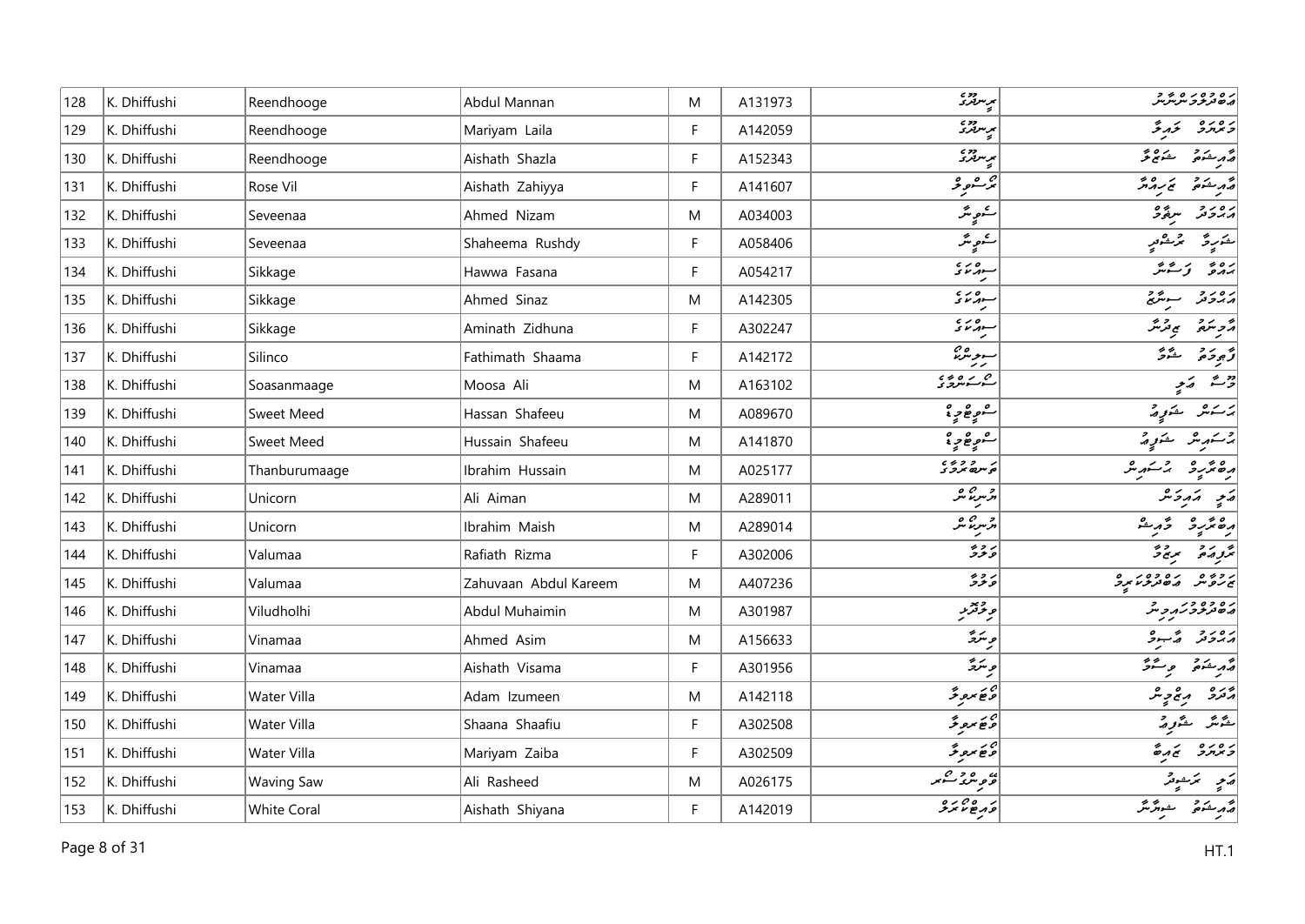| 154        | K. Dhiffushi | <b>White Coral</b> | Ahmed Niham         | M         | A302108 | $rac{1}{2}$                             | د ه د چه سرگرو                                                          |
|------------|--------------|--------------------|---------------------|-----------|---------|-----------------------------------------|-------------------------------------------------------------------------|
| 155        | K. Dhiffushi | <b>White Coral</b> | Zeek Mohamed Naeem  | F         | A302109 | ر وه رو<br>وروم نړ                      | ي و دره د د شهر و                                                       |
| K. Gaafaru |              |                    |                     |           |         |                                         |                                                                         |
| 156        | K. Gaafaru   | Aroma              | Ahmed Imran         | M         | A096312 | پر مر<br>  پر سرچ                       | رەرد مەرش                                                               |
| 157        | K. Gaafaru   | Asurumaage         | Majida Mohamed      | F         | A145328 | ر و و د »<br>پرستوری                    | وٌ وَيَدَهُ دَيْ                                                        |
| 158        | K. Gaafaru   | Asurumaage         | Juhaina Mohamed     | F         | A289459 | ر و و د »<br>پرستوری                    | ور شده دره در د                                                         |
| 159        | K. Gaafaru   | Bahaaruge          | Ratheeba Abdulla    | F         | A051086 | ر پر و ،<br>ن <i>ن</i> تر د             | بَرَيْرِيَّةُ مَنْ صَّرْاللَّهُ                                         |
| 160        | K. Gaafaru   | Centry             | Shaheer Abbas       | M         | A138033 | بتموهم                                  | $cos \theta$                                                            |
| 161        | K. Gaafaru   | Centry             | Mohamed Murushid    | ${\sf M}$ | A145408 | بتمقيم                                  | ورەرو وويدو.                                                            |
| 162        | K. Gaafaru   | Dhabumaage         | Abdul Rasheed       | ${\sf M}$ | A145574 | ر و پر ء<br>تر <i>ھ</i> و <sub>ک</sub>  | ر ه د ه ر<br>مصر پر شوتر                                                |
| 163        | K. Gaafaru   | Dhabumaage         | Mohamed Naushaad    | M         | A289043 | ر و د »<br>تر <i>ه و ی</i>              | وره رو درورو<br><i>وب</i> رمرونر شهر شونر                               |
| 164        | K. Gaafaru   | Dhabumaage         | Aishath Nasma       | F         | A289044 | ر و پر ء<br>تر <i>ھ</i> تر <sub>ک</sub> | أقرم شوه المراضح                                                        |
| 165        | K. Gaafaru   | Dhabumaage         | Aminath Nash-ath    | F         | A289046 | ر و پر ء<br>تر <i>ھ</i> تر <sub>ک</sub> | و بره شرقه و در د                                                       |
| 166        | K. Gaafaru   | Dhaburuhge         | Mariyam Reema       | F         | A145319 | ر د د ه ه<br>تر <i>ه بو د</i> د         | دەرە بردً                                                               |
| 167        | K. Gaafaru   | Dhaburuhge         | Nasheedha Muhammad  | F         | A145320 | ر و و ه ه<br>تر <i>ه بو د</i> د         | لترشونر ورەرو<br>سرشونر وبرارونر                                        |
| 168        | K. Gaafaru   | Dhaburuhqe         | Ali Afrah           | ${\sf M}$ | A289502 | ر و و ه ه<br>تر <i>ه بو د</i> د         | أقهم المروجون                                                           |
| 169        | K. Gaafaru   | Dhaburuhge         | Hussain Ahusan      | ${\sf M}$ | A289506 | ر و و ه ه<br>تر <i>ه بو د</i> د         | برستهر شهر المربر سكامل                                                 |
| 170        | K. Gaafaru   | Dhigali            | Afrah Ibrahim       | M         | A293970 | درکا مو<br>مرک                          | برويوه مده بررد                                                         |
| 171        | K. Gaafaru   | Dhigali            | Zayan Ibrahim       | M         | A293977 | ىرىمى                                   | بروه مصريرة                                                             |
| 172        | K. Gaafaru   | East Corner        | Abdulla Nadheem     | M         | A289884 | ارعوه يئهر                              | 23مرالله سرمرد                                                          |
| 173        | K. Gaafaru   | Ever Blue          | Hafiz Abdul Naseer  | ${\sf M}$ | A292835 | ג גם דב<br>גם <i>ג</i> ם <del>ד</del>   | گره ده ده در برگر                                                       |
| 174        | K. Gaafaru   | Fairy Villa        | Nasrulla Shiyam     | M         | A294065 | ۇ ئەسمەھ بۇ<br>مەسمەر                   | يترجى جرالله سنورد                                                      |
| 175        | K. Gaafaru   | Farivilla ge       | Ishafa Abdul Rahman | F         | A145271 | ر<br>تر <sub>مرجو</sub> بحری            | ر شوتر ره وه ره ده<br>مرشوتر م <i>ه ه</i> ور <i>بربر <del>و</del> س</i> |
| 176        | K. Gaafaru   | Farivilla ge       | Falah Firaaq        | M         | A289170 | ۇ بىرە ۋ <sup>ى</sup><br>سىمىسىسىس      | وَقَرَّرُ وِيَرَّدُّ                                                    |
| 177        | K. Gaafaru   | Faza               | Unais Zakee         | M         | A145367 | ترتج                                    | أرشمد سيمي                                                              |
| 178        | K. Gaafaru   | Fehivina           | Naashida Aboobakuru | F         | A061444 | ۇروپر                                   | $\frac{22}{2}$                                                          |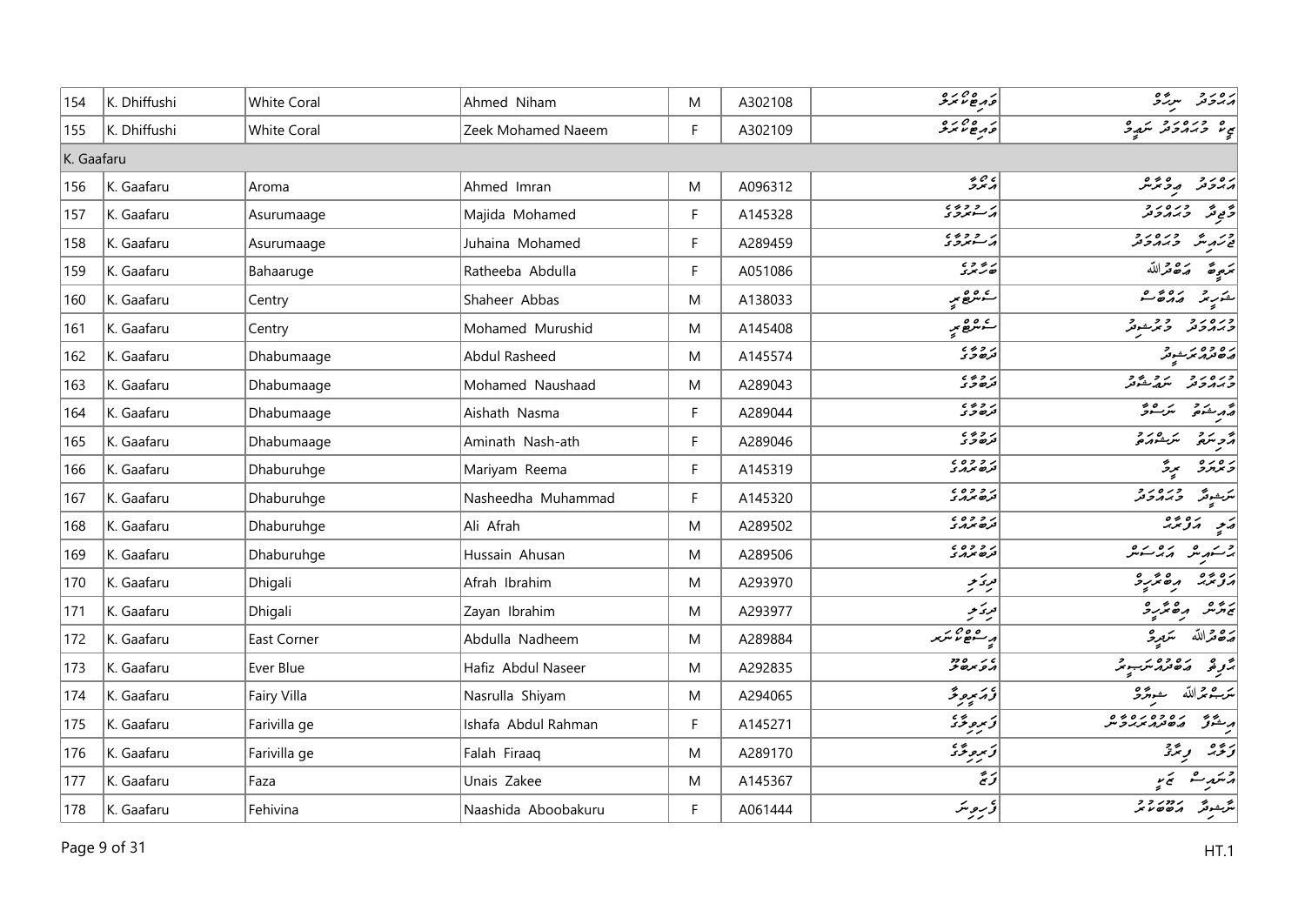| 179 | K. Gaafaru | Fehivina           | Aishath Saana          | F  | A128527 | ۇر <sub>ە</sub> بىر                                   | ۇرىشق <sub>ۇ</sub> شەئگە<br>م           |
|-----|------------|--------------------|------------------------|----|---------|-------------------------------------------------------|-----------------------------------------|
| 180 | K. Gaafaru | Feyrugasdhoshuge   | Fathimath Raufiyya     | F. | A123093 | ده و ر<br>تو بر یک سوتر در                            | ۋۈدۈ ئەزرەپ                             |
| 181 | K. Gaafaru | Feyrugasdhoshuge   | Abida Abdulla          | F. | A145335 | دے ورصور و د<br>قریمری سستمبرمری                      | صَّدَّة صَدَّاللَّهُ                    |
| 182 | K. Gaafaru | Feyrugasdhoshuge   | Mohamed Shaan          | M  | A289560 | دے ورصور و د<br>قریمری سستمبرمری                      | و ره ر و<br>تر پر تر تر<br>ستشعر        |
| 183 | K. Gaafaru | Finifenmaage       | Aishath Waheeda        | F  | A075633 | ار سره عرضه<br>پ                                      | وگرېشو وکړنگر                           |
| 184 | K. Gaafaru | Finihiyaage        | Rabia Hassan           | F  | A046949 | و سربر پر <sup>ج</sup><br>تر بر بر                    | بۇرە ئەسەس                              |
| 185 | K. Gaafaru | Finihiyaage        | Ibrahim Rasheed        | M  | A047596 | و سربر پر د<br>تر بر بر دی                            | ەرھ ئ <sup>ۆ</sup> ر ۋ<br>ىخرىشە تۈ     |
| 186 | K. Gaafaru | Finihiyaage        | Aminath Ristha         | F  | A100850 | او سربر پر ہے<br>او سربر پر پر                        | أرمز<br>برمينتهم                        |
| 187 | K. Gaafaru | Finiroalhi         | Saadhin Shafeeq        | M  | A294394 | وسرچمو                                                | گورنر ڪورِ و                            |
| 188 | K. Gaafaru | Finivaage          | Ahmed Nishan           | M  | A076516 | وسرءٌ کا                                              | رەرد سرشگىر<br>مەردىر سرىشگىر           |
| 189 | K. Gaafaru | Finivaage          | Hishan Abdulla         | M  | A145486 | و سرچ <sup>ء</sup> ِ                                  | برحَّة مِنْ مَرْدَة مِّرَاللَّه         |
| 190 | K. Gaafaru | Finivaage          | Yumna Abdulla          | F  | A153176 | و سرچ <sup>ء</sup>                                    | ووعر مكافرالله                          |
| 191 | K. Gaafaru | Finivaage          | Aishath Ghina          | F  | A294034 | و سرچ <sup>ء</sup> ِ                                  | ە ئەستىقى مەسىر                         |
| 192 | K. Gaafaru | Fiyaathoshige      | Azra Abdulla           | F  | A141065 | و پر پر ہ<br>پر مربو سر پر                            | مَ مَعْ مَدْ مَدَّاللَّهُ               |
| 193 | K. Gaafaru | Guldhasthaage      | Mariyam Sina           | F  | A289588 | و ه بر _ه پو پر<br>پر موتور سوه پ                     | ر ه ر ه<br><del>د</del> بربرگر<br>سەمگر |
| 194 | K. Gaafaru | Guldhasthaage      | Jaazim Jaufar          | M  | A289598 | و ه د ره پ <sub>ر</sub> د<br>د <del>ن</del> رتر شهو د | قَي بِحَدٍ وَمَرْتَزَ مِنْ              |
| 195 | K. Gaafaru | Guleynooranmaage   | Naushad Adam           | M  | A120244 | وړ، دور ه پو ،<br>د نومبربو بېرو د                    | برو و و دره<br>سرم شوتر مرفرو           |
| 196 | K. Gaafaru | Guleynooranmaage   | Mifzal Adam            | M  | A145311 | وړ، دو ر ه ځ ،<br>د نوسرپوسرو د                       | جەۋىچ بى<br>پور ہ<br>مرکزو              |
| 197 | K. Gaafaru | Guleynooranmaage   | Habeeba Adam           | F. | A145323 | وړ، دو ر ه ځ ،<br>د نوسرپوسرو د                       | رَەھ مەررە                              |
| 198 | K. Gaafaru | Guraha             | Shahuma Mohamed Waheed | F  | A077760 | و ر ر<br>ئ ئىرگ                                       | روه ورەرو رو                            |
| 199 | K. Gaafaru | Guraha             | Salman Mohamed         | M  | A123157 | د بر ر<br>بر برگ                                      | رووما ورەرو                             |
| 200 | K. Gaafaru | Guraha             | Ziyan Mohamed          | M  | A143731 | د بر ر<br>بر برگ                                      | بر می دره در د<br>برگس در در در         |
| 201 | K. Gaafaru | Happy Garden       | Shaihan Rasheed        | M  | A393065 | ر بو ئەسر <sup>ە</sup> مىر                            | لمشركر محرشوقر                          |
| 202 | K. Gaafaru | Happy House        | Niufa Naseer           | F  | A145550 | ر <sub>گو</sub> پر تر شه                              | اسدة<br>سيدة<br>ىئەسىرىر                |
| 203 | K. Gaafaru | Happy Night        | Usaid Ibrahim          | M  | A145427 | <sup>ج</sup> ب <sub>و</sub> سَرم <sup>9</sup>         | 5,50,60<br>جر ڪ <sub>ا</sub> ر قر       |
| 204 | K. Gaafaru | <b>Happy Night</b> | Suwaid Ibrahim         | M  | A145428 | ر و پر پر ی                                           | شورد رەئرى                              |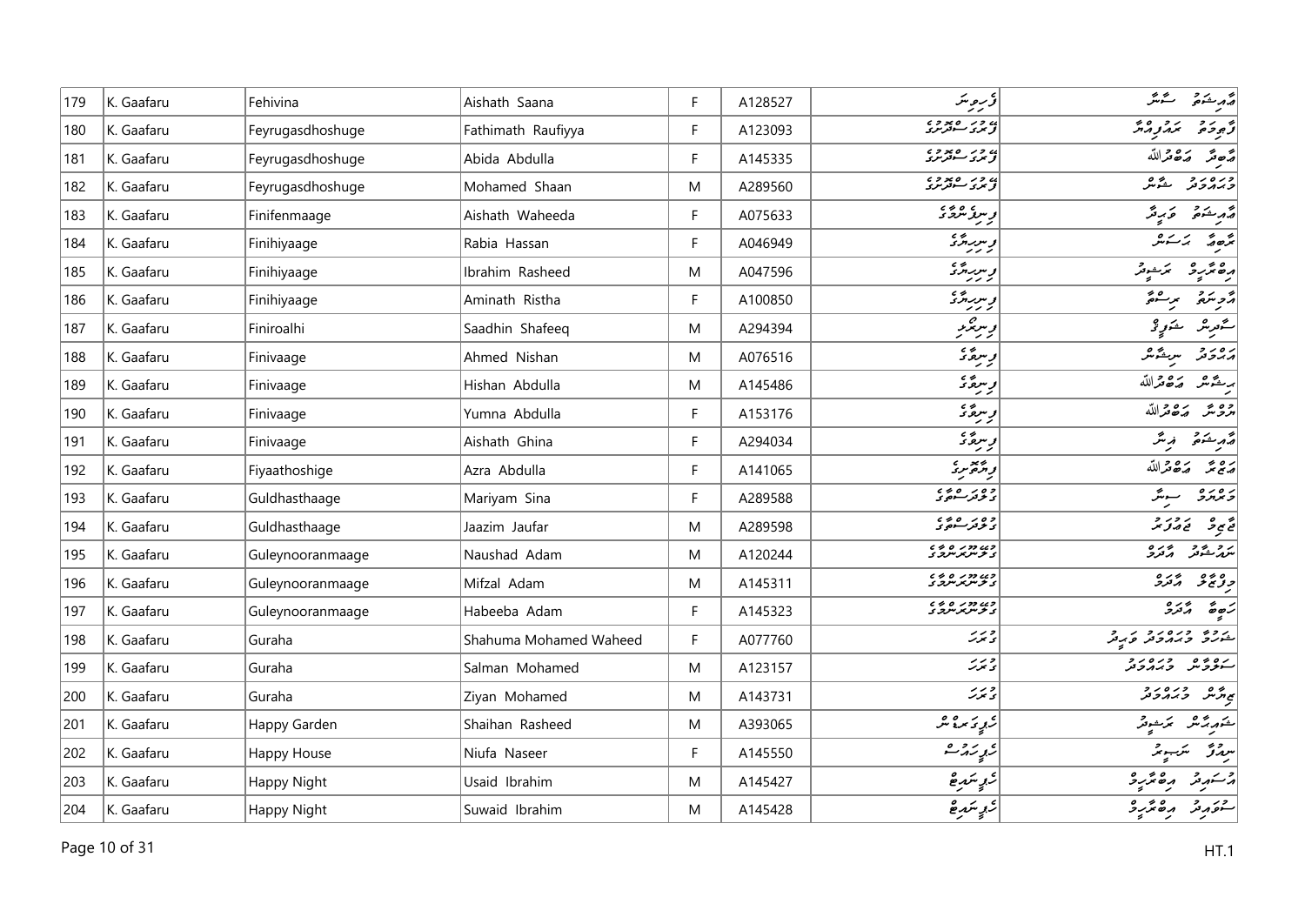| 205 | K. Gaafaru | Happy Night      | Ibrahim Sahubaan          | ${\sf M}$ | A289971 | ر موسكر ه<br>كابو سكر هي                           | يەدە بىر<br>ەر ھەترىر <i>3</i>                   |
|-----|------------|------------------|---------------------------|-----------|---------|----------------------------------------------------|--------------------------------------------------|
| 206 | K. Gaafaru | Hikifinifenmaage | Abdul Salam               | M         | A145064 | ار رو مور <sup>ی 1</sup> 22                        | ړه وه ريه ه<br>پره تر سونون                      |
| 207 | K. Gaafaru | Honey            | Azeeza Hassan             | F         | A085233 | ر سور                                              | ە ئىچ ئەسكەنلەر                                  |
| 208 | K. Gaafaru | Honey            | Areej Abdul Gadir         | M         | A143048 | ئەبىر                                              | كە بىر ئەھەر ئۇ ئىرلىر<br>كەنبەي ھەمر ئۇ ئىرلىر  |
| 209 | K. Gaafaru | Honey            | Faazila Abdul Gadhir      | F         | A289594 | ترسير                                              | ۇ ئىنىڭ مەھلەر ئەرر                              |
| 210 | K. Gaafaru | Honey            | Aminath Fazla Abdul Gadir | F         | A289599 | ئەبىر                                              | ر<br>مرکز من کا منگر میگردد که در مرکز کرد کردند |
| 211 | K. Gaafaru | Hudhuvilla       | Moosa Ismail              | ${\sf M}$ | A145277 | ژنرو ژ                                             | دره مشرقه و                                      |
| 212 | K. Gaafaru | Hudhuvilla       | Ahmed Nisaal              | ${\sf M}$ | A294914 | رتىزە ئە                                           | دەرو سربىمى                                      |
| 213 | K. Gaafaru | Karankaage       | Nahula Hassan             | F         | A075670 | ر ر ه و و ،<br>ما <del>ب</del> ر مرتز <sub>ک</sub> | لتركز كالكاش                                     |
| 214 | K. Gaafaru | Karankaage       | Rugiyya Umar              | F         | A085227 | ر ره و د ،<br>ما بر مرد د                          | دره در در د                                      |
| 215 | K. Gaafaru | Karankaage       | Khaldha Mohamed           | F         | A160667 | ر ره ۶۵<br>ما بر سرد د                             | زوو درەرد                                        |
| 216 | K. Gaafaru | Karankaage       | Eanas Mohamed             | ${\sf M}$ | A289293 | ر ر ه و د ،<br>ما <del>ب</del> رسردا د             | و ره ر و<br><i>و پر</i> و تر<br> پریٹر ہے        |
| 217 | K. Gaafaru | Kashimaage       | Fathimath Nu'nma          | F         | A289178 | لأبرمجء                                            | تو برد و دور                                     |
| 218 | K. Gaafaru | Kashimaage       | Mohamed Aflaaz            | M         | A289187 | ئەبردى<br>                                         | כנסנב נסבב<br>כממכת הנבה                         |
| 219 | K. Gaafaru | Kelvin           | Naaih Mufeedh             | M         | A289068 | عوعويثر                                            | يثمر ثروتر                                       |
| 220 | K. Gaafaru | Kudhimaage       | Sameera Yoosuf            | F         | A051602 | د دي<br>مورد د                                     | سەھ پەر جەم بور جاي                              |
| 221 | K. Gaafaru | Kulhithulhaage   | Hidhaya Umar              | F         | A288838 | د په د دي.<br>مړينو تر د                           | ری درو                                           |
| 222 | K. Gaafaru | Maafolheyge      | Zulfa Yoosuf              | F         | A288905 | ه بودن تا<br>تر تو لو ی                            | وه م معر وه<br>  بح محرق مستحر                   |
| 223 | K. Gaafaru | Maarana          | Mohamed Mazeen            | M         | A288855 | ۇ ئەرىر                                            | دره د در کریږ ش                                  |
| 224 | K. Gaafaru | Maathila         | Ali Mohamed               | M         | A077056 | رحمه بحر                                           | أمرم وره رو                                      |
| 225 | K. Gaafaru | Madufehige       | Nasreena Abdul Rahman     | F         | A145588 | د وې مې<br> د ډنورنو                               | ת סתות תסרסת סבס<br>ית התיית השתות הבית          |
| 226 | K. Gaafaru | Mafuraa Villa    | Saeega Abdul Sattar       | F         | A145471 | د د نرو ژ                                          | ر ٥ ۶ ٥ ٥ ٠ ٥ ٠<br>پره تر پر سر مر مر<br>سكورتخ  |
| 227 | K. Gaafaru | Mafuraa Villa    | Ahmed Ishan               | ${\sf M}$ | A145472 | ىر تە ئەرگە<br>مەسىرى                              | رەرو مىشەر                                       |
| 228 | K. Gaafaru | Mala             | Mariyam Shizny            | F         | A356210 | ىزى                                                | و ه ده د شوم س                                   |
| 229 | K. Gaafaru | Manzil           | Mohamed Raushan           | M         | A294543 | ئەشرىر ۋ                                           | برج يەمچىر<br>و ره ر و<br><i>و پر</i> و تر       |
| 230 | K. Gaafaru | Manzil           | Rukha Raoof               | F         | A294564 | ئەنتىبى بۇ                                         | يرز بردود                                        |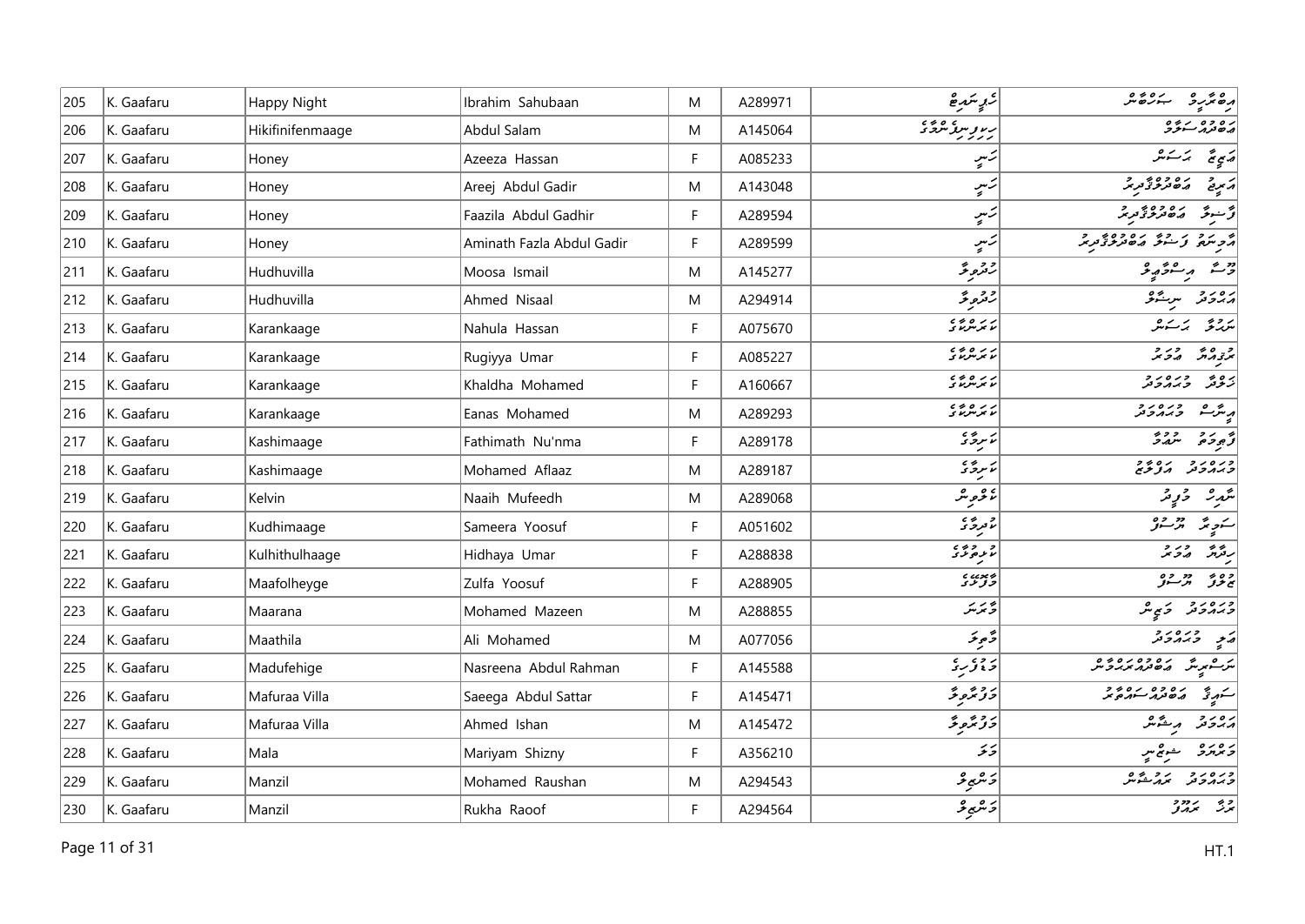| 231 | K. Gaafaru | Meadows     | Ahmed Areesh          | M           | A145525 | 882                            | أربروتر كالمريث                                          |
|-----|------------|-------------|-----------------------|-------------|---------|--------------------------------|----------------------------------------------------------|
| 232 | K. Gaafaru | Meenaazu    | Mohamed Sahim         | M           | A145423 | حر يترج                        | ورەرو ئەرۋ                                               |
| 233 | K. Gaafaru | Meenaazu    | Hussain Ilham         | M           | A145424 | حرمثر حج                       | يز شهر شهر مرور شر                                       |
| 234 | K. Gaafaru | Miyuzikeege | Fathimath Shaf'aa     | F.          | A289486 | <br>دېرېږېدنه                  | تورد شرور                                                |
| 235 | K. Gaafaru | Muniyaage   | Zameera Mohamed       | F.          | A144037 | و سرچري<br>د سرچري             |                                                          |
| 236 | K. Gaafaru | Nedhunge    | Aishath Shaikha       | F.          | A289671 | ے و ه ۽<br>سرپرسر <sub>ک</sub> | وكرمشو شكرة                                              |
| 237 | K. Gaafaru | Niraaz      | Mazin Hameed          | M           | A293305 | سرپره<br>سر                    | ۇي شەر ئەر تە                                            |
| 238 | K. Gaafaru | Niyaama     | Mohamed Shinan        | M           | A077999 | سرپڑی                          | وره رو شورش<br>در مدرو در شورش                           |
| 239 | K. Gaafaru | Niyaama     | Ali Jinaah            | M           | A145505 | سرپڑی                          | أأتمو في شرح                                             |
| 240 | K. Gaafaru | Niyami      | Hassan Saaid          | M           | A291930 | سريرتر                         | أيَّاسُكُ سُمَّهِ رَحْمَهِ رَحْمَ                        |
| 241 | K. Gaafaru | Noma        | Rugiyya Yoosuf        | F.          | A138982 | ىترىچ                          | و وه د دو وه                                             |
| 242 | K. Gaafaru | Noma        | Azza Yaugoob          | F           | A291306 | ىترىچ                          | גם זי גרדי                                               |
| 243 | K. Gaafaru | Noma        | Mafaz Yaugoob         | M           | A291307 | سرچ                            | ر د د د دود<br>حوفر مرورده                               |
| 244 | K. Gaafaru | Noofaru     | Mariyam Asifa         | F           | A079613 | دور و<br>سرو بر                | وبماره المهور                                            |
| 245 | K. Gaafaru | Noofaru     | Rimsha Gasim          | F           | A145503 | دور و<br>سرو بر                | بروڭ ئۆسۈ                                                |
| 246 | K. Gaafaru | Noohiri     | Mohamed Fauzaan       | ${\sf M}$   | A294400 | چژبر سر<br>سر                  | ورەرو روموھ<br>جەمەدىر ۋەمى                              |
| 247 | K. Gaafaru | Noothari    | Aniya Ali             | F.          | A085434 | لترجو سر                       | وشبروشر<br>ەتىر                                          |
| 248 | K. Gaafaru | Noothari    | Sifana Ali            | F.          | A113702 | لتركد سر                       | سوژىتر                                                   |
| 249 | K. Gaafaru | Noothari    | Shiuna Ali            | F.          | A144495 | يتزهج سر                       | أشور شمر أمركز                                           |
| 250 | K. Gaafaru | Noovina     | Saarih Ibrahim        | M           | A294097 | لترعر سكر                      | ستمبر<br>ە ھەتئەپ <sup>ى</sup> ر                         |
| 251 | K. Gaafaru | Ocean Villa | Ahmed Samih           | M           | A294108 | لەسىسمىرىتى                    | رەرد ئور                                                 |
| 252 | K. Gaafaru | Ocean Villa | Saamin Mohamed Naseer | M           | A294110 | ە ئەسەھ <sub>ى</sub> ئە        | أنشوش وبرورو الربيع                                      |
| 253 | K. Gaafaru | Olhuhali    | Aishath Ifaga         | $\mathsf F$ | A289864 | لتردرير                        | مەمشۇ مۇق                                                |
| 254 | K. Gaafaru | Orchidmaage | Abdul Moomin          | M           | A281726 |                                | ג ם כם כב<br>גם <i>נקב</i> גרב יל                        |
| 255 | K. Gaafaru | Panama      | Athif Abdul Azeez     | M           | A064027 | ې پر پر<br>بر سرچ              | ره وه در په ه<br>م <i>ن</i> ا <i>مو د م</i> نځ<br>ومجوفر |
| 256 | K. Gaafaru | Panama      | Ghassan Abdul Azeez   | M           | A145579 | ې پر پر<br>بو سرچ              | ره مور موجود و<br>زرگستر م <b>ه</b> تر در                |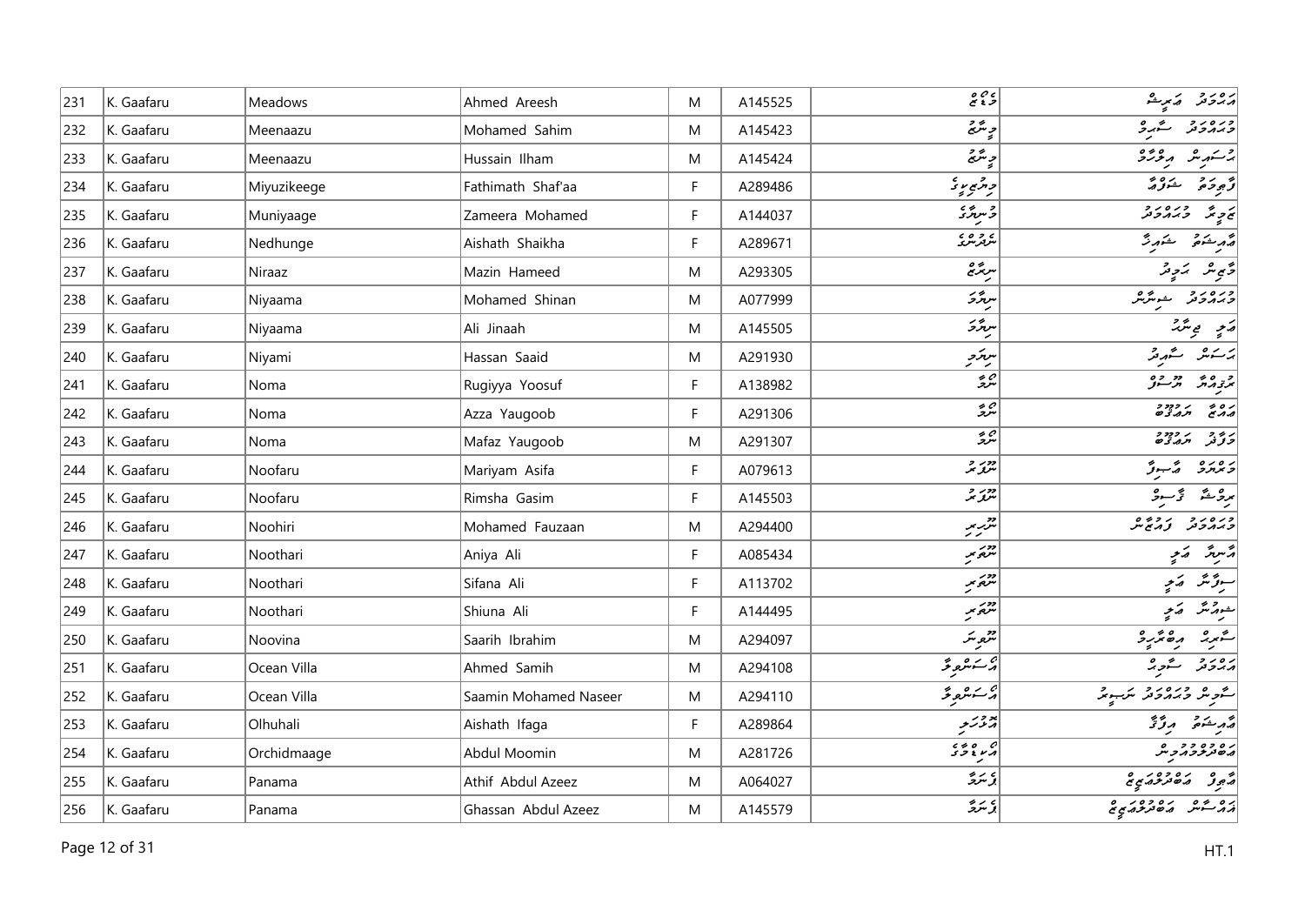| 257 | K. Gaafaru | Panama          | Athufa Athif              | F  | A293121 | إيريز                                          | رحم جو تو<br>ر و د<br>مگروگ                      |
|-----|------------|-----------------|---------------------------|----|---------|------------------------------------------------|--------------------------------------------------|
| 258 | K. Gaafaru | Raiybageechaage | Najmaa Umar               | F. | A145205 | ر ه ر<br>بروځ په کوی                           | ىر 3 ج.<br>سرچ بر<br>ەرىر                        |
| 259 | K. Gaafaru | Raiybageechaage | Fathimath Sifna           | F  | A150288 | ره در پره د                                    | و مرد د<br>سەۋىتر                                |
| 260 | K. Gaafaru | Raiybageechaage | Aishath Sahufa            | F. | A288813 | ر ه ر<br>بروه <sub>کو</sub> گور                | و.<br>د کرد شوه<br>سەدىق                         |
| 261 | K. Gaafaru | Raiygasdhoshuge | Ghaisaan Aboobakuru Mahir | M  | A293141 | ر ہ ر ۔ ہ پو و ،<br>بوجو ی سوتوری              |                                                  |
| 262 | K. Gaafaru | Reyshan         | Abdulla Abdul Rahman      | M  | A145309 | ئىرىئەنگە                                      | ر ه د ه ر ه ر ه<br>پره تر پر برگ<br>ەھىراللە     |
| 263 | K. Gaafaru | Reyshan         | Zahra Abdul Raheem        | F. | A145403 | يمر شەھر                                       | ני ניסינו מנים                                   |
| 264 | K. Gaafaru | Shabunameege    | Asma Abdul Hakeem         | F  | A145371 | ے ک <i>ے مر<sub>کب</sub>ے</i>                  | رە دەر پە<br>رزاعيتى                             |
| 265 | K. Gaafaru | Shabunameege    | Jeeza Abdul Hakeem        | F  | A145376 | ے کے سر <sub>ح ک</sub>                         | <i>ي ۽ م</i> ُهتر <i>وبرو</i>                    |
| 266 | K. Gaafaru | Shabunameege    | Fathimath Abdul Hakeem    | F  | A273496 | ے ک <i>ے سرح ک</i>                             |                                                  |
| 267 | K. Gaafaru | Sosun Villa     | Abdulla Shareef           | M  | A145219 | ح سەھ <sub>ى</sub> بۇ                          | <mark>برە ت</mark> راللە<br>شەمرى                |
| 268 | K. Gaafaru | Sosun Villa     | Saroof Shareef            | M  | A273416 | الشر متعظيمة محمد                              | سەئىرو ھەمرو                                     |
| 269 | K. Gaafaru | Sosun Villa     | Nafha Shareef             | F  | A288753 | جە يەشمۇ ئە                                    | سره پژ<br>ے کیمیوٹر<br>من                        |
| 270 | K. Gaafaru | Sosun Villa     | Nahufa Shareef            | F  | A288755 | <u>شەسە ئىرو ئ</u>                             | سرە بۇ<br>ے میرو                                 |
| 271 | K. Gaafaru | Sosun Villa     | Aishath Lahfa             | F  | A288759 | <u>ش ئەشرو ئۇ</u>                              | وكرشكا ورهامي                                    |
| 272 | K. Gaafaru | Thandiraiymaage | Hassan Ashraf             | M  | A145258 | ائم سو ئىرە دىي                                | برسەيىتە<br>ېر شه برو                            |
| 273 | K. Gaafaru | Thandiraiymaage | Wafiyya Umar              | F  | A289107 | پر مره و و ،                                   | ئەبەر چەنگە<br>ەرىر                              |
| 274 | K. Gaafaru | Thandiraiymaage | Samraau Umar              | F. | A289114 | ە ئىسىم ئىرە ئ                                 | بر ہ بر د<br>فوتر <i>مر</i> د<br>ور و<br>در د بر |
| 275 | K. Gaafaru | Thiburoazge     | Mariyam Zaina             | F. | A289202 | وه وه و و و<br>موه تریخ د                      | ر ه ر ه<br>د بربرگ<br>ىئەرىتر                    |
| 276 | K. Gaafaru | Thiburoazge     | Hawwa Raeefa              | F  | A289204 | و ۵ ۵ م<br>موھ مربح <sub>ک</sub>               | ىخەرىچ<br>برە پ                                  |
| 277 | K. Gaafaru | Thiburoazge     | Sara Ibrahim              | F  | A339348 | و ۵ ۵ ۵<br>م <sub>و</sub> ه بر بح <sub>ک</sub> | دە ئەبرو<br>ستمتر                                |
| 278 | K. Gaafaru | Tiupic          | Aminath Saman             | F  | A145363 | ھ <sub>و</sub> تر پر م                         | سەئەتىر<br>ړ ژ سره                               |
| 279 | K. Gaafaru | Tiupic          | Salma Aboobakur           | F  | A145365 | ھ م <sup>ق</sup> بر م <sup>0</sup>             | سەۋۇ<br>77/77/                                   |
| 280 | K. Gaafaru | Tiupic          | Mariyam Sama              | F  | A145401 | ھ مربور<br>م                                   | ر ه بر ه<br><del>د</del> بربرگ<br>ستریخ          |
| 281 | K. Gaafaru | Tiupic          | Aishath Suma              | F. | A289734 | جوړېږغ                                         | ر گهر شوه گ<br>سترمح                             |
| 282 | K. Gaafaru | Tiupic          | Hussain Simah             | M  | A289752 | ھ <sub>و</sub> تر پر م                         | جەسكەر سىرمى                                     |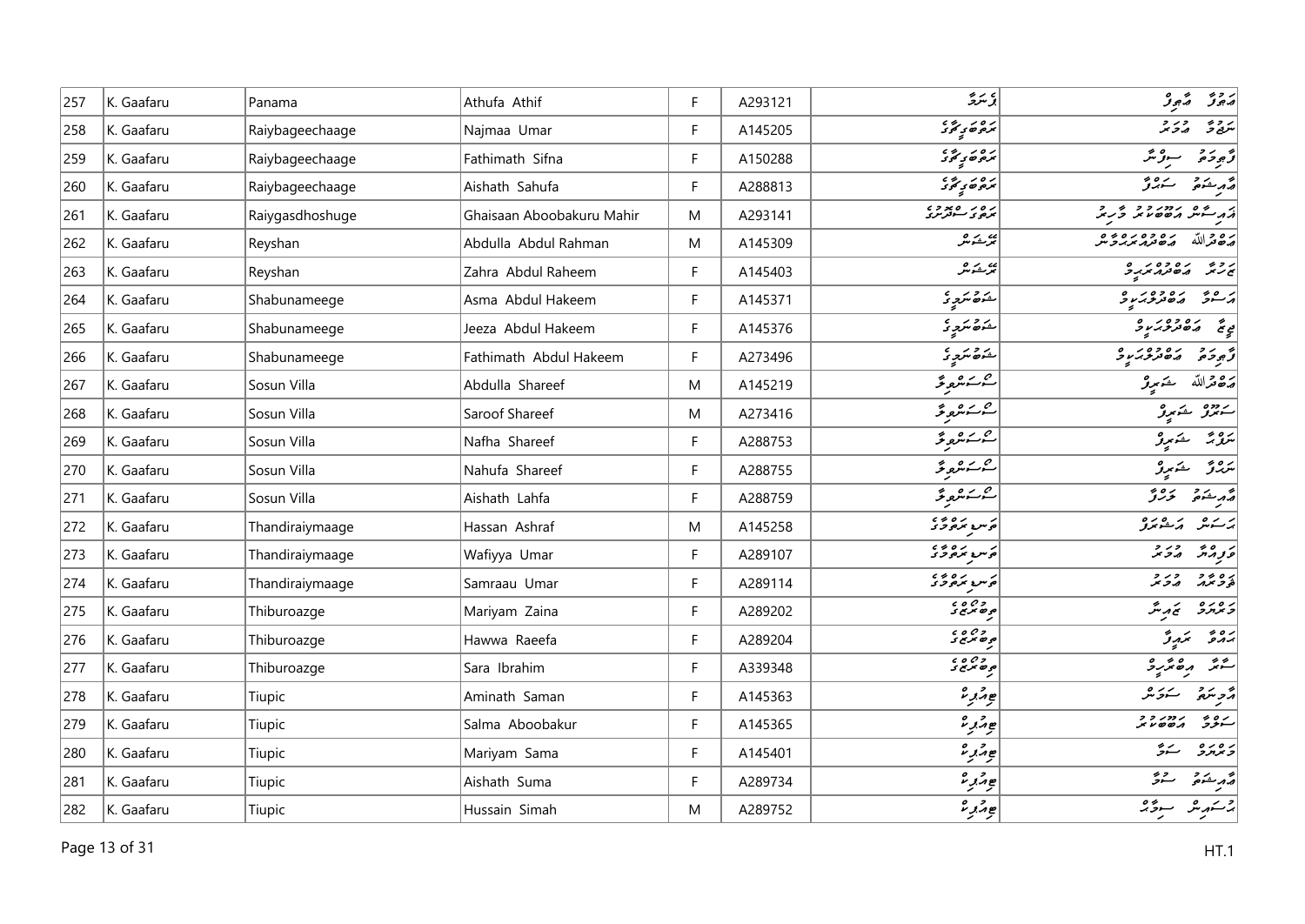| 283 | K. Gaafaru    | Ujaalaa         | Mohamed Akuram           | M         | A289031 | پرځ تخه                            | כנסנכ גבנס                                                         |
|-----|---------------|-----------------|--------------------------|-----------|---------|------------------------------------|--------------------------------------------------------------------|
| 284 | K. Gaafaru    | Vaijeheyge      | Mohamed Saneez           | ${\sf M}$ | A119628 | پر پی پی<br>  پی مربی              | و رە ر د<br><i>د بر</i> بر تر<br>سكسرچ                             |
| 285 | K. Gaafaru    | Vaijeheyge      | Ali Saniu                | M         | A148889 | ر<br>  تو مربع رئ                  | أوسمج ستستعيض                                                      |
| 286 | K. Gaafaru    | Vaijeheyge      | Hassan Saaif             | M         | A289152 | ر<br>  د مړين د د                  | برَسَة شهروْ                                                       |
| 287 | K. Gaafaru    | Vaijeheyge      | Adam Sarif               | M         | A289153 | ر<br>  تو در ج ر <sub>ک</sub>      | پەر ە<br>مەنىرى<br>-<br>سنگەمرى                                    |
| 288 | K. Gaafaru    | Venus           | Ibrahim Rimah            | ${\sf M}$ | A294340 | <sub>حو</sub> سرے                  | بردمي<br>ە ھەترىر <sup>ە</sup>                                     |
| 289 | K. Gaafaru    | Vidhathari      | Jilwaz Ibrahim           | M         | A289056 | وقرځ مر                            | و د د ه<br>ە ھەمەر 2<br>برھەمەر 2                                  |
| 290 | K. Gaafaru    | Vinolia         | Fayyaz Fayaz             | ${\sf M}$ | A294076 | ويثنبر                             | تروپژ په ترکر ته                                                   |
| 291 | K. Gaafaru    | Violet Villa    | Ahmed Shakir             | ${\sf M}$ | A145224 | وَرِدْعْ وِدَّ                     | رەرد شەر                                                           |
|     | K. Kaashidhoo |                 |                          |           |         |                                    |                                                                    |
| 292 | K. Kaashidhoo | Aabahaaruge     | Ashraf Ibrahim           | ${\sf M}$ | A101988 | پر پر و ،<br>د ځار پر <sub>ک</sub> | ړ شونرو پره تر د                                                   |
| 293 | K. Kaashidhoo | Aabahaaruge     | Mariyam Zifa Ashraf      | F         | A362204 | ه ر د و ،<br>د <i>ه ر</i> برد      | د ورو برو كروندو                                                   |
| 294 | K. Kaashidhoo | Aahiyaa         | Ahil Rafeeu              | M         | A376763 | پر<br>مرسر                         | أأرثى أأروثه                                                       |
| 295 | K. Kaashidhoo | Aavehi          | Aishath Meesham Abdhulla | F         | A354113 | پرځېبه                             | قرم شوقر ويشوقر وكالحدة الله                                       |
| 296 | K. Kaashidhoo | Abadhah Ufaa    | Mariyam Lamha            | F         | A351420 | ر ر ر ه د و<br>پرې تر برړ تو       | رەرە رەپ                                                           |
| 297 | K. Kaashidhoo | Abadhah Ufaa    | Fathimath Aroofa         | F         | A360985 | ر ر ر ه د »<br>پره تر ر پ          | أزودة المترز                                                       |
| 298 | K. Kaashidhoo | Abuhareege      | Aminath Nazina           | F         | A121576 | پرځ ښری                            | ۇ ئەسىر ئىسى ئىر                                                   |
| 299 | K. Kaashidhoo | Abuhareege      | Nazneen Ibrahim          | F         | A289028 | <br>  پر ځار سمبری<br>             | شهر سره میگرد                                                      |
| 300 | K. Kaashidhoo | Abuhareege      | Mohamed Nazif            | ${\sf M}$ | A289037 | ئەھەسىمى <sup>ي</sup>              | ورەرو شجوتر                                                        |
| 301 | K. Kaashidhoo | Ali Nooru       | Mohamed Afsaan Naseem    | M         | A355025 | أرمو يتربر                         | وره رو ره مود برگرد <mark>و</mark><br><i>وی</i> روور بروکرش برگردو |
| 302 | K. Kaashidhoo | Ali Nooru       | Abdulla Azhan Naseem     | M         | A355030 | لأويترند                           | رە داللە مەم ئىر مرىسى                                             |
| 303 | K. Kaashidhoo | Alihandhuvaruge | Ahmed Shakeeb            | M         | A079155 | ړ پر <i>سرچر و</i> ل               | أربروتر يذره                                                       |
| 304 | K. Kaashidhoo | Alimasge        | Nauma Mohamed            | F         | A367548 | لأمرخ سفو                          | سمدتر<br>و ره ر و<br><i>و ټ</i> رونر                               |
| 305 | K. Kaashidhoo | Alivaage        | Adam Umar                | ${\sf M}$ | A061580 | پزېږ                               | دره در د<br>پرترو پرونو                                            |
| 306 | K. Kaashidhoo | Alivaage        | Aishath Reesha           | F         | A124954 | پر یو ی                            | مەرشەر برىگ                                                        |
| 307 | K. Kaashidhoo | Alivaage        | Mohamed Nashath          | M         | A124961 | پزیره ی                            | ورەرو برخو                                                         |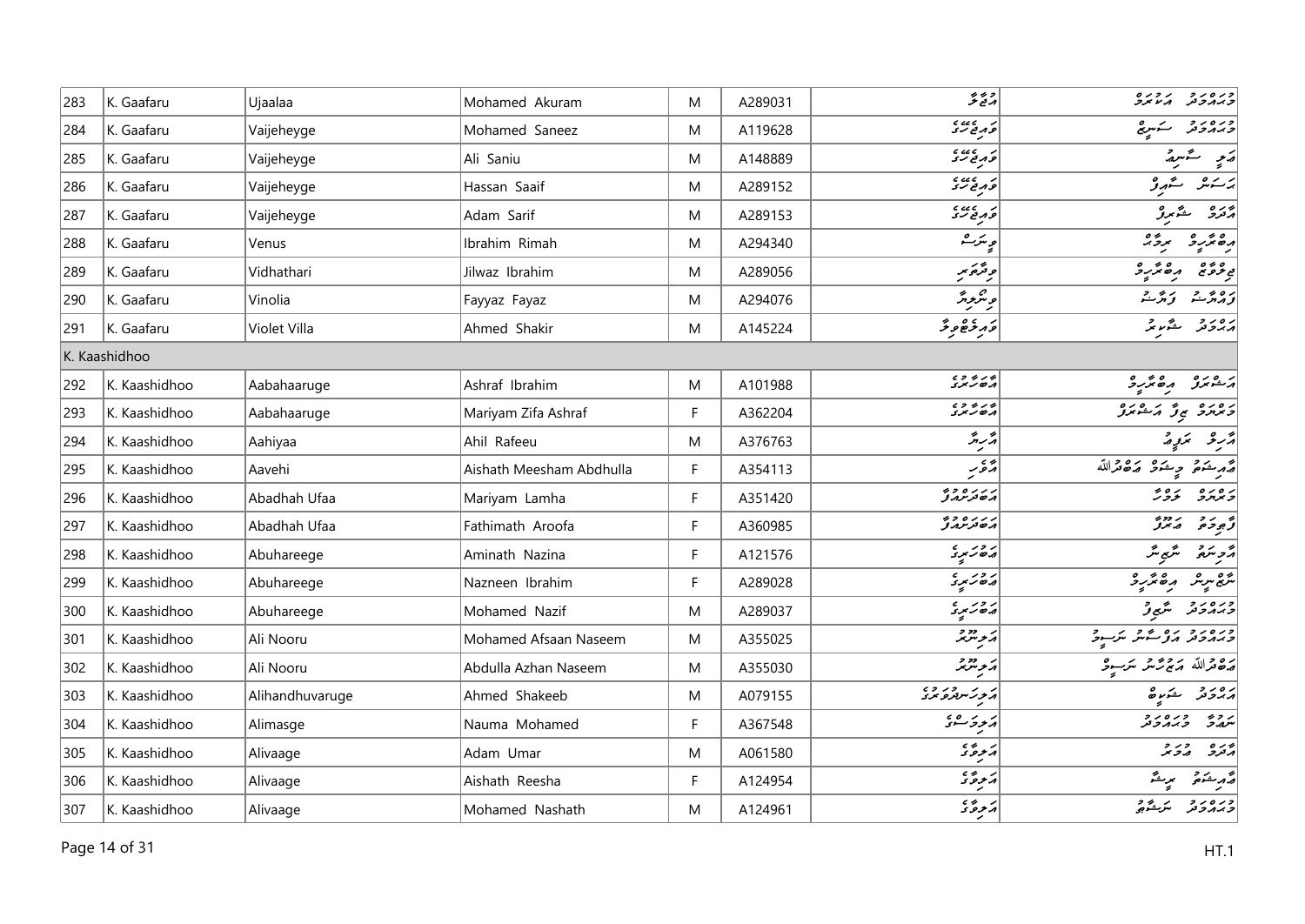| 308 | K. Kaashidhoo | Alivaage           | Ibrahim Umar           | ${\sf M}$ | A326957 | تەمرەتى                               | $777$ $3770$                                          |
|-----|---------------|--------------------|------------------------|-----------|---------|---------------------------------------|-------------------------------------------------------|
| 309 | K. Kaashidhoo | Alunthila          | Aishath Shifana        | F         | A289887 | لەز شەبۇ                              | ە بەينى ئىرۇنىگە                                      |
| 310 | K. Kaashidhoo | Amaazu             | Mohamed Arushad        | ${\sf M}$ | A290668 | ەردىتى                                | ورەرو رورو<br><i>وبە</i> روىر <mark>ب</mark> ەترىشەتر |
| 311 | K. Kaashidhoo | Aman               | Mohamed Sofwan         | M         | A104517 | برىر ھ                                | ورەرد رەپەر<br><i>دىد</i> ردىر سۆۋىر                  |
| 312 | K. Kaashidhoo | Aman               | Moosa Affan            | ${\sf M}$ | A288923 | برىر ھ                                | در مەرزىر                                             |
| 313 | K. Kaashidhoo | Annaarugasdhoshuge | Moosa Ali              | M         | A076734 | ر ۵ ۶ و ر ۵ پو و ٤<br>۸ سرسرپري سوترس | أرحشت أرشعي                                           |
| 314 | K. Kaashidhoo | Anoanaage          | Fathimath Saara Naseem | F         | A143505 | ىر مىرىيە ي                           | ۇي ئەم ئىس ئىر                                        |
| 315 | K. Kaashidhoo | Anoanaage          | Musthafa Hassan        | ${\sf M}$ | A143538 | ر ۵ ء ۽<br>مرس                        | و ەر ئەسكىر                                           |
| 316 | K. Kaashidhoo | Araakuri           | Ahmed Sajid            | ${\sf M}$ | A143629 | ىر ئېرىز بىر                          | د ه د د عسي تر                                        |
| 317 | K. Kaashidhoo | Araakuri           | Burhaan Ibrahim        | M         | A289709 | ە ئەرەبىر                             | ככבים הסיבים                                          |
| 318 | K. Kaashidhoo | Arutha             | Ziyad Hussain          | M         | A084245 | بر ور                                 | ى ئىرقىر بىر ئىسكىرىش                                 |
| 319 | K. Kaashidhoo | Arutha             | Aishath Raufa          | F         | A143783 | ەر برە                                | و در دور<br>مگر شوه محمدو                             |
| 320 | K. Kaashidhoo | Arutha             | Mariyam Nilfa          | F         | A290893 | بر ور                                 | دەرە سرورٌ                                            |
| 321 | K. Kaashidhoo | Asareege           | Mariyam Raushan        | F         | A143498 | لەسكە بېرى                            | رەرە پەرشەر                                           |
| 322 | K. Kaashidhoo | Asseyri            | Ali Nazil              | ${\sf M}$ | A289338 | لره يهمبر                             | ړې شمېر ه                                             |
| 323 | K. Kaashidhoo | Asseyri            | Adam Naseeh            | ${\sf M}$ | A289339 | لئەۋرىيىمىر                           | ورو مرکب و                                            |
| 324 | K. Kaashidhoo | Asseyri            | Aishath Shaana         | F         | A289340 | لئەۋسىمبر                             | مەر شەم ئىشىر                                         |
| 325 | K. Kaashidhoo | Assidha            | Ahmed Siyam            | M         | A081619 | رژوسىز                                | أرەر ئەر                                              |
| 326 | K. Kaashidhoo | Assidha            | Yoosuf Nizam           | M         | A120557 | لرة سوقر                              | وريدو سرفرو                                           |
| 327 | K. Kaashidhoo | Assidha            | Mariyam Areen Easa     | F         | A157800 | روسوتر                                | دورو كمبيش وبث                                        |
| 328 | K. Kaashidhoo | Assidha            | Mariyam Nazuma         | F         | A290004 | رژه سونئر                             | ره ره پروژ                                            |
| 329 | K. Kaashidhoo | Badhooraa Asseyri  | Tholal Moosa           | ${\sf M}$ | A143476 | ر دو در ه عد<br>ه تر بر در ک          | پروه دون                                              |
| 330 | K. Kaashidhoo | Bageechaa          | Nadhir Shiham          | ${\sf M}$ | A143772 | <br>  تەرىخ                           | س <i>رگور پر شورگ</i> و<br>مسر                        |
| 331 | K. Kaashidhoo | Bilehmaage         | Mohamed Ibrahim        | ${\sf M}$ | A103905 | ړ ه و و و<br>موخونو د                 | CLOLE LOND                                            |
| 332 | K. Kaashidhoo | Bilehmaage         | Raufa Mohamed          | F         | A121556 | <br> حومود د                          | ر وه بوره رو<br>بردگر برندبر                          |
| 333 | K. Kaashidhoo | Bilehmaage         | Ibrahim Mohamed        | ${\sf M}$ | A219231 | <br> حوفرو د د                        | مەمگرى دىرەرد                                         |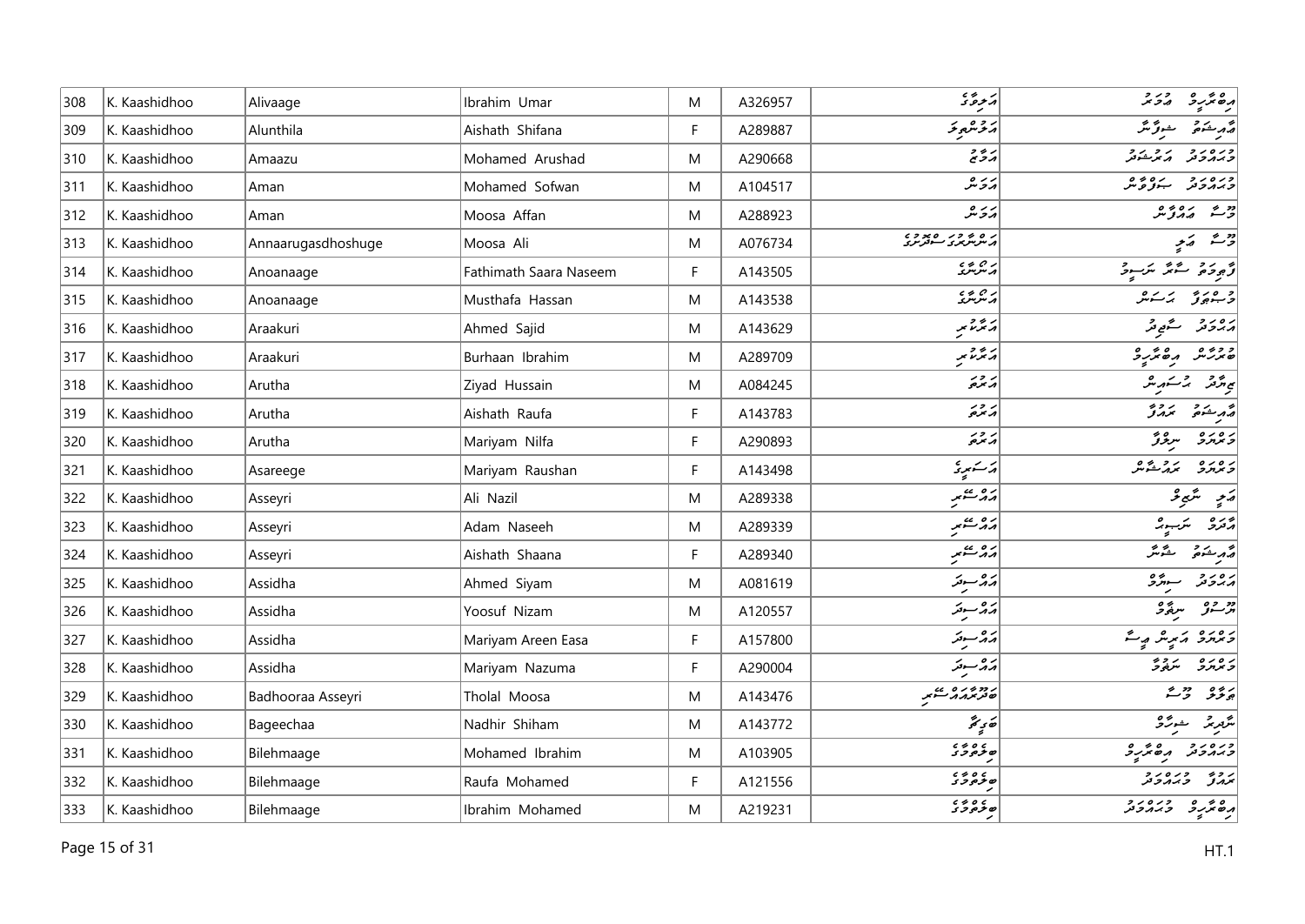| 334 | K. Kaashidhoo | Binfehi              | Nafha Shareef    | F           | A289359 | جەنتزىر                              | سروج<br>ڪ مور <sup>9</sup>                                   |
|-----|---------------|----------------------|------------------|-------------|---------|--------------------------------------|--------------------------------------------------------------|
| 335 | K. Kaashidhoo | Blaasamge            | Ali Riza         | M           | A071228 | ە بۇ سەدى<br>ھۆسىۋى                  | ړې برگ                                                       |
| 336 | K. Kaashidhoo | Blaasamge            | Aishath Saama    | F           | A405762 | ە ئۇستەد ئ                           | رميح<br>پ <sup>و</sup> مرشومی<br>مرگ                         |
| 337 | K. Kaashidhoo | <b>Blessing Home</b> | Miziyan Shahid   | M           | A391890 | ە ئوسومىرىدى                         | ىر بى <sub>ر</sub> ئەشر<br>ستشرر و تر                        |
| 338 | K. Kaashidhoo | <b>Blue Lagoon</b>   | Waheeda Ahmed    | F.          | A143397 | ه دد د د ه<br>ح <del>ن</del> ر نړۍ س | بر ٥ پر و<br>م <i>ر</i> بر <del>و</del> تر<br>ئر برگر<br>حرب |
| 339 | K. Kaashidhoo | <b>Blue Sky</b>      | Sajid Ahmed      | M           | A063761 | ەچرىشىد                              | سگھوتر کے پروتر                                              |
| 340 | K. Kaashidhoo | <b>Blue Sky</b>      | Salwa Hussain    | F           | A138134 | د ده من د                            | سەۋۇ برسىمەش                                                 |
| 341 | K. Kaashidhoo | Bodurudhdhoshuge     | Ahmed Shimal     | M           | A144973 | پر و و ه پر و ء<br>به د مرد ترس      | رەرد ھەم<br>مەردىس ھەرىخ                                     |
| 342 | K. Kaashidhoo | Cannel               | Andhaz Mohamed   | M           | A121534 | ی ی <sub>ک</sub> ہ<br>ما منوبو       | و ر ه ر و<br>تر پروتر<br>بر 2 پر 7<br>مرمربر                 |
| 343 | K. Kaashidhoo | Cannel               | Shifa Mohamed    | F.          | A144974 | ی ی <sub>ک</sub> ہ<br>ما منوبو       | و ره ر د<br>تر پر تر تر<br>ے وگر<br>مر                       |
| 344 | K. Kaashidhoo | Carnationmaage       | Shifa Zahir      | F           | A091062 | ر<br>ئاپرىتىشەمىرى <i>دى</i>         | لمور <sup>ق</sup> المجرية                                    |
| 345 | K. Kaashidhoo | Chaman               | Ibrahim Zuhair   | M           | A145120 | ىمەر ھ                               |                                                              |
| 346 | K. Kaashidhoo | Chaman               | Ali Uzair        | M           | A290763 | ىمەر ھ                               |                                                              |
| 347 | K. Kaashidhoo | Chaman               | Ahmed Umair      | M           | A290765 | ىمەر شر                              |                                                              |
| 348 | K. Kaashidhoo | Chaman               | Moosa Nuzair     | M           | A329255 | ىئە ئەشر                             | ریسے پہنچ ہو بلہ                                             |
| 349 | K. Kaashidhoo | Chaman               | Abdulla Suzair   | M           | A329256 | ىئەر ھ                               | وحدالله<br>شىئى مەيتمە                                       |
| 350 | K. Kaashidhoo | Daisymaage           | Azza Waleedh     | F           | A143497 | ر<br>منظم پر محمد<br>منظم            | ده و و د                                                     |
| 351 | K. Kaashidhoo | Day Light            | Imran Zahir      | M           | A104657 | اء تر ہے<br>ا                        | ە ئەترىش تجارىر                                              |
| 352 | K. Kaashidhoo | Day Light            | Mohamed Samooh   | M           | A290082 | بمخرم                                | سترده<br>و ره ر د<br>تر پروتر                                |
| 353 | K. Kaashidhoo | Dhaftharu No 02      | Ibrahim Niyaz    | M           | A085291 | رە رورە ئەچ 02                       | ەر ھەترىر <i>2</i><br>سرگرمج                                 |
| 354 | K. Kaashidhoo | Dheyliyaage          | Fathimath Eleena | F           | A145178 | در<br>ترموبری                        | وٌودو کرد                                                    |
| 355 | K. Kaashidhoo | Dheyliyaage          | Adam Naseem      | M           | A290439 | ر<br>ترمویز <sub>ک</sub>             | ۇرۇ سەببۇ                                                    |
| 356 | K. Kaashidhoo | Dheyliyaage          | Raziyya Saleem   | F.          | A290447 | ن عروج مح<br>  قرحر جر               | ىز سىزەر تەر<br>سكود                                         |
| 357 | K. Kaashidhoo | Dheyliyaage          | Thoola Adam      | $\mathsf F$ | A359127 | ەيە پەر<br>قرىرىرى                   | دد پره<br>جو گنرو                                            |
| 358 | K. Kaashidhoo | Dheyliyaage          | Thooba Adam      | F.          | A359128 | ن<br>قرمورد د                        | دد د دره<br>وه گنرو                                          |
| 359 | K. Kaashidhoo | Dhilaasaage          | Mariyam Leeviya  | F           | A290198 | ىر ئۇستىرى                           |                                                              |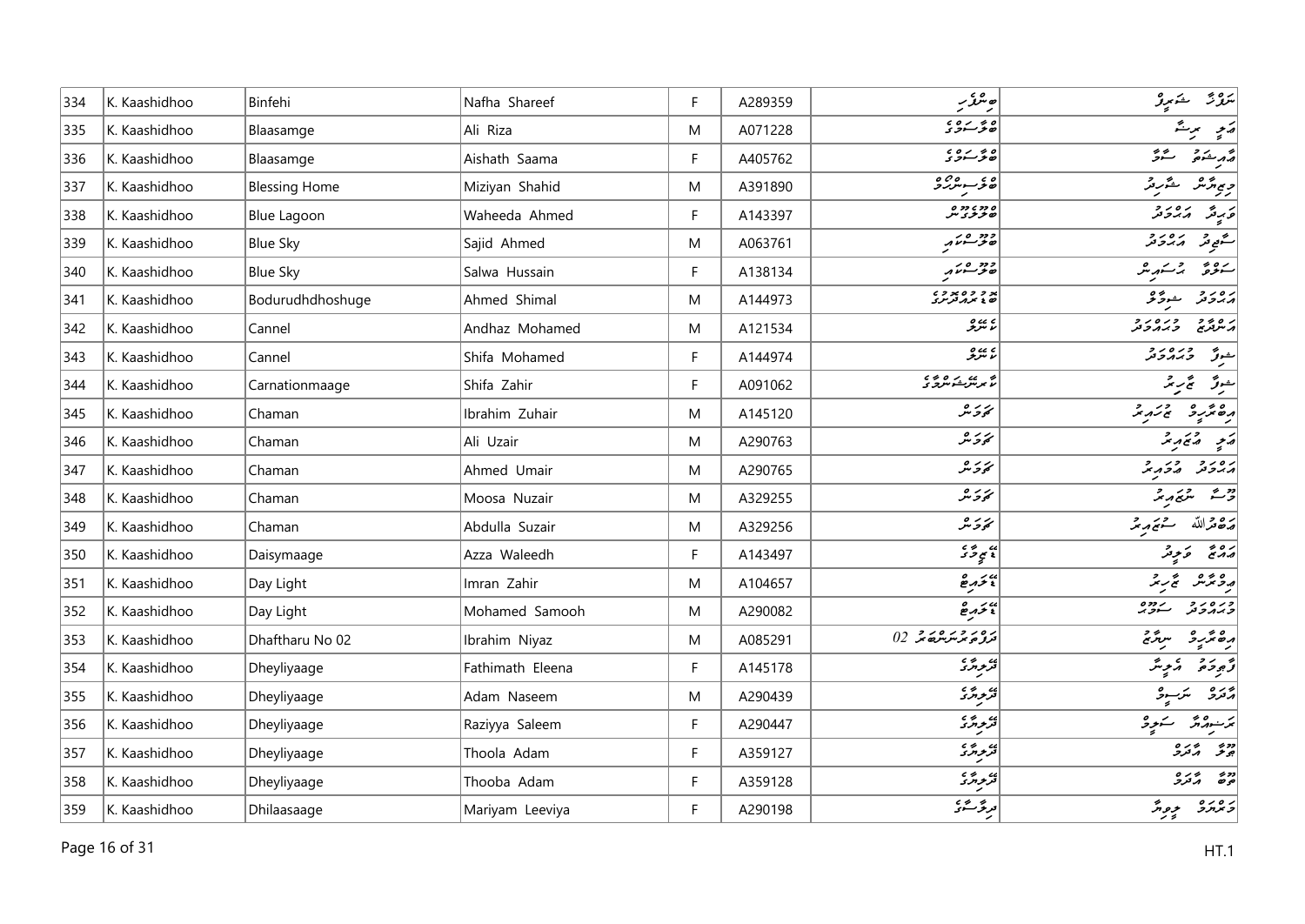| 360 | K. Kaashidhoo | Dhivaru             | Fahmiyya Mohamed      | F  | A096811 | ىر بەر<br>تىر <sub>جى</sub> ر                     | 22012 2021                                   |
|-----|---------------|---------------------|-----------------------|----|---------|---------------------------------------------------|----------------------------------------------|
| 361 | K. Kaashidhoo | <b>Dhoores</b>      | Sheeza Mohamed        | F. | A143412 | دد ،<br>تربر ک                                    | شویج وبروبرو<br>  <sub>ش</sub> ویخ وبرابروتر |
| 362 | K. Kaashidhoo | Faagathi            | Ristha Sameer         | F. | A287184 | ۇئەم                                              | برسقو سكوبر                                  |
| 363 | K. Kaashidhoo | Faagathi            | Hussain Midhuhath     | M  | A295232 | قرىمج                                             | برسكر سر و ورد و                             |
| 364 | K. Kaashidhoo | Fahivehi            | Abdul Muhaimin        | M  | A290173 | ۇر <sub>ە</sub><br>د                              | ره ده در<br>مه مرد در بر د                   |
| 365 | K. Kaashidhoo | Fahivehi            | Maryam Ibna Abbas     | F  | A355053 | تر ره<br>قرره ر                                   |                                              |
| 366 | K. Kaashidhoo | <b>Fairy Palace</b> | Mohamed Saleem        | M  | A027788 | ۇرىمبە ئەسىسى                                     | ورەر ئەرو                                    |
| 367 | K. Kaashidhoo | <b>Fairy Palace</b> | Jinah Saleem          | M  | A143542 | ۇ ئەس <sub>تى</sub> رى ئەت<br>مەسىرى <i>گە</i>    | سەرد<br>  محر متر شر                         |
| 368 | K. Kaashidhoo | <b>Fairy Palace</b> | Javaazaa Saleem       | F  | A368138 | <sub>ۇ</sub> ر <sub>ىمبى</sub> رۇ ئە <sup>م</sup> | ر په په<br>این ونځ<br>سكود                   |
| 369 | K. Kaashidhoo | Falhoamaage         | Ibrahim Liva          | M  | A290745 | ر <i>0 ہ</i> ے ۔<br>وعر                           | ەرھ ئ <sup>ۆ</sup> ر ۋ<br>عرقر               |
| 370 | K. Kaashidhoo | Fathangumaage       | Zidna Yoosuf          | F  | A061779 | ر ر<br>زه سر د د د                                | ى <sub>ج</sub> ەر شەھر تەرىپىتى بول          |
| 371 | K. Kaashidhoo | Fathangumaage       | Nafha Moosa Naseer    | F  | A341622 | ر ر ر د » ،<br>ز می سرن ژ د                       | للمروم المحمد الكرسومي                       |
| 372 | K. Kaashidhoo | Feeroazuge          | Ismail Zabeeh         | M  | A143771 | و چې د و<br>نو پرېځ د                             | وكوريح فرەم                                  |
| 373 | K. Kaashidhoo | Feeroazuge          | Aminath Muheen        | F  | A289220 | و ۶ و ۽<br>پي تريج <sub>ک</sub>                   | أأدويتهم والمحاريثر                          |
| 374 | K. Kaashidhoo | Feeroazuge          | Fathimath Thahuseen   | F  | A289228 | و چو د ۽<br>ويڏي ت                                | أزودة وراسيس                                 |
| 375 | K. Kaashidhoo | Fehiali             | Fathimath Fazlee      | F. | A406362 | ۇرىزىر                                            | توجدة تكافح                                  |
| 376 | K. Kaashidhoo | Femoaraage          | Ali Ashjau            | M  | A287955 | ه ۵ پر د<br>او د برد                              | أوكمني وكمشورة                               |
| 377 | K. Kaashidhoo | Femoaraage          | Aiham Mohamed         | M  | A406196 | ړ بر پر ړ<br>تو <del>و</del> مرد                  | و ره ر و<br><i>و پر</i> و تر<br>بزمرده       |
| 378 | K. Kaashidhoo | Fenvaru             | Ahmed Yaameen         | M  | A121537 | ې ۵ پر د                                          | ر ه ر د<br>م.رو تر<br>ړګر مر                 |
| 379 | K. Kaashidhoo | Fenvaru             | Mohamed Ameen         | M  | A145172 | ې ۵ پر د                                          | ورەرو كەچىگ                                  |
| 380 | K. Kaashidhoo | Fenvaru             | Aminath Rasheedha     | F  | A289713 | ې مر <sub>م</sub> ر چ                             | أزويتم أأترشوش                               |
| 381 | K. Kaashidhoo | Fenvaru             | Aishath Nishaa Naseer | F  | A289719 | ې ۵ پر د                                          | لأرشكني سرمثة الكرسوند                       |
| 382 | K. Kaashidhoo | Finihiyaage         | Inaya Hussain         | F  | A162632 | او سربر دی<br>او سربر دی                          | ە ئىگر ئەسكەنلىر                             |
| 383 | K. Kaashidhoo | Finihiyaage         | Mohamed Jailam        | M  | A327467 | و سربر پژی<br>بر بر بر                            | ورەر دىردە                                   |
| 384 | K. Kaashidhoo | Finihiyaage         | Mariyam Janaa         | F. | A359428 | و سربر پژی<br>زیر بر                              | رەرە يەگ                                     |
| 385 | K. Kaashidhoo | Finiroalhivaage     | Ibrahim Rushdy        | M  | A139013 | وسر پروځ                                          | رە ئرىر ئىس ئىسر                             |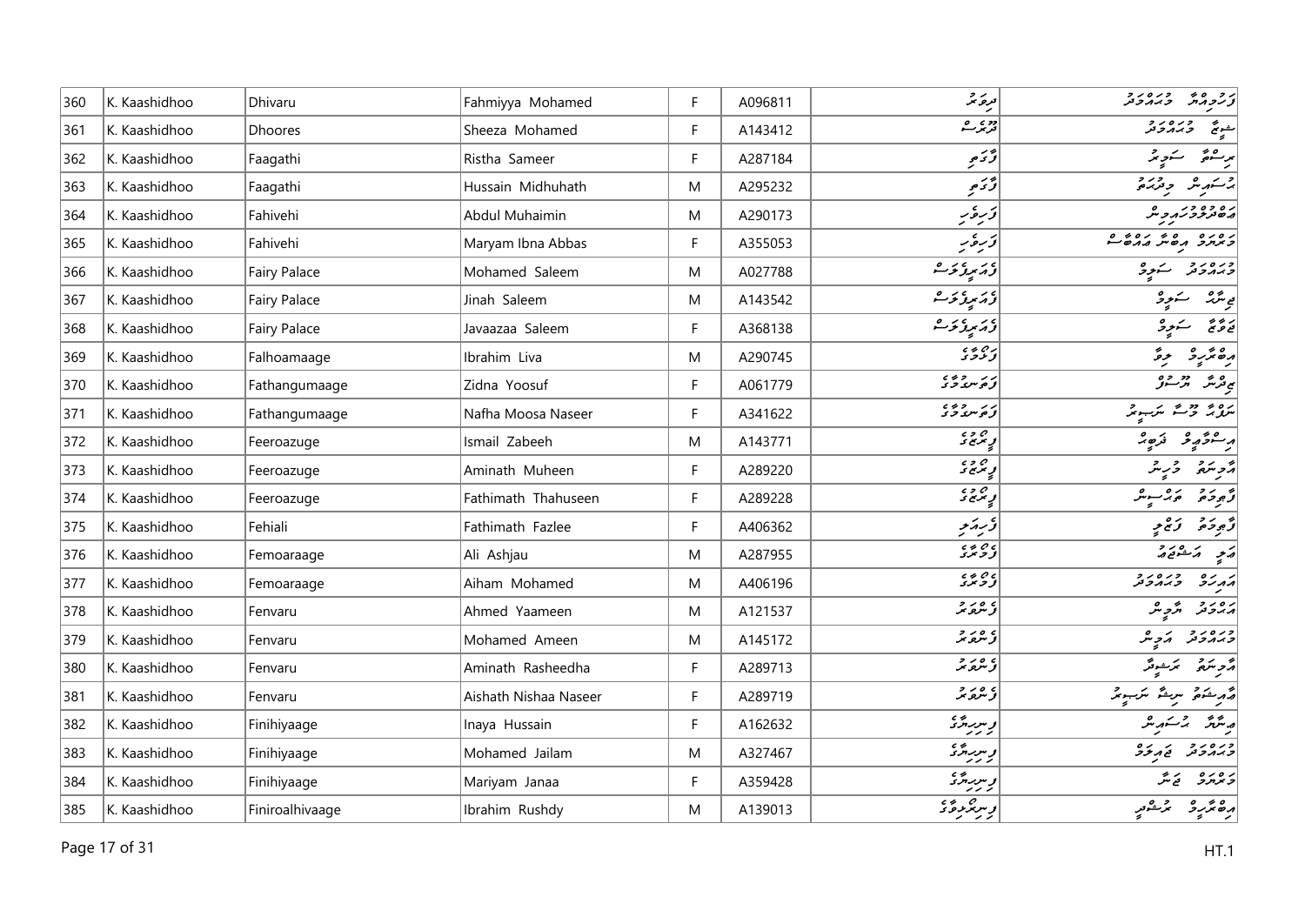| 386 | K. Kaashidhoo | Finiroalhivaage  | Samiyya Hassan               | F  | A143575 | وسر پر پوځ                                             | سے دیگر کے سکھر                                      |
|-----|---------------|------------------|------------------------------|----|---------|--------------------------------------------------------|------------------------------------------------------|
| 387 | K. Kaashidhoo | Finiroalhivaage  | Mohamed Saufan               | M  | A288298 | وسر چروځ                                               | ورەرو روپور<br><i>وبد</i> رونر سەرۋىر                |
| 388 | K. Kaashidhoo | Finiroalhivaage  | Mahudiyya Rushdhee           | F. | A288302 | ر سر پرېږي.<br>ر                                       | ر و ه ه ه ه ه ه و د و د .<br>د سرمانه ه سره مو       |
| 389 | K. Kaashidhoo | Finivaage        | Ismail Shirhan Nihad         | M  | A403651 | و سرچ <sup>ي</sup><br>تر سرچ ت                         | و عوضه و مستور المحمد المحمد المحمد                  |
| 390 | K. Kaashidhoo | Fithuroanuge     | Ahmed Shaameen               | M  | A287201 | وه وه<br>د مرس                                         | رەرر شەرپىر                                          |
| 391 | K. Kaashidhoo | <b>Five Star</b> | Nazila Jabir                 | F  | A354241 | أزره وعقيم                                             |                                                      |
| 392 | K. Kaashidhoo | Fiyaathoshige    | Ghalib Ismail                | M  | A027048 | و پژند<br>رگرهو مرد                                    | أزوة وسنورو                                          |
| 393 | K. Kaashidhoo | Fiyaathoshige    | Hussain Zareer               | M  | A112239 | و پر پر ہ<br>پر مربح سربر                              | برستهرین تمی پریژ<br>برستهرین تمی پریژ<br>برگریشنرین |
| 394 | K. Kaashidhoo | Fresco           | Aisha Dhiye                  | F  | A018938 | ه ، په <i>۹۰</i>                                       |                                                      |
| 395 | K. Kaashidhoo | Fresco           | Nasrulla Yoosuf              | M  | A149221 | ه ۽ م                                                  | ىربە براللە ھەرىپى                                   |
| 396 | K. Kaashidhoo | Fresco           | Mohamed Navaaz Nasrulla      | M  | A344113 | ه ۽ م                                                  | ورەرو روە شرقي سرجو الله                             |
| 397 | K. Kaashidhoo | Fresco           | Ahmed Nayaaz                 | M  | A344141 | وبرمير                                                 | رەرد شەرە<br>مەردىر شەرىخ                            |
| 398 | K. Kaashidhoo | Funoas           | Hussain Faruhad              | M  | A079937 | د مړي <u>.</u>                                         | برستهرش كالمروجاته                                   |
| 399 | K. Kaashidhoo | Funoas           | Mariyam Mohamed              | F  | A143789 | ۇتئرىشە                                                | נסנס כנסנב<br>כ <i>אתב בג</i> רכת                    |
| 400 | K. Kaashidhoo | Funoas           | Mohamed Irushad              | M  | A144994 | ۇنئرىئە                                                | ورەرو پەرشگە                                         |
| 401 | K. Kaashidhoo | Funoas           | Saduna Abdulla               | F  | A145048 | ۇ ئىگەپ                                                | مُحْمَّدِيثَرِ مَنْ صَحْرَاللَّهُ                    |
| 402 | K. Kaashidhoo | Fusfaru          | Hawwa Rageeba                | F. | A143363 | ۇ سىمۇ ئىر                                             | يەمۇر ئىتى ھ                                         |
| 403 | K. Kaashidhoo | Fusfaru          | Ahmed Rimaz                  | M  | A143364 | ۇ سىز ئىر                                              | גפיל תלט                                             |
| 404 | K. Kaashidhoo | Gasdhoshuge      | Aishath Nuzula               | F. | A383670 | ر ره پر و ،<br>کاسسوتر ری                              | ۇرمۇم سىز                                            |
| 405 | K. Kaashidhoo | Gasfinolhu       | Ahmed Junais                 | M  | A290156 | ئەسىموپىتىر                                            | أرەر دىر دىر                                         |
| 406 | K. Kaashidhoo | Greek            | Zameera Abdul Gafoor         | F  | A289735 | م مړين<br>د                                            | ر ده ده ده ده د<br>سرچ گر هام مرحوز و مر             |
| 407 | K. Kaashidhoo | Green Villa      | Ali Shareef                  | M  | A144983 | <sup>ە</sup> بې <sup>تر</sup> مۇ ئ <sup>ۇ</sup>        | أركمني المستميزة                                     |
| 408 | K. Kaashidhoo | Gulbakaage       | Aishath Shamha Adam          | F  | A406348 | وه رو ۽<br><sub>ک</sub> <del>ر</del> ه ما <sub>ک</sub> | ة درج دره وره<br>مدرشه شور مدره                      |
| 409 | K. Kaashidhoo | Guldhamge        | Zahida Abdulla               | F  | A145108 | و ه ر ه ،<br>د نوترو د                                 | تَجْرِقَرَ صَهْقَرَاللَّه                            |
| 410 | K. Kaashidhoo | Guldhamge        | Mariyam Manaal Abdul Muhusin | F  | A404468 | و ه ر ه ،<br>د نوترو د                                 |                                                      |
| 411 | K. Kaashidhoo | Gulfaamge        | Ahmed Rassam                 | M  | A143750 | وه پوه ،<br>د نوتو د د                                 | ړه رو ده ده                                          |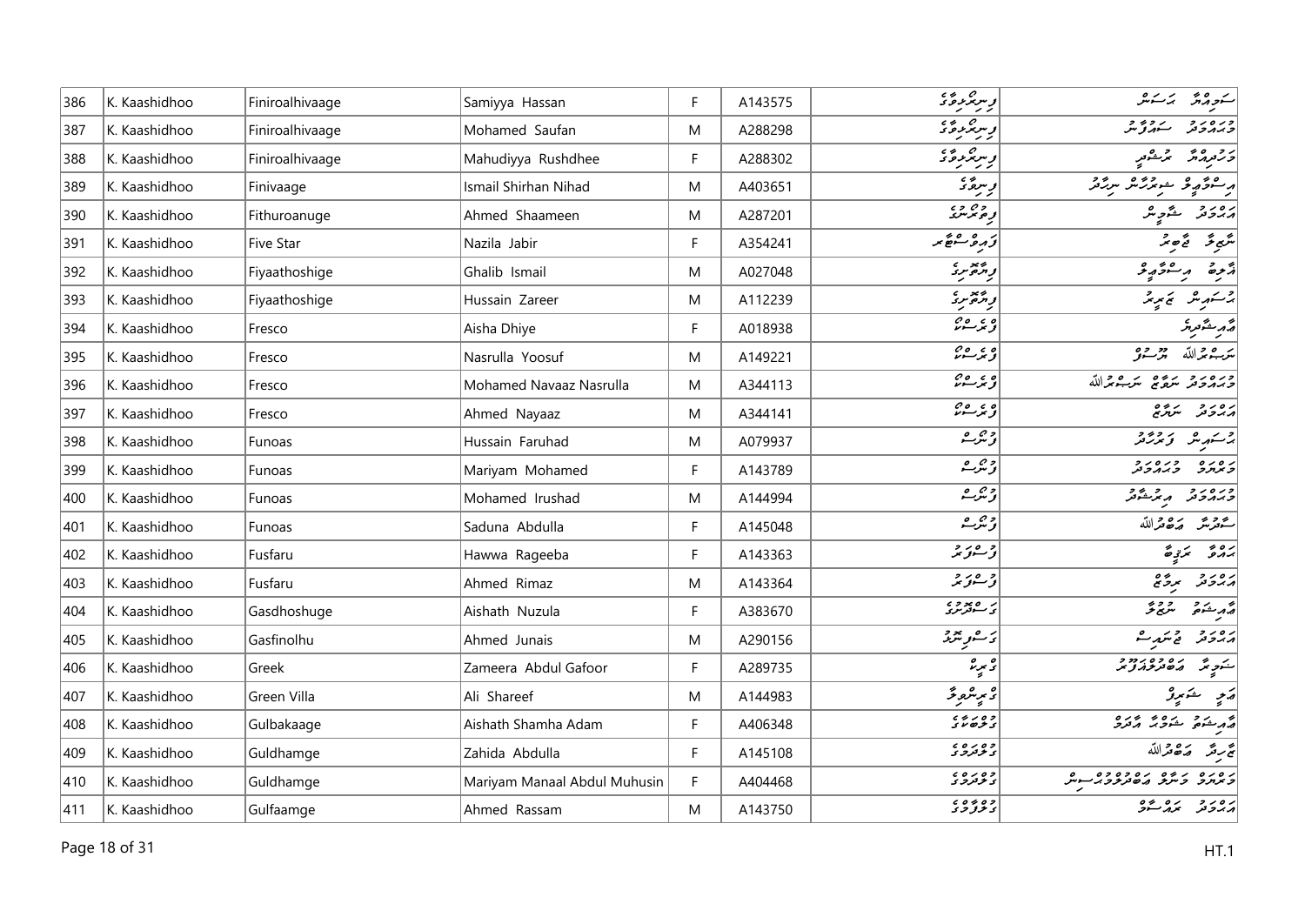| 412 | K. Kaashidhoo | Gulhazaarumaage | Razzam Jaufar           | M         | A385214 | و ه ر پر و پر د<br>  د نور بخ بود د | ره پر در در د                                                      |
|-----|---------------|-----------------|-------------------------|-----------|---------|-------------------------------------|--------------------------------------------------------------------|
| 413 | K. Kaashidhoo | Gumreege        | Mohamed Ajuvad Solah    | M         | A289146 | و ه<br>د څه پېړۍ                    | ورەر د رور د بروه<br>دېرمرحل مقولا جوړ                             |
| 414 | K. Kaashidhoo | Guraha          | Ahmed Ayaaz             | ${\sf M}$ | A290537 | د بر ر<br>بر برگ                    | גם ג' די ג'                                                        |
| 415 | K. Kaashidhoo | Haaufaa         | Ahmed Haneef            | M         | A289066 | رووسي                               | رەر بەر                                                            |
| 416 | K. Kaashidhoo | Handhuvareege   | Ahmed Ziya              | M         | A079393 | ئەسرەگرىمىزى                        | پره پر سندگر                                                       |
| 417 | K. Kaashidhoo | Handhuvareege   | Zeeniya Mohamed Zahir   | F         | A132953 | ئەسە <i>تى كى</i> رى                | ي سرگر وردورو پر د                                                 |
| 418 | K. Kaashidhoo | Handhuvareege   | Fathimath Niyasha       | F         | A359423 | ئەسە <i>تى كى</i> رى                | توجو خمی سرمرشد                                                    |
| 419 | K. Kaashidhoo | Handhuvareege   | Mariyam Irasha          | F         | A406382 | ر سر پر <sub>پر پ</sub> ر           | وبروره برعمية                                                      |
| 420 | K. Kaashidhoo | Haveylee        | Musheera Mohamed        | F         | A143424 | رەيە<br>رەبىي                       | ومشيعة وره دو                                                      |
| 421 | K. Kaashidhoo | Heena           | Mohamed Hashiru         | M         | A288000 | ىرىتىر                              | ورەر د گِشەتر                                                      |
| 422 | K. Kaashidhoo | Heena           | Aishath Nasiha          | F         | A288007 | ىپەتتىر                             | أقهر مشكرة كالترسير                                                |
| 423 | K. Kaashidhoo | Heeraage        | Ahmed Shah              | M         | A288606 | ر پوء<br>په مرد                     | برەر دەر                                                           |
| 424 | K. Kaashidhoo | Hikari          | Ilwan Mohamed           | M         | A401847 | رىكىر                               | و ده در در در د                                                    |
| 425 | K. Kaashidhoo | Hiyaavahi       | Ahmed Azleen            | ${\sf M}$ | A101246 | رېژوَر                              | גם גם גבתית                                                        |
| 426 | K. Kaashidhoo | Hiyaleege       | Aishath Saifa           | F         | A287224 | رېزىپە <sup>ي</sup>                 | ۇرىشى <i>نى سىرۇ</i>                                               |
| 427 | K. Kaashidhoo | Hudhuveli       | Lamsha Ali              | F         | A360998 | و و د<br>رتوغ م                     | أَوْدِّيْتُمْ أَيْرَمْ                                             |
| 428 | K. Kaashidhoo | Hulhaguge       | Abdul Majeed Ali        | M         | A120843 | و ر و ،<br>رى ى                     | ره وه د چې په کلي                                                  |
| 429 | K. Kaashidhoo | Hulhaguge       | Uhudha Majeed           | F         | A362156 | و ر و ،<br>رنگ ی                    | ەر ئەتقى ئەزەتقى                                                   |
| 430 | K. Kaashidhoo | Hurasfaru       | Ali Shafiu              | M         | A088912 | <i>جەنبەدى</i> ر                    | أقدم المشورة                                                       |
| 431 | K. Kaashidhoo | Hurasfaru       | Ahmed Fayaz             | M         | A125582 | <i>جەنبەدى</i> ر                    | برەر دېرگ                                                          |
| 432 | K. Kaashidhoo | Iramaage        | Aminath Zuha Ishan      | F         | A373362 | ويزدِّء                             | أأدينهم تجرش ويحمش                                                 |
| 433 | K. Kaashidhoo | Irudheymaage    | Zaeem Aboobakuru        | ${\sf M}$ | A143687 | و ده بو د<br>در موتور و د           | 7777200                                                            |
| 434 | K. Kaashidhoo | Irudheymaage    | Ahmed Thauzeem          | ${\sf M}$ | A329659 | و ده و د و<br>در موتور و د          | ره ر د د ه<br>مدرو ر مورم د                                        |
| 435 | K. Kaashidhoo | Irudheymaage    | Fathimath Hidhufa Ahmed | F         | A406364 | و ده و د و<br>د مومور و             | و دو روو ړه ده.                                                    |
| 436 | K. Kaashidhoo | January ge      | Ali Najaah              | M         | A406352 | ئے سَرَجَہ سرِجَ                    | $\begin{array}{cc} \overline{286} & \overline{288} \\ \end{array}$ |
| 437 | K. Kaashidhoo | Jawaahiriyya    | Mohamed Inaan Shareef   | ${\sf M}$ | A336018 | ئە ئۇ سىرە بىر                      | ورەرو پەش شېرو                                                     |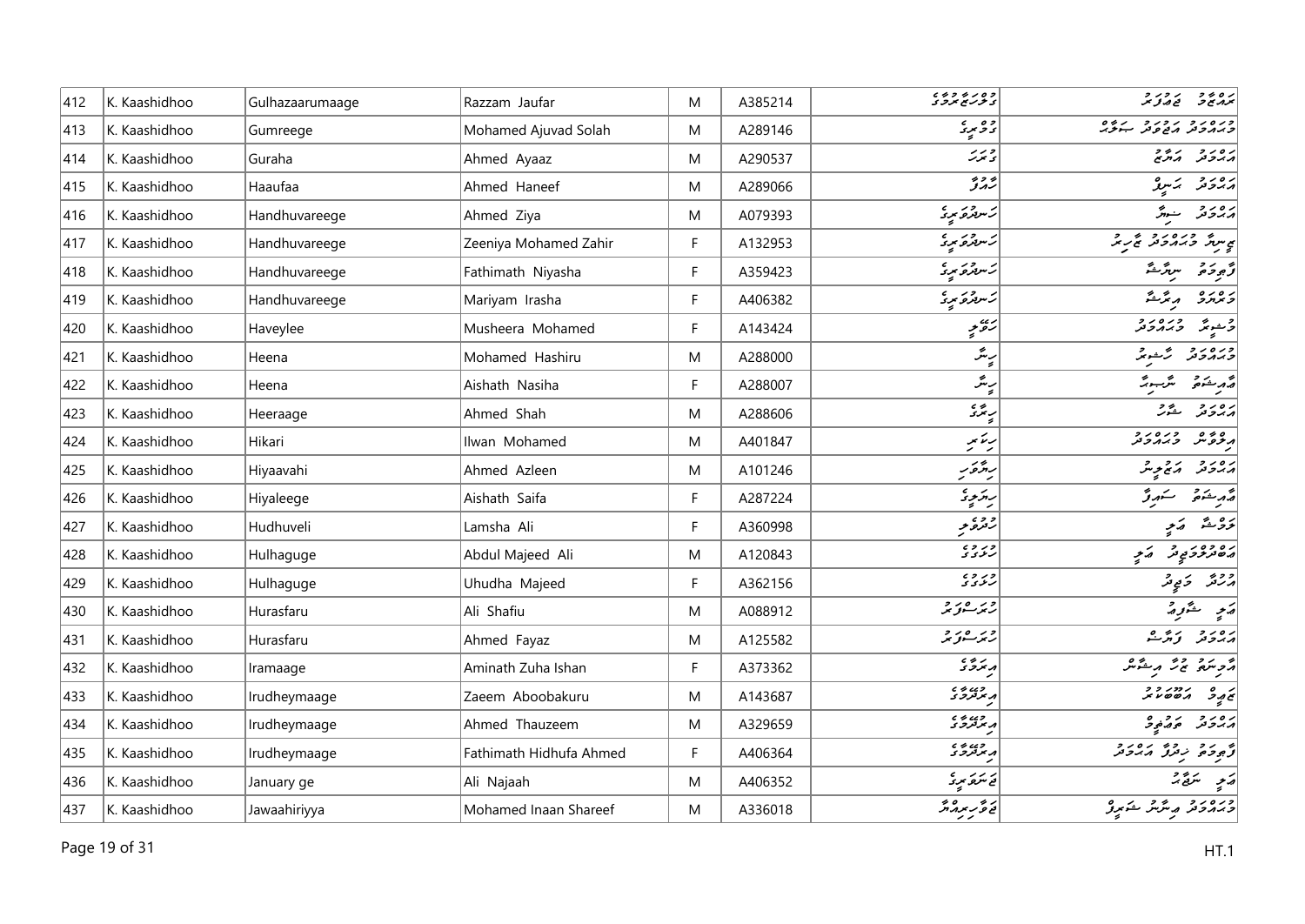| 438 | K. Kaashidhoo | Jupiter        | Moomin Shareef        | ${\sf M}$ | A048619 | 2 بوڪا سر                                                  | ومروش خبرو                        |
|-----|---------------|----------------|-----------------------|-----------|---------|------------------------------------------------------------|-----------------------------------|
| 439 | K. Kaashidhoo | Kaamineepoolge | Mohamed Naeem         | ${\sf M}$ | A047980 | ء <sub>حر</sub> سروه ،<br>تأج <sub>س</sub> رو و ،          | ورەر دىرە                         |
| 440 | K. Kaashidhoo | Kagi           | Ahmed Raazee          | M         | A289843 | ائمی                                                       | ره دو پېښېد<br>مدد تر پ           |
| 441 | K. Kaashidhoo | Kaneeru Villa  | Suwaida Abdulla       | F         | A288146 | ئەس <sub>ى</sub> برىدۇ.<br>ئ                               | معقديد ره والله                   |
| 442 | K. Kaashidhoo | Kaneerumaa     | Mohamed Musthafa      | M         | A145029 | ئەسرچە ئا                                                  | وره ده و ه دره<br>ورمادتر و سوو   |
| 443 | K. Kaashidhoo | Kaneerumaage   | Easa Khaleel          | M         | A120356 | بأسر يزدي                                                  | ۾ سڻه انگار پولوگو                |
| 444 | K. Kaashidhoo | Kudhiraiymaage | Ali Aiman             | ${\sf M}$ | A406349 | و دره و ،<br>مورتره و د                                    | ړې مرکار                          |
| 445 | K. Kaashidhoo | Lilyge         | Ali Razee             | ${\sf M}$ | A057925 | امومور<br>مستق                                             |                                   |
| 446 | K. Kaashidhoo | Luminous       | Hawwa Anaa Niyaz      | F         | A359450 | مورثر حريشه                                                |                                   |
| 447 | K. Kaashidhoo | Maafehi        | Mohamed Shafeeu       | M         | A356113 | څونر                                                       | وره د و شکور د                    |
| 448 | K. Kaashidhoo | Maafehi        | Ahmed Sameeu          | M         | A361006 | څوکړ                                                       | رەرو سەدە                         |
| 449 | K. Kaashidhoo | Maafolheyge    | Mohamed Ziyan Zareer  | ${\sf M}$ | A407586 | ه بود، ،<br>ترتو لر <sub>ک</sub>                           | כגם גב התיית התית                 |
| 450 | K. Kaashidhoo | Maagaa         | Nauma Ahmed           | F         | A290196 | ومجمج                                                      | يروه برەر و                       |
| 451 | K. Kaashidhoo | Maagiri        | Ahmed Naeem           | ${\sf M}$ | A290380 | ۇ <sub>ي مۇ</sub>                                          | أرور و سمدٍ و                     |
| 452 | K. Kaashidhoo | Maahaa         | Asim Abdul Raheem     | M         | A143689 | $\overset{\circ}{\mathcal{I}}\overset{\circ}{\mathcal{I}}$ |                                   |
| 453 | K. Kaashidhoo | Maahiya        | Afiya Ibrahim         | F         | A123618 | وحرير                                                      | ړ ده پره پر د                     |
| 454 | K. Kaashidhoo | Maathila       | Asma Waheed           | F         | A143369 | ځېږځه                                                      | أرمع<br>ى بەيتىر                  |
| 455 | K. Kaashidhoo | Maavahi        | Fathimath Haifa       | F         | A145119 | پە ئە<br>مەھ                                               | وٌوِدَةٌ رَرِوٌ                   |
| 456 | K. Kaashidhoo | Maavahi        | Ahmed Hilmaan         | M         | A290672 | ځ ځو سر                                                    | پروژو<br>بردد مر                  |
| 457 | K. Kaashidhoo | Maavahi        | Mariyam Sidhufa       | F         | A290674 | اقحفر                                                      | و ده ده و در در                   |
| 458 | K. Kaashidhoo | Maavahi        | Aishath Iufa Mahir    | F         | A406347 | ځونر                                                       | ה בילי ההל לגיל                   |
| 459 | K. Kaashidhoo | Maavina        | Mariyam Inasha        | F         | A356110 | ۇ ھەيىتر                                                   | د ۲۵ د مرگرو                      |
| 460 | K. Kaashidhoo | Maidhoo        | Maryam Shaila Mohamed | F         | A401882 | خەرقىر                                                     | و دره مشرکز وره د و               |
| 461 | K. Kaashidhoo | Malas          | Aminath Samaa         | F         | A222857 | ىزىمى                                                      | د پره په د کر                     |
| 462 | K. Kaashidhoo | Malas          | Mohamed Sharau Shiraj | M         | A344872 | ئەتەرىقە                                                   | ورەرو دىرو ھورو                   |
| 463 | K. Kaashidhoo | Malas          | Fathimath Shira Siraj | F         | A372920 | ىزىمى                                                      | أَرْجِرْهُمْ سُوبَرٌ سُوبَرٌ فَيَ |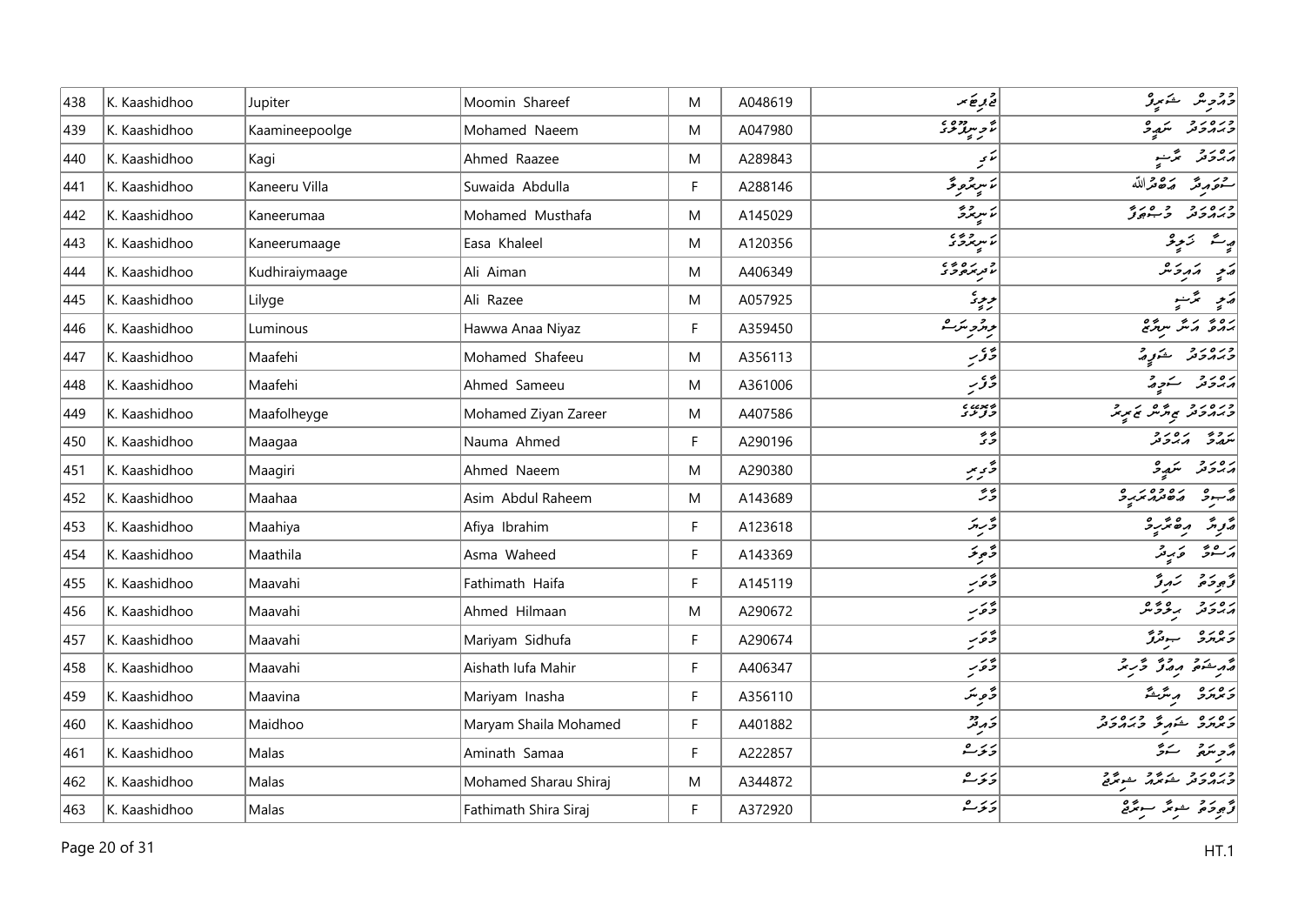| 464 | K. Kaashidhoo | Manfaa          | Shan Shakir          | M           | A145031 | ىر ھۇ                                                                | شەھر شىرىم                                |
|-----|---------------|-----------------|----------------------|-------------|---------|----------------------------------------------------------------------|-------------------------------------------|
| 465 | K. Kaashidhoo | Manfaa          | Shuzanee Shakir      | F           | A145104 | ر ە پە                                                               | ىشكە بىر<br> شۇ ئۇ بىر                    |
| 466 | K. Kaashidhoo | Manfaa          | Nishan Shakir        | M           | A145105 | ىر ھۇ                                                                | سرڪرش ڪريز                                |
| 467 | K. Kaashidhoo | Manfaa          | Aishath Nisha Shakir | F           | A403690 | ىز شرىچ                                                              | وأرشكم سريش مشرور                         |
| 468 | K. Kaashidhoo | Manzaruge       | Maryam Inaa Maajid   | F.          | A329003 | ر ۵ ر د ›<br>5 سرچ مرد                                               |                                           |
| 469 | K. Kaashidhoo | Mars            | Raidh Mohamed        | M           | A217127 | ۇ بر م                                                               | بمرد وره دو                               |
| 470 | K. Kaashidhoo | Matharesmaage   | Aminath Iloosa       | F           | A405967 | ر ر پ <sub>ر ۱</sub> ۵ بر پر<br>تره <sub>م</sub> رسو <del>ر</del> پر | ومحر سكوه المرفز المحمد                   |
| 471 | K. Kaashidhoo | Matharesmaage   | Maariyath Unoosha    | F.          | A405971 | ر ر ، ر ه » ،<br><del>و ه</del> بر سوی                               |                                           |
| 472 | K. Kaashidhoo | Melaha          | Yaameen Moosa        | M           | A143742 | ۇبۇر                                                                 | أثرج مثر<br>درمیم                         |
| 473 | K. Kaashidhoo | Melaha          | Niaa Moosa           | $\mathsf F$ | A406400 | ۇبۇر                                                                 | $\frac{2}{\sqrt{3}}$ $\frac{2}{\sqrt{3}}$ |
| 474 | K. Kaashidhoo | Mercury         | Ameel Riza           | M           | A143642 | اقحزميه                                                              | أروفي المراجح                             |
| 475 | K. Kaashidhoo | Minivan Asseyri | Fathimath Waleeda    | F           | A056746 | احەسى ھەدەبىيە<br>كەن سىدە سىمبر                                     | وٌمِ وَمَعْ وَمِ وَمَّ                    |
| 476 | K. Kaashidhoo | Minivan Asseyri | Ahmed Fayaz          | M           | A076898 | حەسى شىدە مىسىم                                                      | پروژبر<br>تر پژ بے                        |
| 477 | K. Kaashidhoo | Minivan Asseyri | Shameem Ali          | M           | A095847 | ح سره سره عند<br>مسره سمدو عند                                       | خنود كامي                                 |
| 478 | K. Kaashidhoo | Minivan Asseyri | Ameena Ali           | F           | A289289 | د سو ماره سایم<br>برای سمدو شو                                       | ړې پر                                     |
| 479 | K. Kaashidhoo | Moscow          | Adam Naseer          | M           | A038534 | خەمىدە                                                               | وره متن په چ                              |
| 480 | K. Kaashidhoo | Moscow          | Fazeela Hassan       | F.          | A143776 | خەمىدە                                                               | تى سىرىگە ئەسكەنلەر                       |
| 481 | K. Kaashidhoo | Moscow          | Sahudha Hassan       | $\mathsf F$ | A144656 | بر م                                                                 | سەر ئەسەھ                                 |
| 482 | K. Kaashidhoo | Moscow          | Ahmed Nashah         | M           | A359426 | خره په                                                               | رەرد شىشىر                                |
| 483 | K. Kaashidhoo | Muraka          | Muna Mufeed          | F           | A288379 | ويرز                                                                 |                                           |
| 484 | K. Kaashidhoo | Muringu         | Mohamed Haleem       | M           | A038793 | وحمرسر                                                               | ورەر دىرو                                 |
| 485 | K. Kaashidhoo | Muringu         | Fathimath Lahfa      | F           | A143349 | ومرسر                                                                | وٌمِ وَمَعْ وَرَوْ                        |
| 486 | K. Kaashidhoo | Muringu         | Ibrahim Mafaz        | M           | A290525 | ومرسر                                                                | ە ئەرە دىرە<br>بەھترىرى دىرى              |
| 487 | K. Kaashidhoo | Muringu         | Mirufa Haleem        | F           | A290526 | ومرسر                                                                | د پرژ ټرې                                 |
| 488 | K. Kaashidhoo | Muringu         | Hussain Miaz         | M           | A406377 | وحمرسر                                                               | ير سكر مثل المحروري                       |
| 489 | K. Kaashidhoo | Mushthareege    | Ali Riluwan          | M           | A121546 | ر مشر د مر <sub>و</sub><br>مشاهر مرد                                 | أەمو برختونل                              |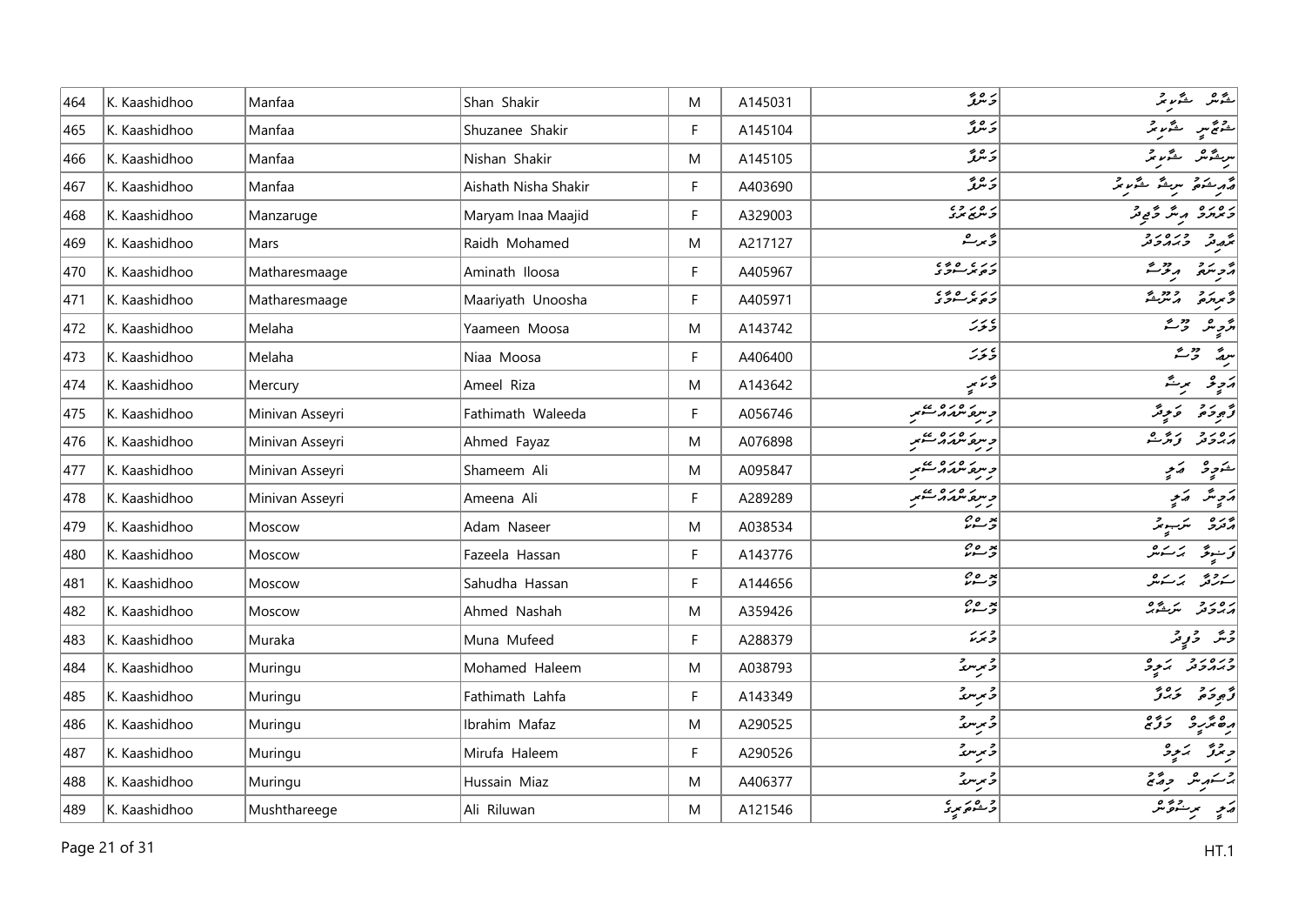| 490 | K. Kaashidhoo | Mushthareege     | Fathuhulla Saeed       | M         | A325284 | ر<br>ح شوه سر پر                  | ترة جرالله كسكر يتمر                             |
|-----|---------------|------------------|------------------------|-----------|---------|-----------------------------------|--------------------------------------------------|
| 491 | K. Kaashidhoo | Naashaa          | Moosa Favaaz Malik     | M         | A290133 | سَّرْشَہُ                         | أوقت وودا والمحموم                               |
| 492 | K. Kaashidhoo | Naashaa          | Mariyam Maldha Malik   | F         | A355021 | سَّرْشَہُ                         | ر ٥ ر ٥ د ٥ و د د<br>وبربرد و وتر و و د          |
| 493 | K. Kaashidhoo | Nafaa            | Ali Waheed             | M         | A360991 | سروٌ                              | أأوسي أوارثه                                     |
| 494 | K. Kaashidhoo | Nakal            | Nihaa Nashid Yoosuf    | F         | A378260 | ىر ئەھ                            | سرنگ سر شونتر اور ده<br>سرنگ سر شونتر اور شونق   |
| 495 | K. Kaashidhoo | Nakal            | Naishan Nashid Yoosuf  | F         | A378261 | ىر رە                             |                                                  |
| 496 | K. Kaashidhoo | Namoonaa         | Moosa Shareef          | ${\sf M}$ | A290555 | بر دو پر<br>سرچ سر                | دور شور میگیرد.<br>مناسبت میگیرد                 |
| 497 | K. Kaashidhoo | <b>Nares</b>     | Nafaa Naasir           | F         | A359437 | متزبر حر                          | ىنىڭ ئىگرىنىد                                    |
| 498 | K. Kaashidhoo | Nazeema Manzil   | Nazeema Nizam          | F         | A403530 | ىئرى <sub>ي</sub> ئەڭ ئىرى<br>    | سَمِعٍ رَّ<br>سرقوقر                             |
| 499 | K. Kaashidhoo | Nelivaru         | Maazinaa Zubair        | F         | A329252 | يرمزيز                            | دىم ئىق ئەھمە                                    |
| 500 | K. Kaashidhoo | Noohiri          | Ahmed Shathir          | M         | A104536 | چوبر بر<br>سربر                   | ره رو گھرو                                       |
| 501 | K. Kaashidhoo | Nooraaneege      | Ahmed Ameel            | M         | A288758 | دو پر<br>سربگرسری                 | دەرو دوۋ                                         |
| 502 | K. Kaashidhoo | Nooranmaage      | Mohamed Auzam          | ${\sf M}$ | A406393 | دد ر ه د ،<br>سرپرسرچ ی           | כנסנכ נבנס<br>בגמבת המגב                         |
| 503 | K. Kaashidhoo | Noovilaage       | Ali Shareef            | M         | A001950 | دو پرې<br>سرعر پرې                | أەكمى مەكمىرۇ                                    |
| 504 | K. Kaashidhoo | Noovilaage       | Ahmed Mubarik          | M         | A027961 | دد په په<br>سرچ د ک               | رەرو وەيرى                                       |
| 505 | K. Kaashidhoo | Nuluruhdhoshuge  | Shair Ahmed            | M         | A121533 | و و و ه پر و د<br>سربو بودر توسری | شگهریمر کم پروتر                                 |
| 506 | K. Kaashidhoo | Nuluruhdhoshuge  | Shakir Ahmed           | M         | A123814 | و و و ه یو و د<br>سربو بودر توسری | شما مدر مدرد                                     |
| 507 | K. Kaashidhoo | Ocean View       | Aishath Lahufa Mohamed | F         | A366452 | لأسته مثره قرقه                   | و مشور دور در در د                               |
| 508 | K. Kaashidhoo | Ocean Villa      | Mohamed Samiu          | M         | A163001 | لأشكشعرقه                         | ورەرو ئور                                        |
| 509 | K. Kaashidhoo | Olhahali         | Mohamed Abdulla        | M         | A056178 | اچرىخ                             | وره رو رووالله                                   |
| 510 | K. Kaashidhoo | Orchid Villa     | Ali Azaan Ahmed        | M         | A406351 | لأبرء وبخه                        | أقبح أيجمع ورقادة                                |
| 511 | K. Kaashidhoo | <b>Pink Rose</b> | Adam Saifaan Mohamed   | ${\sf M}$ | A350731 | ارپرېدىك                          | أيمزه كتهرؤ بدارد                                |
| 512 | K. Kaashidhoo | <b>Pink Rose</b> | Ibrahim Shahudu        | ${\sf M}$ | A350732 | ابر عروفيت                        | أرە ئۆر ئەردو                                    |
| 513 | K. Kaashidhoo | Radiumge         | Fathimath Zeeniya      | F         | A407235 | بمع وكره ي                        |                                                  |
| 514 | K. Kaashidhoo | Raiydhandimaage  | Majeed Mohamed         | M         | A102776 | بره و برسو څه د                   | ر د پ <sub>و</sub> تر<br>و ر ه ر د<br>تر پر ژ تر |
| 515 | K. Kaashidhoo | Raiydhandimaage  | Ali Nasif              | ${\sf M}$ | A330662 | بره و برسو څر                     | أەنب مترجوقر                                     |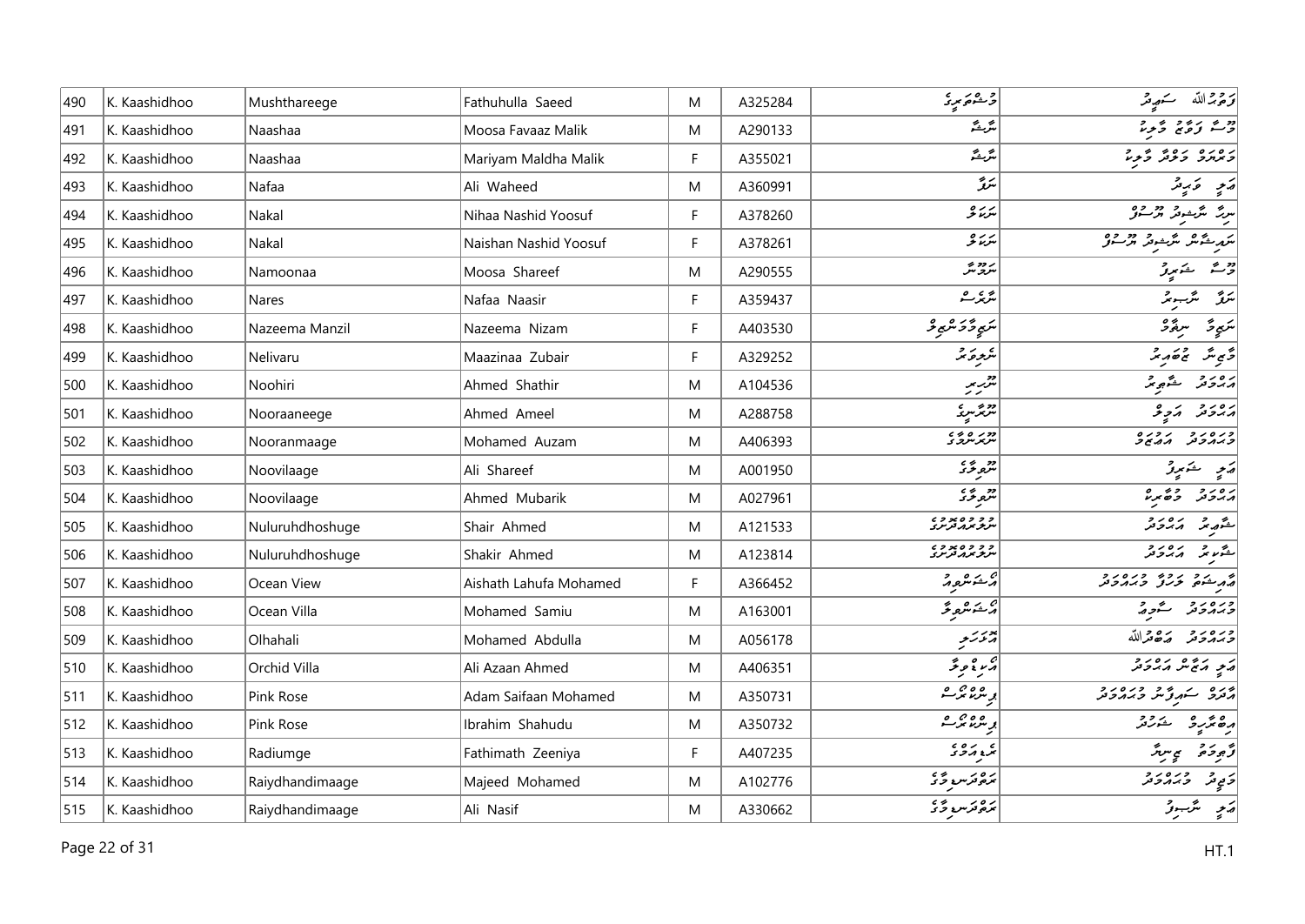| 516 | K. Kaashidhoo | Ranfaru       | Ibrahim Adheel           | M         | A143403 | ىر ھەر ج                                | رەنزىر ئىستىر ئىستىلىكى ئە                                                                                      |
|-----|---------------|---------------|--------------------------|-----------|---------|-----------------------------------------|-----------------------------------------------------------------------------------------------------------------|
| 517 | K. Kaashidhoo | Ranfaru       | Mariyam Khaleela Mohamed | F         | A289761 | ىر ھ <sub>ە</sub> ر ج                   | و وړه د په وره د و                                                                                              |
| 518 | K. Kaashidhoo | Rankokaage    | Akmal Mohamed            | ${\sf M}$ | A406248 | ر ٥ × <i>٥ &gt;</i><br>برس <i>٧ ٧ ى</i> | رەرە درەرد                                                                                                      |
| 519 | K. Kaashidhoo | Ranmuiy       | Ahmed Zahid              | M         | A123172 | ر ه و ه<br>مرس                          | أرور والمحمدة                                                                                                   |
| 520 | K. Kaashidhoo | Ranthari      | Imad Yoosuf              | M         | A144966 | ابرعدىمر                                | دد حرو<br>ەردىر                                                                                                 |
| 521 | K. Kaashidhoo | Ready Light   | Rameez Haleem            | M         | A105947 | بروخهره                                 | پرَ <sub>حِی</sub> پر پر پر و                                                                                   |
| 522 | K. Kaashidhoo | Roashaneege   | Nasira Yoosuf            | F         | A143559 | م<br>محر شهر سور                        | لترسع تريح                                                                                                      |
| 523 | K. Kaashidhoo | Saimaage      | Haseena Ibrahim          | F         | A095722 | سكردى                                   | بمسبش مرەمخرى                                                                                                   |
| 524 | K. Kaashidhoo | Saipres Villa | Musthafa Adam            | ${\sf M}$ | A120059 | سەر بۇ ئۈس <sup>ت</sup> موڭر            | و په دیږ<br>تر ښونو تر<br>پر ہ<br>پرترو                                                                         |
| 525 | K. Kaashidhoo | Satharuge     | Shaheeda Ibrahim         | F         | A138762 | ے ر و ۽<br>ستوج جري                     | شورقه مرەقرىرد                                                                                                  |
| 526 | K. Kaashidhoo | Satharuge     | Hassan Ibrahim           | M         | A156585 | ر د و ه<br>ستمونور                      | برسەمىر<br>مەھمىرى                                                                                              |
| 527 | K. Kaashidhoo | Seesange      | Hafiz Ali                | M         | A143727 | اب مەنىۋى<br>پە                         | بژونځ اړمو                                                                                                      |
| 528 | K. Kaashidhoo | Shabnamge     | Makhzoom Saleem          | ${\sf M}$ | A079844 | ر <i>ه د ه ،</i><br>شو <i>ه مرو د</i>   | ر و دوه<br>تر دې تر<br>سەرد                                                                                     |
| 529 | K. Kaashidhoo | Shabnamge     | Mausoom Saleem           | M         | A079932 | ر <i>ه د ه ،</i><br>شو <i>ه مرو د</i>   | ر و دوه<br>وړيسون<br>سەرد                                                                                       |
| 530 | K. Kaashidhoo | Shabnamge     | Nashiaa Saleem           | F         | A288094 | شەھ سرچ ئ                               | شرشوش كولو                                                                                                      |
| 531 | K. Kaashidhoo | Shabnamge     | Shahim Saleem            | M         | A288096 | ر ه ر ه ،<br>شو <i>ه مرد د</i>          | $\frac{1}{2}$<br>سەَموِرْ                                                                                       |
| 532 | K. Kaashidhoo | Silinco       | Ismail Zabeeh            | M         | A387128 | اسوچر<br>ا                              | $206$ $3\frac{10}{2}$                                                                                           |
| 533 | K. Kaashidhoo | Snow Drop     | Ali Azmeen               | M         | A143768 | <u>ه جې ده</u>                          | أماس ماه ويثر                                                                                                   |
| 534 | K. Kaashidhoo | Snow Drop     | Ibrahim Ahzam            | M         | A403855 | <u>ه چې ویوه</u>                        | رە ئۈرۈ<br>55.51                                                                                                |
| 535 | K. Kaashidhoo | Snow White    | Wasif Abdulla            | M         | A047605 | $rac{1}{2}$                             | قرجوق وكافترالله                                                                                                |
| 536 | K. Kaashidhoo | Snow White    | Shamla Abdul Hakeem      | F         | A145193 | <u>۔ جي حر</u>                          | ره ده ده ده در ه<br>شورگر پره تر ژبر د                                                                          |
| 537 | K. Kaashidhoo | Snow White    | Mohamed Shavin           | ${\sf M}$ | A372901 | <u> م</u> مبر<br>سوسر                   | ورەرو شەھ ش                                                                                                     |
| 538 | K. Kaashidhoo | Stamer        | Hawwa Sausan             | F         | A376815 | ە ،، ر<br>سىۋىر بىر                     | سەۋسەنىر<br>برەپچ                                                                                               |
| 539 | K. Kaashidhoo | Stamina       | Aishath Salma            | F         | A125094 | <u>شوء</u> پڙ                           | د المراد المحمد المحمدة المحمدة المحمدة المحمدة المحمدة المحمدة المحمدة المحمدة المحمدة المحمدة المحمدة المحمدة |
| 540 | K. Kaashidhoo | Sun Flower    | Sifah Mohamed            | M         | A329392 | سەشرىۋۇ ئىر                             | و ره ر د<br><i>د ب</i> رگرفر<br>سوژبر                                                                           |
| 541 | K. Kaashidhoo | Tharaha       | Niha Nazim               | F         | A350837 | ەئەرىر                                  | سر <sup>ی</sup> ر سرّی د                                                                                        |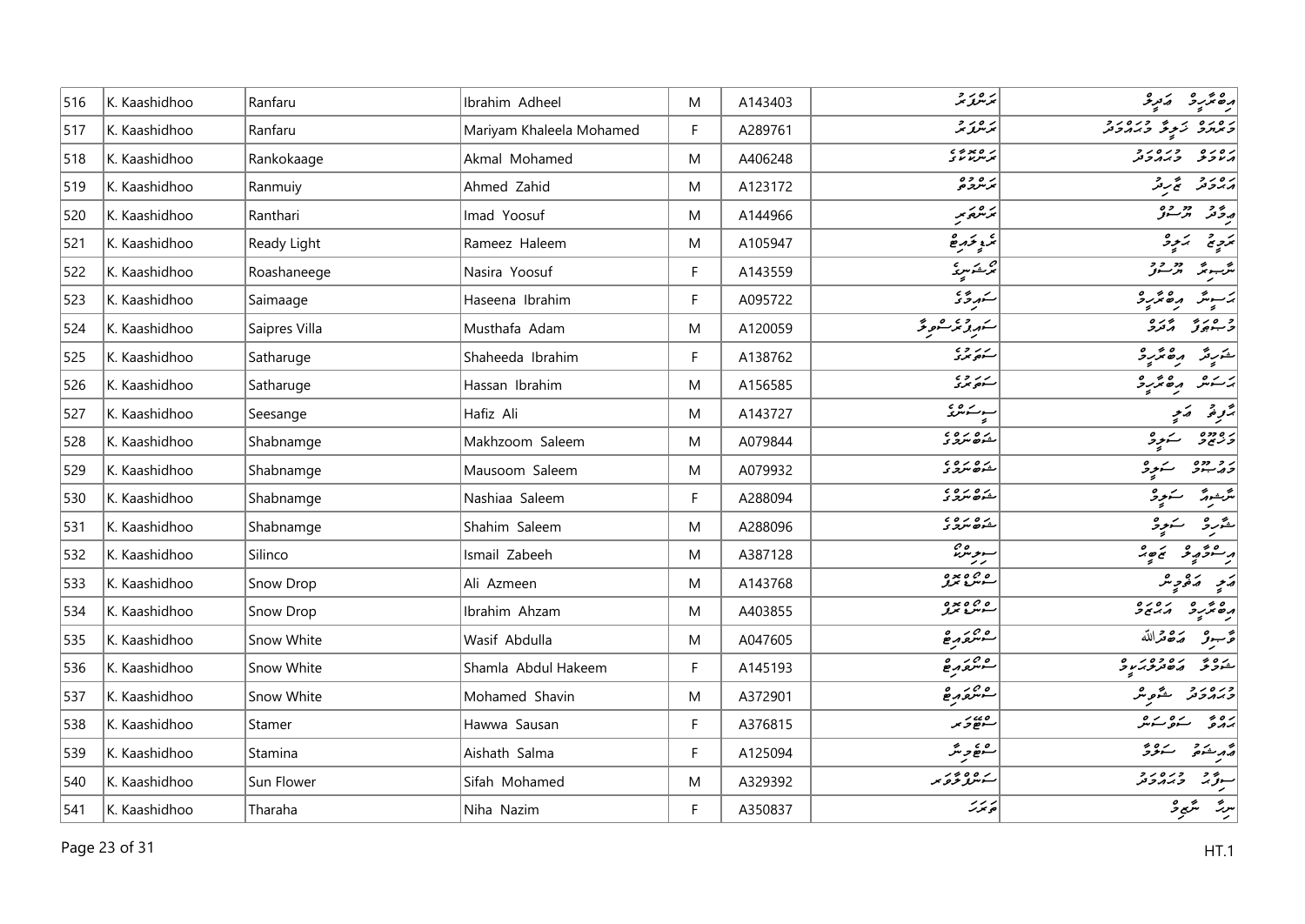| 542 | K. Kaashidhoo | Thibroazuge        | Aminath Shahiya        | F  | A145145 | ه چې د ع<br>مو <b>ځ</b> پر          | أثر حرمهم<br>ىشترىرىتر                                 |
|-----|---------------|--------------------|------------------------|----|---------|-------------------------------------|--------------------------------------------------------|
| 543 | K. Kaashidhoo | Thibroazuge        | Maryam Shaahaa Shafeeg | F  | A350812 | ه ۵ و ۵ و ۷<br>مو <b>ن</b> ه مربع و | ر ه ر ه<br>د بربرگ<br>ىش <i>ۇڭ ستۇر ق</i>              |
| 544 | K. Kaashidhoo | Thibroazuge        | Mariyam Seeniya        | F  | A356703 |                                     | ر ه ر ه<br><del>ر</del> بربرو<br>سىسەتر<br>- 3         |
| 545 | K. Kaashidhoo | Thurravaas         | Saaistha Zareer        | F  | A290303 | د ه بر پر م<br>مور سرچ ک            | سەھرىسىتى<br>سے میرمیر                                 |
| 546 | K. Kaashidhoo | Thurravaas         | Saruhaan Hassan        | M  | A290304 | د ه ر پ <sub>ر</sub> م              | سەپرىس بەسەس                                           |
| 547 | K. Kaashidhoo | Thurravaas         | Wajeeha Zareer         | F. | A290305 | د ه بر پر م                         | كۆمەش ئەمىيەتمە                                        |
| 548 | K. Kaashidhoo | <b>Tiupick</b>     | Abdulla Saleem Ali     | M  | A023397 | جوړېږمنه                            | أرة قرالله سكوية المتوا                                |
| 549 | K. Kaashidhoo | Ufaa               | Mohamed Najah Haleem   | M  | A288375 | پړم                                 | ورەرو رود رو                                           |
| 550 | K. Kaashidhoo | Vangaaru           | Mohamed Ibrahim        | M  | A098075 | ىر سەمبەر<br>جامىيە ئىر             | و ره د د<br>تر <i>پر</i> وتر<br>ە ھەترىر قر            |
| 551 | K. Kaashidhoo | Villa Raiylaage    | Irasha Hussain         | F  | A104410 | ه ۶ د ه ۶ و و<br>د تر پره تر د      | ەر ئۇيىتە<br>برسەمەرىش                                 |
| 552 | K. Kaashidhoo | Vision             | Mariyam Shaya          | F  | A407585 | ء ئي مثر                            | ر ه ر ه<br><del>ر</del> بربر د<br>شەھر                 |
| 553 | K. Kaashidhoo | Welcome            | Ibrahim Dawood         | M  | A052770 | ، ه بره<br>حريم تر                  | پر دو و<br>تو <sub>م</sub> 7ر تو<br>مەھرىر             |
| 554 | K. Kaashidhoo | Welcome            | Asima Ibrahim          | F. | A354991 | ء ورو                               | ەھ ترىرى<br>رژ سر ژ                                    |
| 555 | K. Kaashidhoo | Welcome            | Vaseema Ibrahim        | F  | A368945 | ء ورو                               | 0 30<br>ە سېرىتى<br>برختررو                            |
| 556 | K. Kaashidhoo | Welcome            | Mohamed Munavvar       | M  | A377353 | ء ورو                               | و رە ر د<br><i>د بر</i> بر تر<br>20012<br>ر سرمر بر بر |
| 557 | K. Kaashidhoo | <b>White House</b> | Salwa Ahmed            | F  | A078503 | ئەرەپرور                            | سەۋە<br>2001<br>بربروتر                                |
| 558 | K. Kaashidhoo | <b>White House</b> | Shama Ibrahim          | F  | A406402 | ئەرەپرىشى                           | ەھ تررۈ<br>ستروٌ                                       |
| 559 | K. Kaashidhoo | <b>Yellow Rose</b> | Maryam Shaliya         | F  | A364901 | ، <i>ہ</i> جو برے<br>مرموسرے        | ر ه ر ه<br><del>ر</del> بربر د<br>ستكوتر               |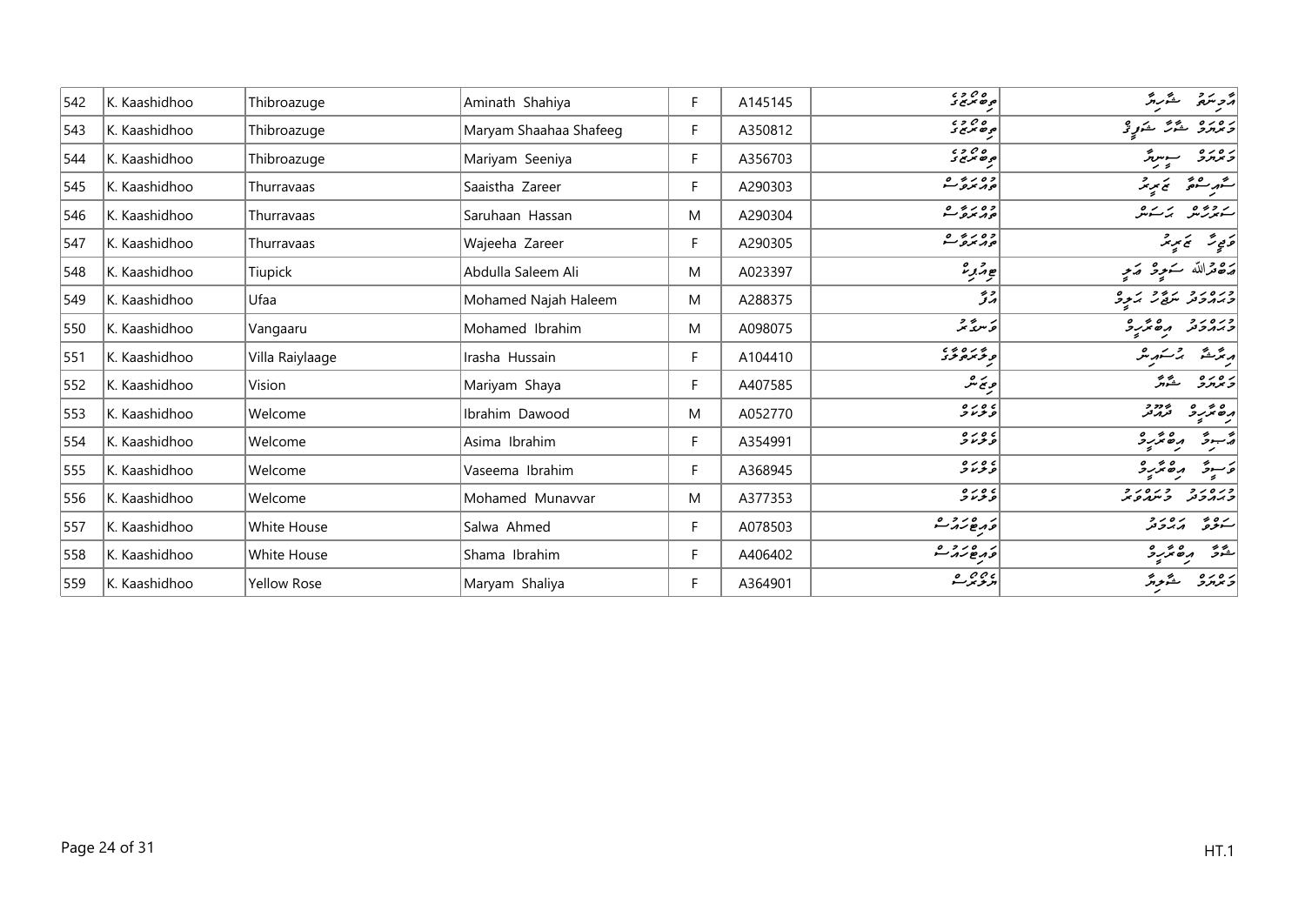## *w7qAn8m? sCw7mRo>u; wEw7mRw;sBo<*

| ' مرمر | 'يئرىثر: |
|--------|----------|
|        |          |
|        |          |
|        |          |

## *w7q9r@w7m> sCw7qHtFoFw7s; mAm=q7 w7qHtFoFw7s;*

| ىر تە | $\mathcal{O} \times$<br>$\sim$ | $\sim$<br>. . | لترنثر |
|-------|--------------------------------|---------------|--------|
|       |                                |               |        |
|       |                                |               |        |
|       |                                |               |        |

| انترنثر: | $^{\circ}$ | يبرهر | $^{\circ}$<br>سرسر |
|----------|------------|-------|--------------------|
|          |            |       |                    |
|          |            |       |                    |
|          |            |       |                    |

| ىرتىر: | 。<br>سر سر | .,<br>مرسر |
|--------|------------|------------|
|        |            |            |
|        |            |            |
|        |            |            |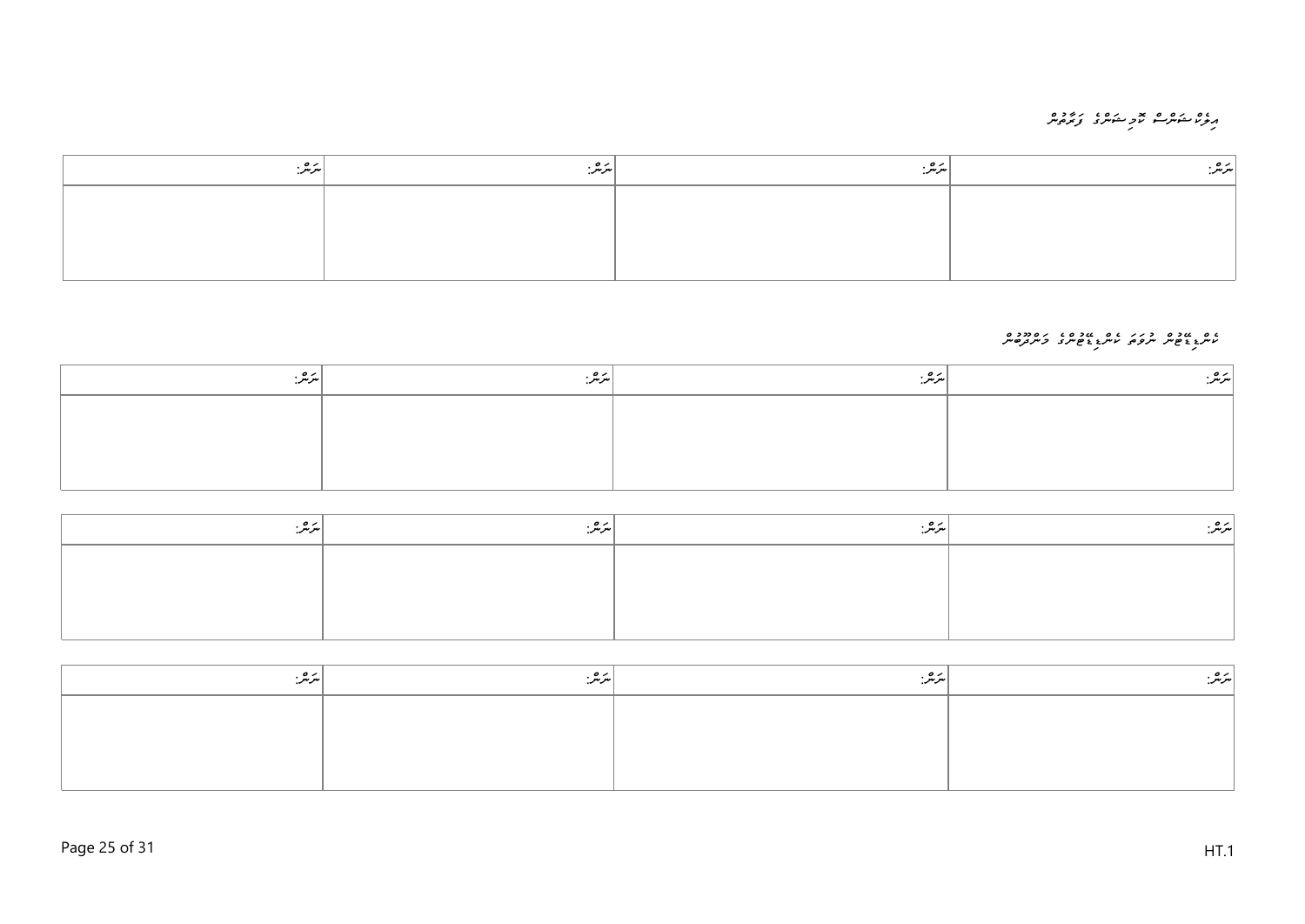| يره. | ο. | ا ير ه |  |
|------|----|--------|--|
|      |    |        |  |
|      |    |        |  |
|      |    |        |  |

| <sup>.</sup> سرسر. |  |
|--------------------|--|
|                    |  |
|                    |  |
|                    |  |

| ىئرىتر. | $\sim$ | ا بر هه. | لىرىش |
|---------|--------|----------|-------|
|         |        |          |       |
|         |        |          |       |
|         |        |          |       |

| يترمثر | $^{\circ}$ | ىر پىر |
|--------|------------|--------|
|        |            |        |
|        |            |        |
|        |            |        |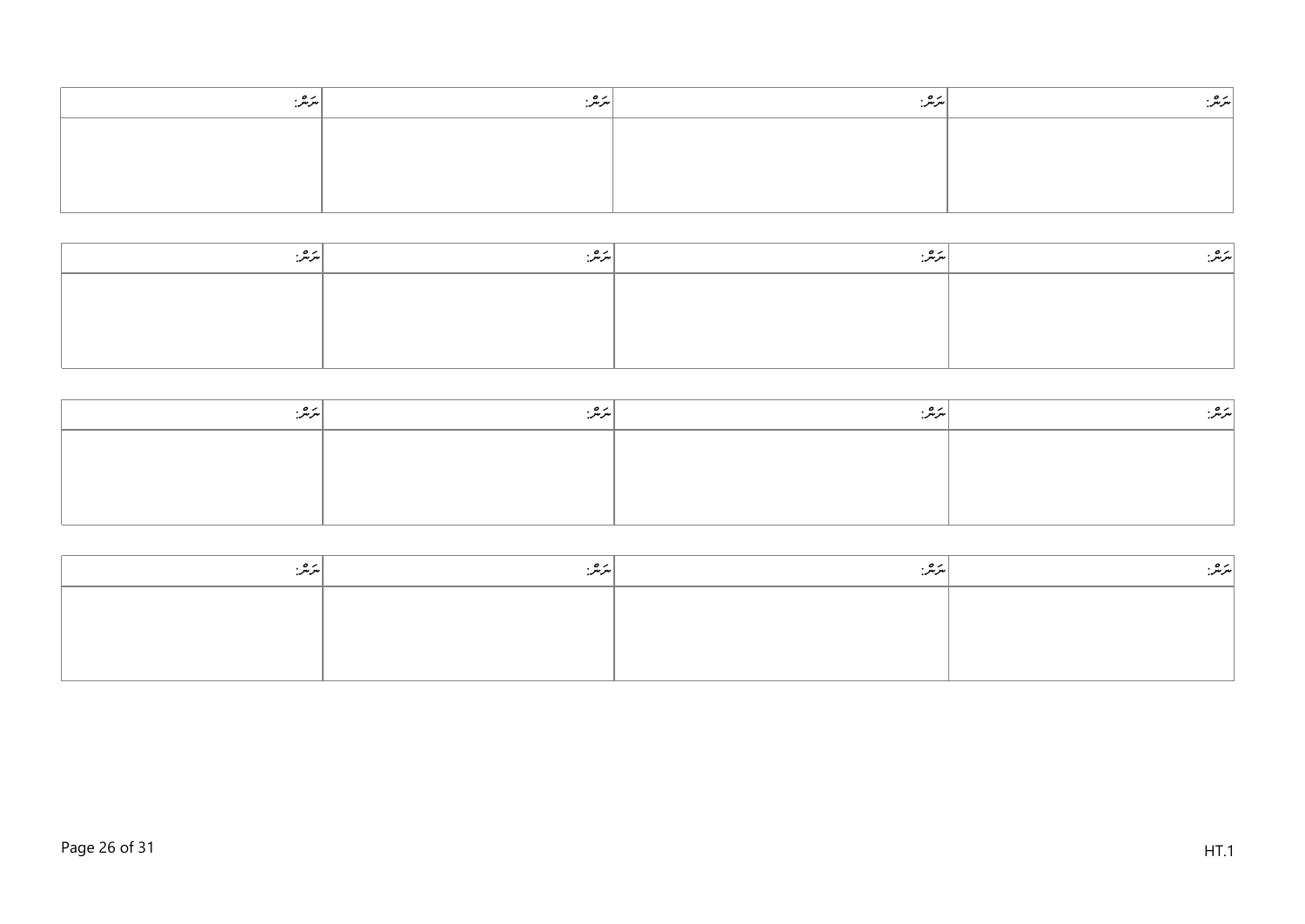| ير هو . | $\overline{\phantom{a}}$ | يرمر | اير هنه. |
|---------|--------------------------|------|----------|
|         |                          |      |          |
|         |                          |      |          |
|         |                          |      |          |

| ىر تىر: | $\circ$ $\sim$<br>" سرسر . | يبرحه | o . |
|---------|----------------------------|-------|-----|
|         |                            |       |     |
|         |                            |       |     |
|         |                            |       |     |

| 'تترنثر: | 。<br>,,,, |  |
|----------|-----------|--|
|          |           |  |
|          |           |  |
|          |           |  |

|  | . ه |
|--|-----|
|  |     |
|  |     |
|  |     |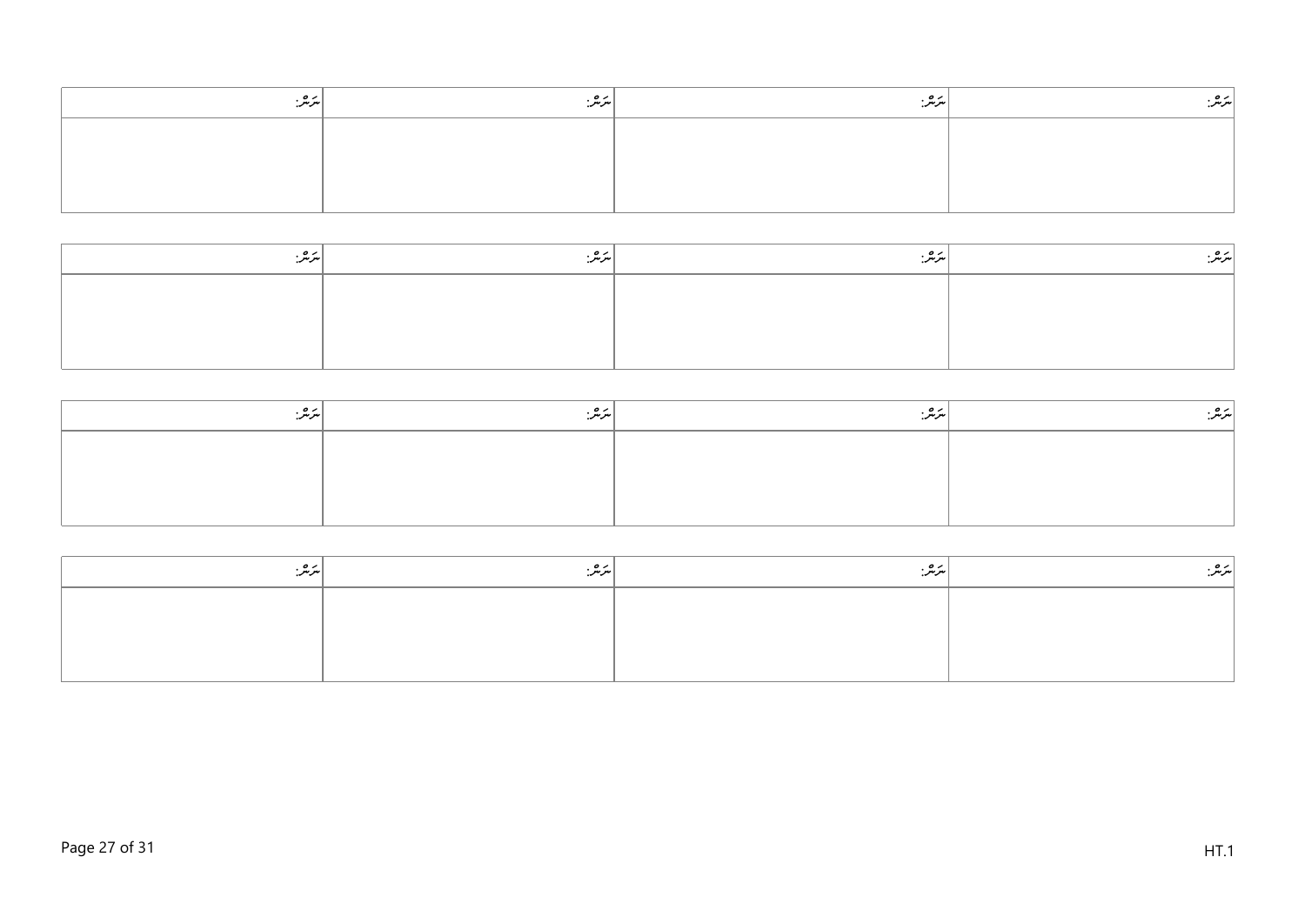| ير هو . | $\overline{\phantom{a}}$ | يرمر | اير هنه. |
|---------|--------------------------|------|----------|
|         |                          |      |          |
|         |                          |      |          |
|         |                          |      |          |

| ئىرتىر: | $\sim$<br>ا سرسر . | يئرمثر | o . |
|---------|--------------------|--------|-----|
|         |                    |        |     |
|         |                    |        |     |
|         |                    |        |     |

| انترنثر: | ر ه |  |
|----------|-----|--|
|          |     |  |
|          |     |  |
|          |     |  |

|  | . ه |
|--|-----|
|  |     |
|  |     |
|  |     |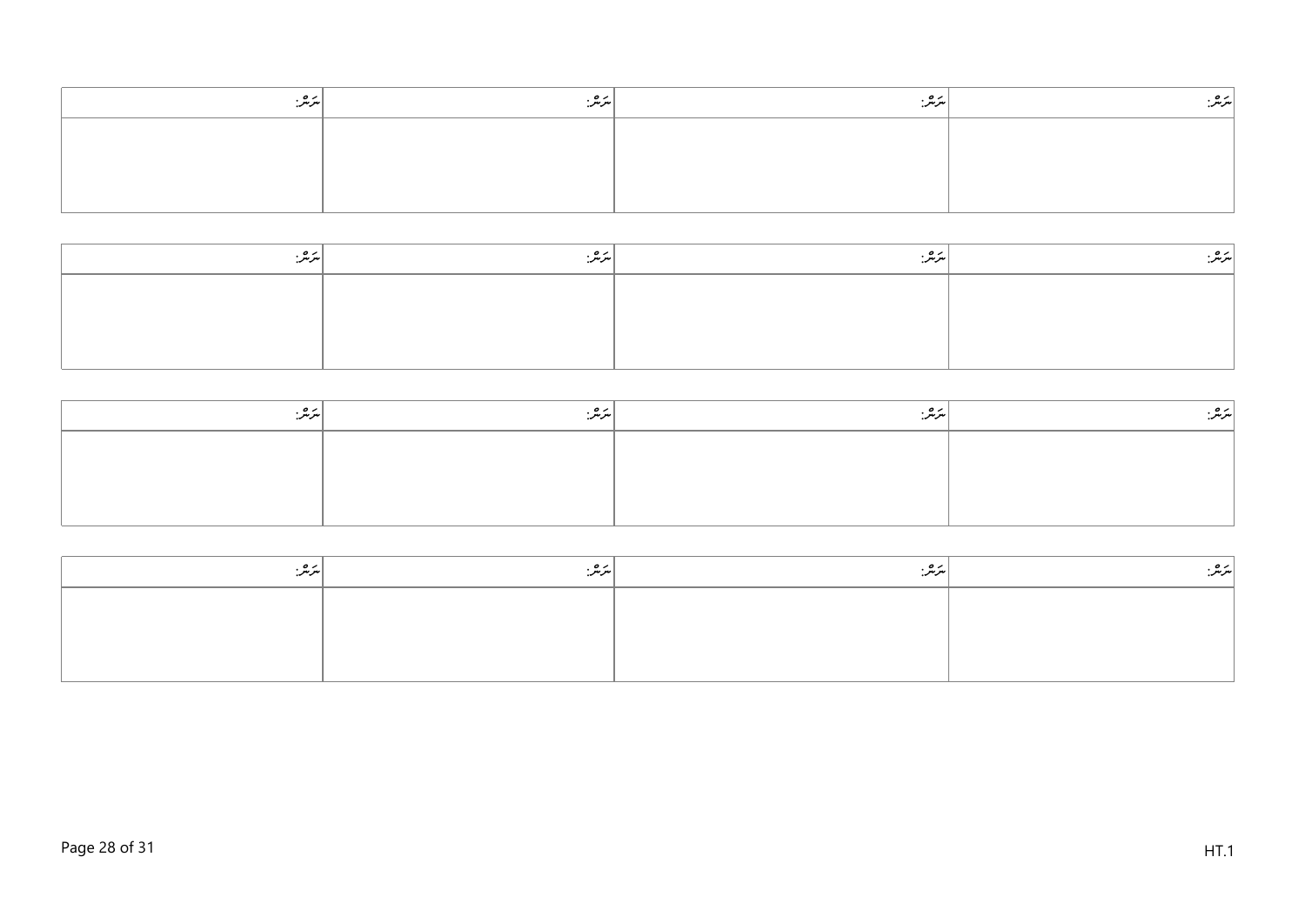| $\cdot$ | ο. | $\frac{\circ}{\cdot}$ | $\sim$<br>سرسر |
|---------|----|-----------------------|----------------|
|         |    |                       |                |
|         |    |                       |                |
|         |    |                       |                |

| ايرعر: | ر ه<br>. . |  |
|--------|------------|--|
|        |            |  |
|        |            |  |
|        |            |  |

| بر ه | 。 | $\sim$<br>َ سومس. |  |
|------|---|-------------------|--|
|      |   |                   |  |
|      |   |                   |  |
|      |   |                   |  |

| 。<br>. س | ىرىىر |  |
|----------|-------|--|
|          |       |  |
|          |       |  |
|          |       |  |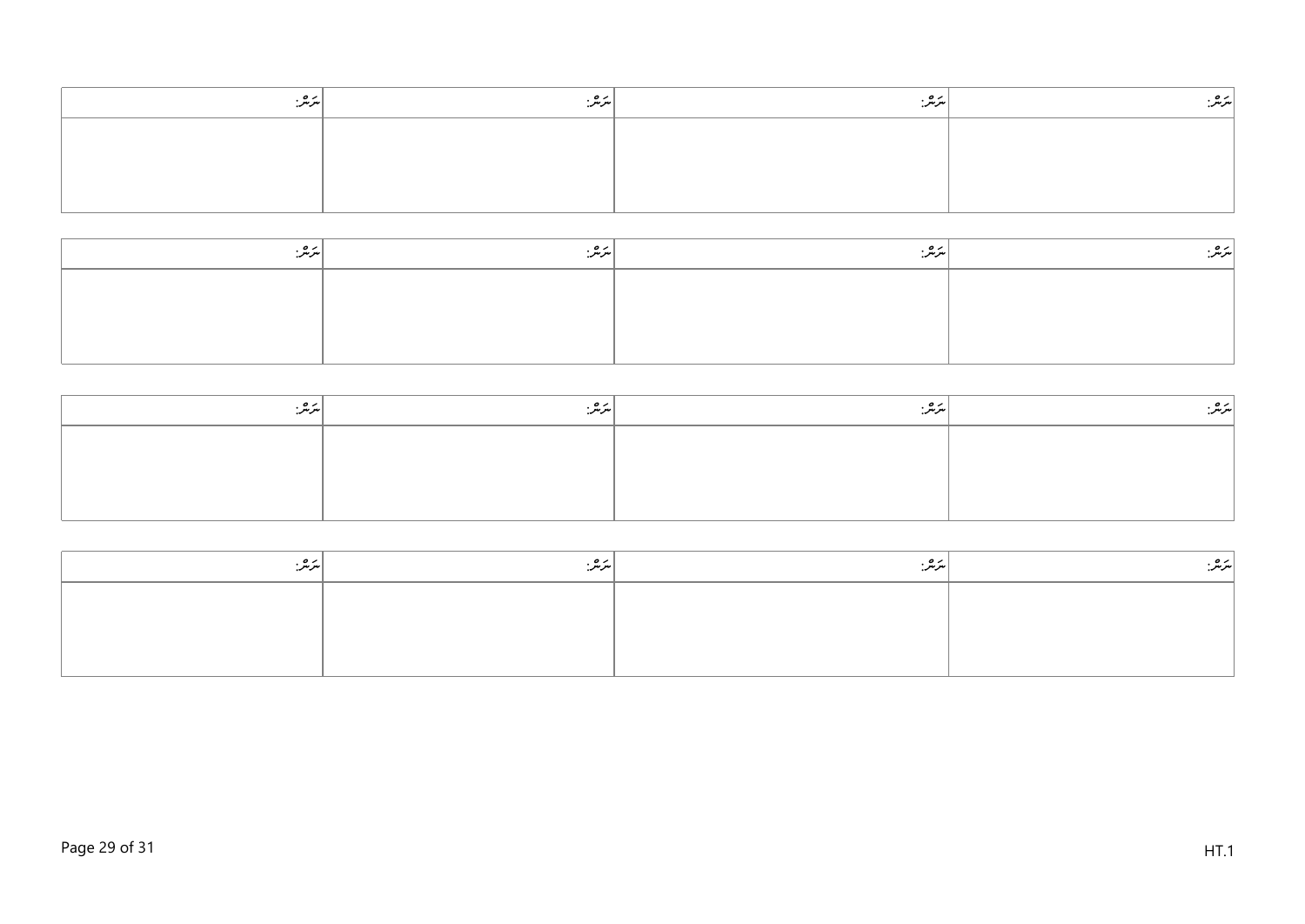| ير هو . | $\overline{\phantom{a}}$ | يرمر | اير هنه. |
|---------|--------------------------|------|----------|
|         |                          |      |          |
|         |                          |      |          |
|         |                          |      |          |

| ىر تىر: | $\circ$ $\sim$<br>" سرسر . | يبرحه | o . |
|---------|----------------------------|-------|-----|
|         |                            |       |     |
|         |                            |       |     |
|         |                            |       |     |

| 'تترنثر: | ر ه |  |
|----------|-----|--|
|          |     |  |
|          |     |  |
|          |     |  |

|  | . ه |
|--|-----|
|  |     |
|  |     |
|  |     |